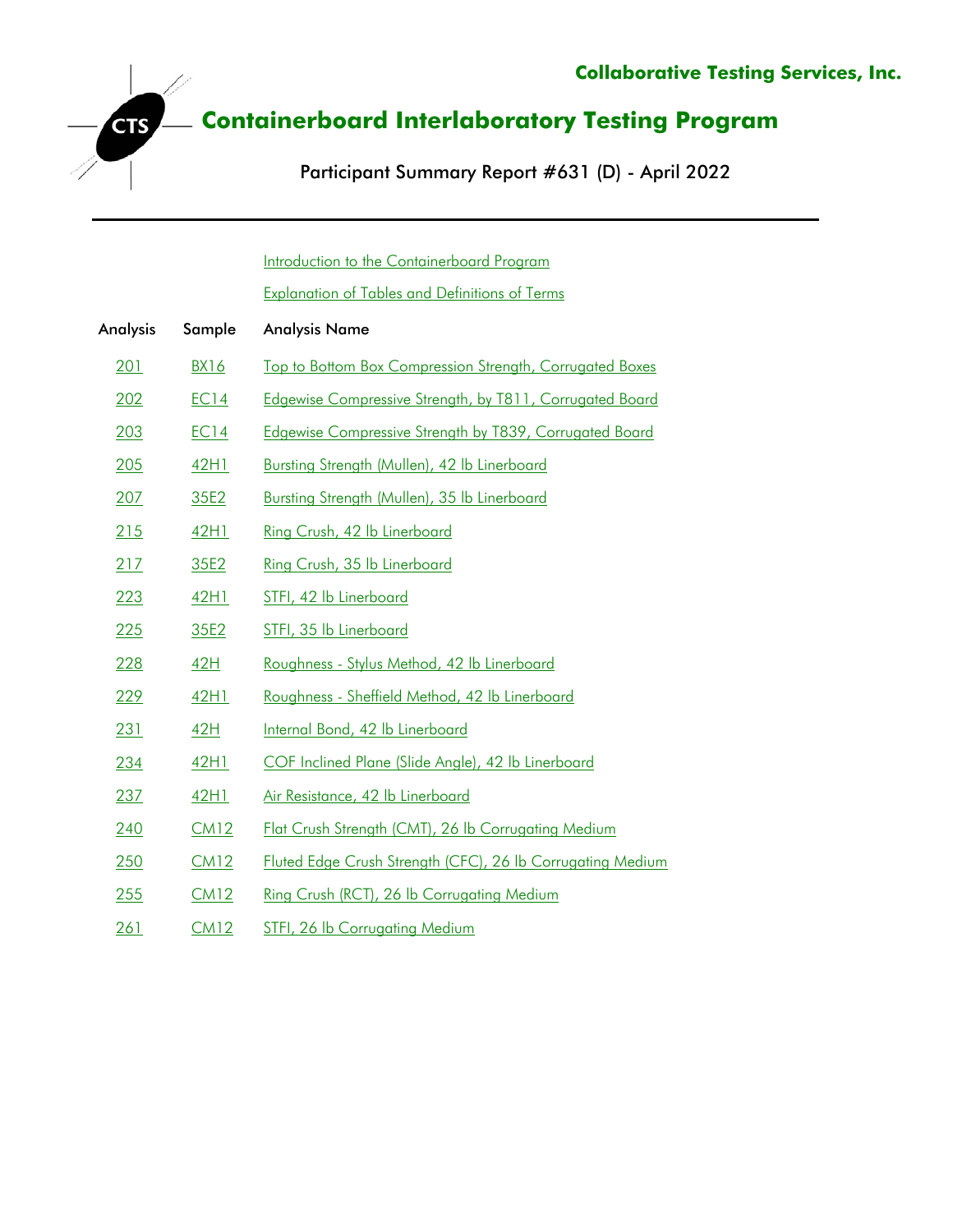#### Collaborative Testing Services, Inc. CONTAINERBOARD INTERLABORATORY TESTING PROGRAM

#### **INTRODUCTION**

<span id="page-1-0"></span>The Interlaboratory Testing Program for Containerboard is operated and maintained by Collaborative Testing Services, Inc. (CTS), with technical guidance provided by the Containerboard Group of the American Forest & Paper Association. The tests are conducted on a monthly basis.

For these tests samples of linerboard and corrugating medium, that each have been separately randomized from narrow rolls, are distributed for testing weekly. One weight of medium (26 lb.) is used for Concora Flat Crush Strength, Corrugated Fluted Crush Strength, Ring Crush Strength, and STFI Compression. Two weights of linerboard are tested each month for Mullen Burst, Ring Crush, and STFI Compression: 42 lb. - every month; 35 lb. and 56 lb. - alternate months. The participants return their test results for analysis and receive a monthly report.

Please refer to the section, "EXPLANATION OF TABLES", for definitions of terms and guidelines to interpreting the results.

#### USE OF AVERAGE MEAN AS A COLLABORATIVE REFERENCE VALUE

The samples of linerboard and corrugating medium, which have been randomized and placed in sealed packages for distribution in this program, may be used as collaborative reference materials. The values most representative of each material are the Cumulative Grand Means in the latest reports, given at the bottom right of each table. Comparisons can only be made within one lot of material; therefore check your measurements against the Cumulative Grand Means with the same lot code as on the packages being tested.

| Material               | Lot Code | <b>Dates in Use</b>       |
|------------------------|----------|---------------------------|
| 26# Corrugating Medium | CM12     | July 2021 - Current       |
|                        | CM11     | April 2019 - June 2021    |
| 35# Corrugating Medium | 35F2     | June 2020 - Current       |
|                        | 35F1     | June 2017 - April 2020    |
| 42# Corrugating Medium | 42F4     | August 2021 - Current     |
|                        | 42F3     | November 2020 - July 2021 |
| 56# Corrugating Medium | 56G2     | May 2021 - Current        |
|                        | 56G1     | January 2020 - March 2021 |

#### **ABOUT CTS**

Founded in 1971, Collaborative Testing Services, Inc. (CTS) is a privately-owned company that specializes in interlaboratory tests for a wide variety of industries, including rubber, plastics, fasteners and metals, containerboard, paper, color, and wine, as well as proficiency tests for forensic laboratories. All of the tests are designed to assist organizations in achieving and maintaining quality control objectives. Labs from the U.S., as well as more than 80 countries, currently participate in the CTS programs.

> For further information, contact: Collaborative Testing Services, Inc 21331 Gentry Drive Sterling, VA 20166 USA Voice: 571-434-1925 Fax: 571-434-1937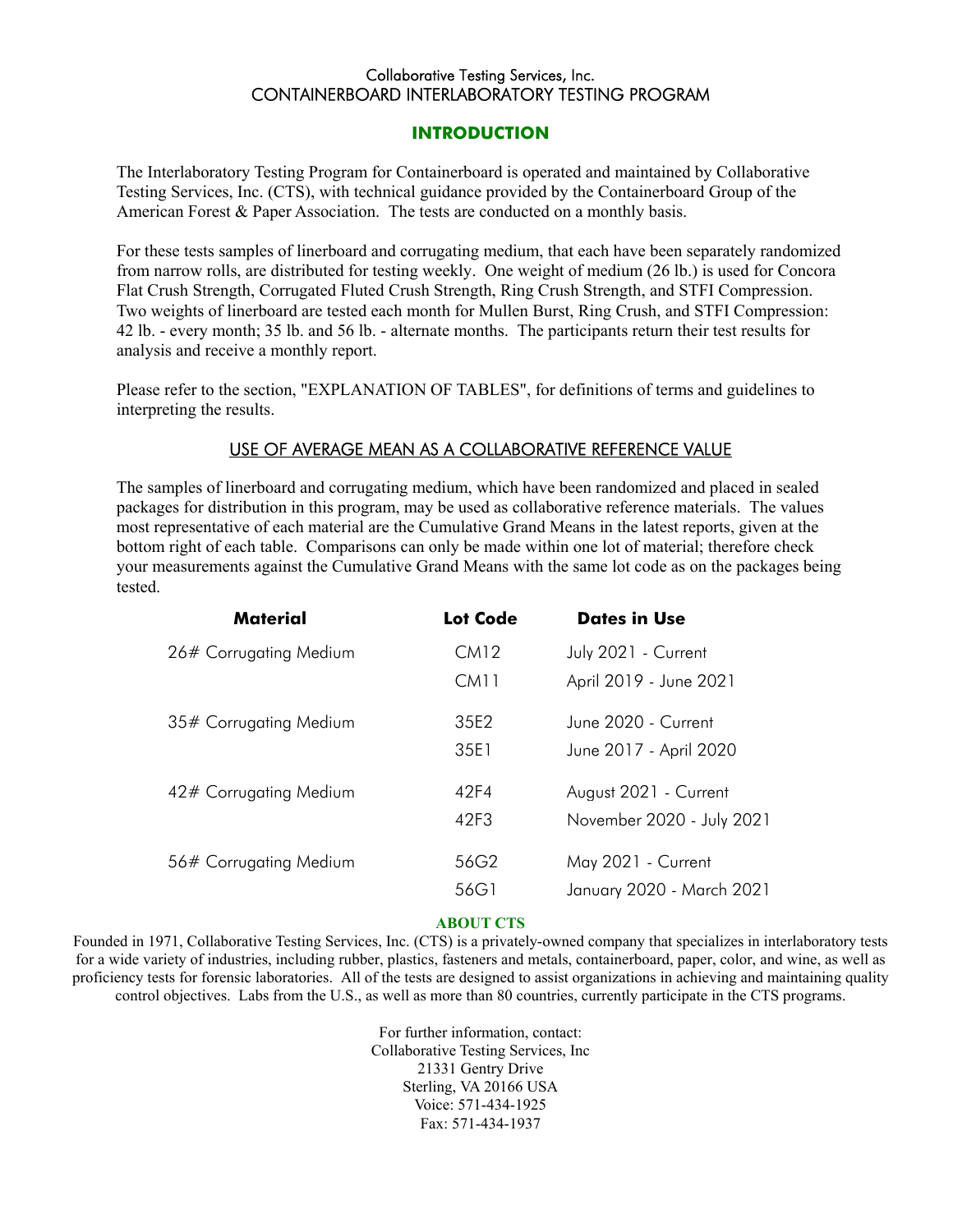#### **EXPLANATION OF TABLES**

<span id="page-2-0"></span>Each analysis is divided into three time spans. On the left side of the table are the individual laboratory results for each week of the month; in the center are each lab's statistical data for the month; and on the right are each lab's cumulative data for up to 16 weeks. At the bottom of the table are the consensus statistics for all the participants for each of the three time spans.

#### **Definitions of Terms Used**

#### **Weekly Results**

#### **Laboratory Data**

| WebCode             | A six character laboratory identifier used to maintain information on a confidential basis. The WebCode<br>$\blacksquare$<br>is unique for each cycle and will change for each report. Your WebCode can be found in your<br>Individual Report (Current Month Performance Report) and your datasheet. |
|---------------------|------------------------------------------------------------------------------------------------------------------------------------------------------------------------------------------------------------------------------------------------------------------------------------------------------|
| <b>Weekly Means</b> | The average of the test results obtained by the participant for each week that data were reported.<br>$\blacksquare$                                                                                                                                                                                 |
| Consensus Data      |                                                                                                                                                                                                                                                                                                      |
| Wk Mean             | For each week, the average of the Means for all the participants, excluding those laboratories flagged<br>$\overline{\phantom{a}}$<br>with an 'X'.                                                                                                                                                   |
| Avg SD              | For each week, the average of the within-laboratory standard deviations (SD's) for all the participants,<br>$\overline{\phantom{a}}$<br>excluding those laboratories flagged with an 'X'. The Avg SD is an indication of the variation of<br>measurements within an average laboratory.              |
| SD btwn Labs        | For each week, the standard deviation of the laboratory Means about the Wk Mean, excluding those<br>$\sim$<br>laboratories flagged with an 'X'. The SD LABS is an indication of the precision of measurement between<br>the laboratories.                                                            |

- Labs Incld The number of laboratory Means included in the Wk Mean for that week.
- Labs Excld The number of laboratory Means reported but excluded from the Wk Mean for that week because of outlying results ('X' following Mean).
- Labs not rcvd The number of laboratories failing to report for that week.

#### **Monthly Results**

#### **Laboratory Data**

| Mean            | $\overline{\phantom{a}}$    | For each laboratory, the average of all the weekly Means reported for this month.                                                                                                                                                                                                                                                                  |
|-----------------|-----------------------------|----------------------------------------------------------------------------------------------------------------------------------------------------------------------------------------------------------------------------------------------------------------------------------------------------------------------------------------------------|
| <b>CPV</b>      |                             | Comparative Performance Value, an indication of how well a laboratory's Mean agrees with the<br>other participants. The CPV is a ratio indicating the number of standard deviations from the consensus<br>mean (Monthly Mean). The closer a laboratory's CPV is to zero, the more consistent its results are with<br>the other participants' data. |
| SD              | $\blacksquare$              | For each laboratory, the average of the weekly within-lab standard deviations (SD's) for all reported<br>Weekly Means this month.                                                                                                                                                                                                                  |
| SD Wk           | $\blacksquare$              | The standard deviation among the laboratory's weekly Means, including those Means flagged with an 'X'.<br>The SD Wks is an indication of that laboratory's ability to obtain constant results from week to week.                                                                                                                                   |
| Consensus Data  |                             |                                                                                                                                                                                                                                                                                                                                                    |
| Month Mean      | $\blacksquare$              | The average of the Means for all the participants, excluding those laboratories flagged with an 'X,'<br>reporting data for this month.                                                                                                                                                                                                             |
| Avg SD          | $\blacksquare$              | For the current month, the average of the within-laboratory standard deviations (SD's) for all the<br>participants, excluding those laboratories flagged with an 'X'.                                                                                                                                                                              |
| SD btwn Labs    | $\mathcal{L}_{\mathcal{A}}$ | For the current month, the standard deviation of the laboratory Means about the Month Mean, excluding<br>those laboratories flagged with an 'X'.                                                                                                                                                                                                   |
| SD btwn Group - |                             | For the current month, the standard deviation of the laboratory Means within the group about the Month<br>Mean, excluding those laboratories flagged with an 'X'.                                                                                                                                                                                  |
| SD btwn Wks     | $\blacksquare$              | For the current month, the average of the laboratory between week standard deviations (SD Wks') for all<br>the participants, excluding those laboratories flagged with an 'X'.                                                                                                                                                                     |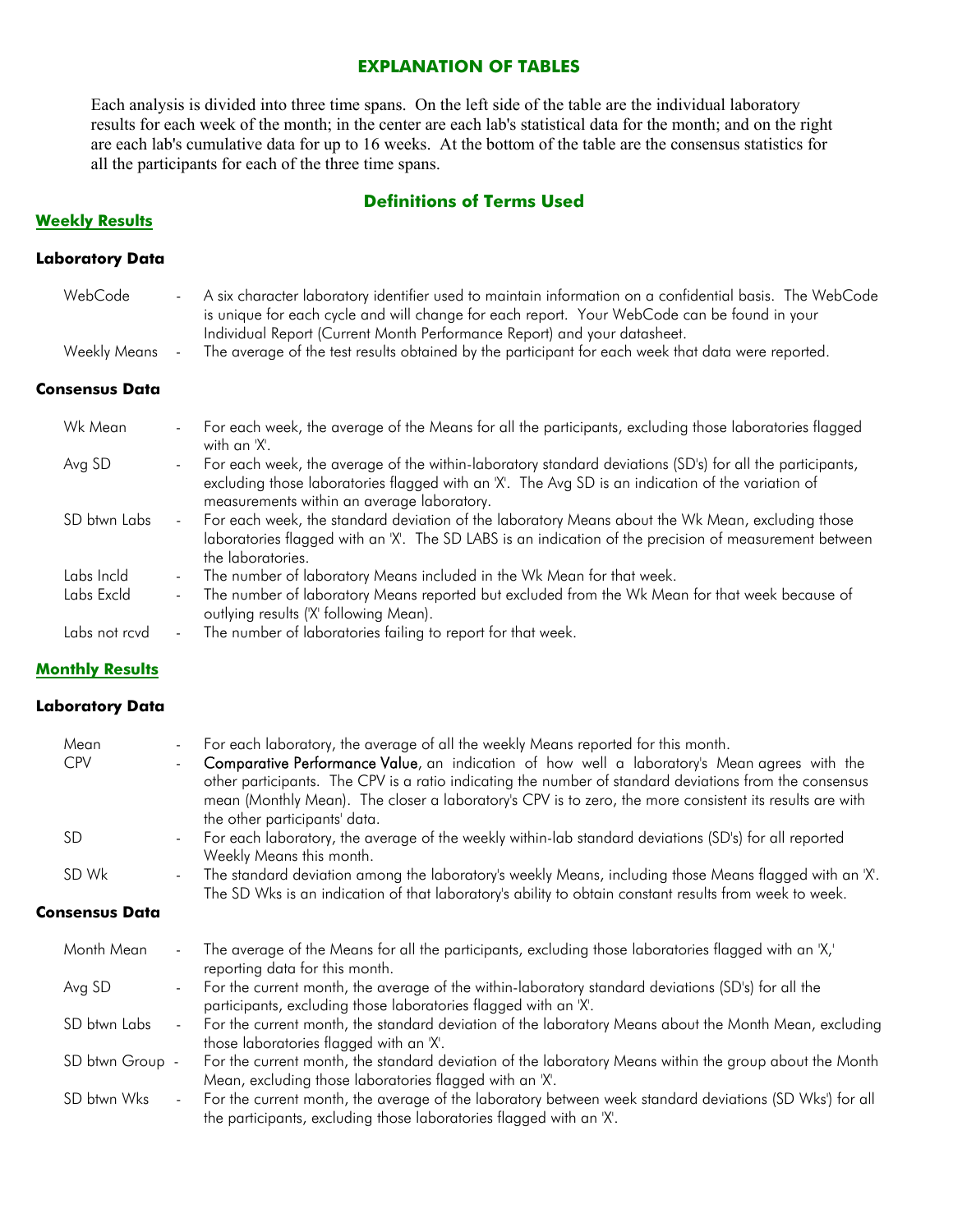#### **Cumulative Results**

#### **Laboratory Data**

| Mean            | For each lab, the average of all the monthly Means reported for the weeks shown.<br>$\sim$                          |
|-----------------|---------------------------------------------------------------------------------------------------------------------|
| <b>CPV</b>      | Comparative Performance Value, an indication of how well a laboratory's cumulative mean agrees                      |
|                 | with the other participants. The CPV is a ratio indicating the number of standard deviations from the               |
|                 | consensus mean (Monthly Mean).                                                                                      |
| SD <sub>r</sub> | For each laboratory, the average of the weekly within-lab standard deviations (SD's) for the weeks shown.<br>$\sim$ |
| SD Wk           | The standard deviation among the laboratory's weekly Means for the weeks shown, including those<br>$\sim$           |
|                 | Means flagged with an 'X'. The SD Wks is an indication of that laboratory's ability to obtain constant results      |
|                 | from week to week.                                                                                                  |
| Wks             | The number of weeks included in the cumulative period.                                                              |
| Inst            | The two letter instrument code. Codes are summarized at the bottom of the last analysis page.                       |

#### **Consensus Data**

| Grand Mean   | The average of the Means for all the participants, excluding those laboratories flagged with an 'X,'<br>$\sim 10$ |
|--------------|-------------------------------------------------------------------------------------------------------------------|
|              | reporting data for the number of weeks included in the cumulative period.                                         |
| Avg SD       | For the cumulative period, the average of the within-laboratory standard deviations (SD's) for all the<br>$\sim$  |
|              | participants, excluding those laboratories flagged with an 'X'.                                                   |
| SD btwn Labs | For the cumulative period, the standard deviation of the laboratory Means about the Month Mean,<br>$\blacksquare$ |
|              | excluding those laboratories flagged with an 'X'.                                                                 |
| SD btwn Wks  | For the cumulative period, the average of the laboratory between week standard deviations<br>$\sim$ $-$           |
|              | for all the participants, excluding those laboratories flagged with an 'X'.                                       |
| Labs Incld   | The number of laboratory Means included in the Grand Mean.                                                        |

#### **Any laboratory that receives a 'flag' following a mean or standard deviation should refer to the chart below for an explanation of the data flag symbol:**

#### Flag Explanation

Data Flags " X " and " \* " indicate a laboratory's performance on an average value differed from the consensus.

Data Flags " H " and " L " indicate a laboratory's performance on a standard deviation differed from the consensus.

Flags assigned to Weekly Means, Monthly Mean and Cumulative Mean:

- X Excluded from the weekly means, monthly means and/or the cumulative mean. Immediate review of data and/or testing procedure is recommended.
- \* Included in the weekly means, monthly means and/or the cumulative mean; however, lab should review testing procedure and monitor future results.

Flags assigned to Weekly Means:

- H Indicates high within-laboratory standard deviation. The laboratory SD for each week is not shown, but laboratory average SD and consensus average SD values are shown.
- L Indicates low within-laboratory standard deviation. The laboratory SD for each week is not shown, but laboratory monthly average SD and consensus average SD values are shown.

Flags assigned to Monthly SD Wks and Cumulative SD Wks:

- H Indicates high variabilty between weekly means (high week-to-week variation).
- L Indicates low variabilty between weekly means (low week-to-week variation).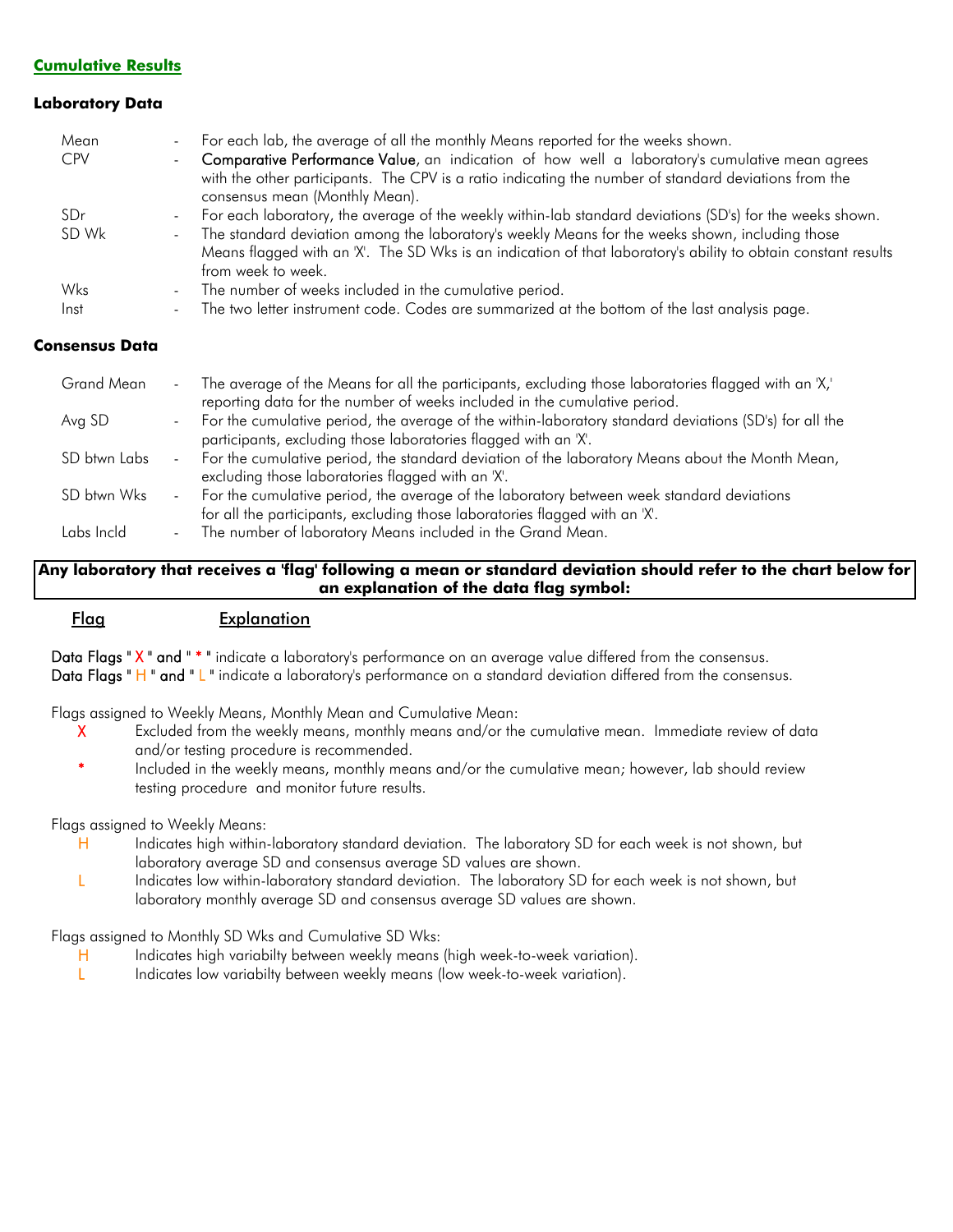<span id="page-4-0"></span>

## Containerboard Interlaboratory Testing Program Analysis 201 **Top to Bottom Box Compression Strength, Corrugated Boxes** - BX16

TAPPI Official Test Method T804

| CPV<br>WebCode<br><b>SD</b><br><b>CPV</b><br>SD Months<br>Mean<br>Mean<br>Months<br>Inst<br>3WVVUY<br>667.7<br>$-0.22$<br>86.66<br>657.2<br>$-0.43$<br>28.22<br>$\overline{\mathbf{4}}$<br>EX<br>49KCYQ<br>$-0.51$<br>51.81<br>EX<br>652.8<br>30.85<br>643.0<br>$-0.69$<br>4<br>$2.12 *$<br>4UL9UZ<br>790.0<br>60.64<br>794.3<br>$2.06$ *<br>24.39<br>LS<br>4<br>7BJAHH<br>647.8<br>636.9<br>${\sf ES}$<br>$-0.61$<br>38.38<br>$-0.80$<br>23.64<br>4<br>8B63YL<br>0.27<br>690.2<br>${\sf LM}$<br>693.6<br>70.79<br>0.17<br>43.11<br>4<br>CRCXB3<br>0.36<br>95.86 H<br>LG<br>698.1<br>13.53<br>730.0<br>0.89<br>4<br>DUCMT3<br>669.2<br>$-0.20$<br>35.97<br>675.9<br>$-0.09$<br>40.35<br>EX<br>4<br>FBAK93<br>630.2<br>$-0.94$<br>633.6<br>$-0.86$<br>20.02<br>LG<br>35.34<br>4<br>FF4HYE<br>669.7<br>$-0.19$<br>$-0.15$<br>9.86<br>ER<br>24.27<br>672.7<br>4<br><b>FU9M78</b><br>792.5<br>$2.16$ *<br>LS<br>13.41<br>720.8<br>0.72<br>60.94<br>4<br>KNMC3D<br>EX<br>770.2<br>1.74<br>54.76<br>771.0<br>1.63<br>48.76<br>4<br>LGFCX2<br>645.2<br>LL<br>$-0.66$<br>631.2<br>$-0.90$<br>26.61<br>4<br>52.41<br>M3VAV4<br>642.6<br>$-0.70$<br>656.3<br>18.63<br>LM<br>17.88<br>$-0.45$<br>4<br><b>MZNPCA</b><br>633.2<br>$-0.88$<br>ER<br>19.59<br>649.8<br>$-0.57$<br>57.14<br>4<br>N3938X<br>880.0<br>3.84 X<br>804.7<br>$2.25$ *<br>96.55 H<br>EM<br>17.49<br>4<br>QLBRCQ<br>701.1<br>0.41<br>107.03 H<br>688.8<br>0.14<br>28.77<br>$\overline{\mathbf{4}}$<br>ET<br>${\sf ER}$<br><b>RYEBRW</b><br>624.8<br>$-1.05$<br>45.38<br>621.8<br>$-1.07$<br>29.25<br>4<br>TU7A9E<br>681.5<br>0.04<br>702.0<br>28.69<br>TE<br>55.29<br>0.38<br>4<br><b>UH497U</b><br>668.6<br>$-0.21$<br>10.95<br>664.0<br>$-0.31$<br>26.35<br>4<br>ER<br>L.<br><b>ULKTVV</b><br>584.4<br>$-1.82$<br>563.7<br>$-2.13$ *<br>4<br>LL<br>31.25<br>14.41<br>VG8FLV<br>$\mathsf{L0}$<br>696.3<br>0.32<br>30.68<br>707.6<br>0.48<br>29.40<br>$\overline{\mathbf{4}}$<br>VMWTP4<br>746.2<br>1.28<br>30.86<br>701.3<br>0.37<br>63.50<br>$\overline{\mathbf{c}}$<br>LG<br>XP9EC8<br>722.1<br>0.82<br>735.9<br>52.64<br>$\mathsf{T}\mathsf{B}$<br>80.74<br>1.00<br>4<br>YBBRJK<br>680.6<br>0.02<br>46.98<br>662.5<br>$-0.33$<br>13.28<br>LG<br>4<br>YGDWB6<br>$-0.61$<br>647.3<br>637.6<br>$-0.79$<br>13.28<br>LL<br>25.94<br>4<br><b>YXZGMH</b><br>LS<br>630.4<br>$-0.94$<br>32.35<br>651.9<br>$-0.53$<br>23.78<br>4<br><b>Consensus (All Labs) Results</b><br>Month Mean<br>Grand Mean<br>679.44<br>680.93<br>Avg SD<br>48.40<br>Avg SD Months<br>43.65<br>SD btwn Labs<br>SD btwn Labs<br>52.26<br>55.10<br>Labs Incld<br>Labs Incld<br>25<br>26 |  | Monthly Results |  |  | <b>Cumulative Results</b> |  |
|------------------------------------------------------------------------------------------------------------------------------------------------------------------------------------------------------------------------------------------------------------------------------------------------------------------------------------------------------------------------------------------------------------------------------------------------------------------------------------------------------------------------------------------------------------------------------------------------------------------------------------------------------------------------------------------------------------------------------------------------------------------------------------------------------------------------------------------------------------------------------------------------------------------------------------------------------------------------------------------------------------------------------------------------------------------------------------------------------------------------------------------------------------------------------------------------------------------------------------------------------------------------------------------------------------------------------------------------------------------------------------------------------------------------------------------------------------------------------------------------------------------------------------------------------------------------------------------------------------------------------------------------------------------------------------------------------------------------------------------------------------------------------------------------------------------------------------------------------------------------------------------------------------------------------------------------------------------------------------------------------------------------------------------------------------------------------------------------------------------------------------------------------------------------------------------------------------------------------------------------------------------------------------------------------------------------------------------------------------------------------------------------------------------------------------------------------------------------------------------------------------------------------------------------------------------------------------------------------------------|--|-----------------|--|--|---------------------------|--|
|                                                                                                                                                                                                                                                                                                                                                                                                                                                                                                                                                                                                                                                                                                                                                                                                                                                                                                                                                                                                                                                                                                                                                                                                                                                                                                                                                                                                                                                                                                                                                                                                                                                                                                                                                                                                                                                                                                                                                                                                                                                                                                                                                                                                                                                                                                                                                                                                                                                                                                                                                                                                                  |  |                 |  |  |                           |  |
|                                                                                                                                                                                                                                                                                                                                                                                                                                                                                                                                                                                                                                                                                                                                                                                                                                                                                                                                                                                                                                                                                                                                                                                                                                                                                                                                                                                                                                                                                                                                                                                                                                                                                                                                                                                                                                                                                                                                                                                                                                                                                                                                                                                                                                                                                                                                                                                                                                                                                                                                                                                                                  |  |                 |  |  |                           |  |
|                                                                                                                                                                                                                                                                                                                                                                                                                                                                                                                                                                                                                                                                                                                                                                                                                                                                                                                                                                                                                                                                                                                                                                                                                                                                                                                                                                                                                                                                                                                                                                                                                                                                                                                                                                                                                                                                                                                                                                                                                                                                                                                                                                                                                                                                                                                                                                                                                                                                                                                                                                                                                  |  |                 |  |  |                           |  |
|                                                                                                                                                                                                                                                                                                                                                                                                                                                                                                                                                                                                                                                                                                                                                                                                                                                                                                                                                                                                                                                                                                                                                                                                                                                                                                                                                                                                                                                                                                                                                                                                                                                                                                                                                                                                                                                                                                                                                                                                                                                                                                                                                                                                                                                                                                                                                                                                                                                                                                                                                                                                                  |  |                 |  |  |                           |  |
|                                                                                                                                                                                                                                                                                                                                                                                                                                                                                                                                                                                                                                                                                                                                                                                                                                                                                                                                                                                                                                                                                                                                                                                                                                                                                                                                                                                                                                                                                                                                                                                                                                                                                                                                                                                                                                                                                                                                                                                                                                                                                                                                                                                                                                                                                                                                                                                                                                                                                                                                                                                                                  |  |                 |  |  |                           |  |
|                                                                                                                                                                                                                                                                                                                                                                                                                                                                                                                                                                                                                                                                                                                                                                                                                                                                                                                                                                                                                                                                                                                                                                                                                                                                                                                                                                                                                                                                                                                                                                                                                                                                                                                                                                                                                                                                                                                                                                                                                                                                                                                                                                                                                                                                                                                                                                                                                                                                                                                                                                                                                  |  |                 |  |  |                           |  |
|                                                                                                                                                                                                                                                                                                                                                                                                                                                                                                                                                                                                                                                                                                                                                                                                                                                                                                                                                                                                                                                                                                                                                                                                                                                                                                                                                                                                                                                                                                                                                                                                                                                                                                                                                                                                                                                                                                                                                                                                                                                                                                                                                                                                                                                                                                                                                                                                                                                                                                                                                                                                                  |  |                 |  |  |                           |  |
|                                                                                                                                                                                                                                                                                                                                                                                                                                                                                                                                                                                                                                                                                                                                                                                                                                                                                                                                                                                                                                                                                                                                                                                                                                                                                                                                                                                                                                                                                                                                                                                                                                                                                                                                                                                                                                                                                                                                                                                                                                                                                                                                                                                                                                                                                                                                                                                                                                                                                                                                                                                                                  |  |                 |  |  |                           |  |
|                                                                                                                                                                                                                                                                                                                                                                                                                                                                                                                                                                                                                                                                                                                                                                                                                                                                                                                                                                                                                                                                                                                                                                                                                                                                                                                                                                                                                                                                                                                                                                                                                                                                                                                                                                                                                                                                                                                                                                                                                                                                                                                                                                                                                                                                                                                                                                                                                                                                                                                                                                                                                  |  |                 |  |  |                           |  |
|                                                                                                                                                                                                                                                                                                                                                                                                                                                                                                                                                                                                                                                                                                                                                                                                                                                                                                                                                                                                                                                                                                                                                                                                                                                                                                                                                                                                                                                                                                                                                                                                                                                                                                                                                                                                                                                                                                                                                                                                                                                                                                                                                                                                                                                                                                                                                                                                                                                                                                                                                                                                                  |  |                 |  |  |                           |  |
|                                                                                                                                                                                                                                                                                                                                                                                                                                                                                                                                                                                                                                                                                                                                                                                                                                                                                                                                                                                                                                                                                                                                                                                                                                                                                                                                                                                                                                                                                                                                                                                                                                                                                                                                                                                                                                                                                                                                                                                                                                                                                                                                                                                                                                                                                                                                                                                                                                                                                                                                                                                                                  |  |                 |  |  |                           |  |
|                                                                                                                                                                                                                                                                                                                                                                                                                                                                                                                                                                                                                                                                                                                                                                                                                                                                                                                                                                                                                                                                                                                                                                                                                                                                                                                                                                                                                                                                                                                                                                                                                                                                                                                                                                                                                                                                                                                                                                                                                                                                                                                                                                                                                                                                                                                                                                                                                                                                                                                                                                                                                  |  |                 |  |  |                           |  |
|                                                                                                                                                                                                                                                                                                                                                                                                                                                                                                                                                                                                                                                                                                                                                                                                                                                                                                                                                                                                                                                                                                                                                                                                                                                                                                                                                                                                                                                                                                                                                                                                                                                                                                                                                                                                                                                                                                                                                                                                                                                                                                                                                                                                                                                                                                                                                                                                                                                                                                                                                                                                                  |  |                 |  |  |                           |  |
|                                                                                                                                                                                                                                                                                                                                                                                                                                                                                                                                                                                                                                                                                                                                                                                                                                                                                                                                                                                                                                                                                                                                                                                                                                                                                                                                                                                                                                                                                                                                                                                                                                                                                                                                                                                                                                                                                                                                                                                                                                                                                                                                                                                                                                                                                                                                                                                                                                                                                                                                                                                                                  |  |                 |  |  |                           |  |
|                                                                                                                                                                                                                                                                                                                                                                                                                                                                                                                                                                                                                                                                                                                                                                                                                                                                                                                                                                                                                                                                                                                                                                                                                                                                                                                                                                                                                                                                                                                                                                                                                                                                                                                                                                                                                                                                                                                                                                                                                                                                                                                                                                                                                                                                                                                                                                                                                                                                                                                                                                                                                  |  |                 |  |  |                           |  |
|                                                                                                                                                                                                                                                                                                                                                                                                                                                                                                                                                                                                                                                                                                                                                                                                                                                                                                                                                                                                                                                                                                                                                                                                                                                                                                                                                                                                                                                                                                                                                                                                                                                                                                                                                                                                                                                                                                                                                                                                                                                                                                                                                                                                                                                                                                                                                                                                                                                                                                                                                                                                                  |  |                 |  |  |                           |  |
|                                                                                                                                                                                                                                                                                                                                                                                                                                                                                                                                                                                                                                                                                                                                                                                                                                                                                                                                                                                                                                                                                                                                                                                                                                                                                                                                                                                                                                                                                                                                                                                                                                                                                                                                                                                                                                                                                                                                                                                                                                                                                                                                                                                                                                                                                                                                                                                                                                                                                                                                                                                                                  |  |                 |  |  |                           |  |
|                                                                                                                                                                                                                                                                                                                                                                                                                                                                                                                                                                                                                                                                                                                                                                                                                                                                                                                                                                                                                                                                                                                                                                                                                                                                                                                                                                                                                                                                                                                                                                                                                                                                                                                                                                                                                                                                                                                                                                                                                                                                                                                                                                                                                                                                                                                                                                                                                                                                                                                                                                                                                  |  |                 |  |  |                           |  |
|                                                                                                                                                                                                                                                                                                                                                                                                                                                                                                                                                                                                                                                                                                                                                                                                                                                                                                                                                                                                                                                                                                                                                                                                                                                                                                                                                                                                                                                                                                                                                                                                                                                                                                                                                                                                                                                                                                                                                                                                                                                                                                                                                                                                                                                                                                                                                                                                                                                                                                                                                                                                                  |  |                 |  |  |                           |  |
|                                                                                                                                                                                                                                                                                                                                                                                                                                                                                                                                                                                                                                                                                                                                                                                                                                                                                                                                                                                                                                                                                                                                                                                                                                                                                                                                                                                                                                                                                                                                                                                                                                                                                                                                                                                                                                                                                                                                                                                                                                                                                                                                                                                                                                                                                                                                                                                                                                                                                                                                                                                                                  |  |                 |  |  |                           |  |
|                                                                                                                                                                                                                                                                                                                                                                                                                                                                                                                                                                                                                                                                                                                                                                                                                                                                                                                                                                                                                                                                                                                                                                                                                                                                                                                                                                                                                                                                                                                                                                                                                                                                                                                                                                                                                                                                                                                                                                                                                                                                                                                                                                                                                                                                                                                                                                                                                                                                                                                                                                                                                  |  |                 |  |  |                           |  |
|                                                                                                                                                                                                                                                                                                                                                                                                                                                                                                                                                                                                                                                                                                                                                                                                                                                                                                                                                                                                                                                                                                                                                                                                                                                                                                                                                                                                                                                                                                                                                                                                                                                                                                                                                                                                                                                                                                                                                                                                                                                                                                                                                                                                                                                                                                                                                                                                                                                                                                                                                                                                                  |  |                 |  |  |                           |  |
|                                                                                                                                                                                                                                                                                                                                                                                                                                                                                                                                                                                                                                                                                                                                                                                                                                                                                                                                                                                                                                                                                                                                                                                                                                                                                                                                                                                                                                                                                                                                                                                                                                                                                                                                                                                                                                                                                                                                                                                                                                                                                                                                                                                                                                                                                                                                                                                                                                                                                                                                                                                                                  |  |                 |  |  |                           |  |
|                                                                                                                                                                                                                                                                                                                                                                                                                                                                                                                                                                                                                                                                                                                                                                                                                                                                                                                                                                                                                                                                                                                                                                                                                                                                                                                                                                                                                                                                                                                                                                                                                                                                                                                                                                                                                                                                                                                                                                                                                                                                                                                                                                                                                                                                                                                                                                                                                                                                                                                                                                                                                  |  |                 |  |  |                           |  |
|                                                                                                                                                                                                                                                                                                                                                                                                                                                                                                                                                                                                                                                                                                                                                                                                                                                                                                                                                                                                                                                                                                                                                                                                                                                                                                                                                                                                                                                                                                                                                                                                                                                                                                                                                                                                                                                                                                                                                                                                                                                                                                                                                                                                                                                                                                                                                                                                                                                                                                                                                                                                                  |  |                 |  |  |                           |  |
|                                                                                                                                                                                                                                                                                                                                                                                                                                                                                                                                                                                                                                                                                                                                                                                                                                                                                                                                                                                                                                                                                                                                                                                                                                                                                                                                                                                                                                                                                                                                                                                                                                                                                                                                                                                                                                                                                                                                                                                                                                                                                                                                                                                                                                                                                                                                                                                                                                                                                                                                                                                                                  |  |                 |  |  |                           |  |
|                                                                                                                                                                                                                                                                                                                                                                                                                                                                                                                                                                                                                                                                                                                                                                                                                                                                                                                                                                                                                                                                                                                                                                                                                                                                                                                                                                                                                                                                                                                                                                                                                                                                                                                                                                                                                                                                                                                                                                                                                                                                                                                                                                                                                                                                                                                                                                                                                                                                                                                                                                                                                  |  |                 |  |  |                           |  |
|                                                                                                                                                                                                                                                                                                                                                                                                                                                                                                                                                                                                                                                                                                                                                                                                                                                                                                                                                                                                                                                                                                                                                                                                                                                                                                                                                                                                                                                                                                                                                                                                                                                                                                                                                                                                                                                                                                                                                                                                                                                                                                                                                                                                                                                                                                                                                                                                                                                                                                                                                                                                                  |  |                 |  |  |                           |  |
|                                                                                                                                                                                                                                                                                                                                                                                                                                                                                                                                                                                                                                                                                                                                                                                                                                                                                                                                                                                                                                                                                                                                                                                                                                                                                                                                                                                                                                                                                                                                                                                                                                                                                                                                                                                                                                                                                                                                                                                                                                                                                                                                                                                                                                                                                                                                                                                                                                                                                                                                                                                                                  |  |                 |  |  |                           |  |
|                                                                                                                                                                                                                                                                                                                                                                                                                                                                                                                                                                                                                                                                                                                                                                                                                                                                                                                                                                                                                                                                                                                                                                                                                                                                                                                                                                                                                                                                                                                                                                                                                                                                                                                                                                                                                                                                                                                                                                                                                                                                                                                                                                                                                                                                                                                                                                                                                                                                                                                                                                                                                  |  |                 |  |  |                           |  |
|                                                                                                                                                                                                                                                                                                                                                                                                                                                                                                                                                                                                                                                                                                                                                                                                                                                                                                                                                                                                                                                                                                                                                                                                                                                                                                                                                                                                                                                                                                                                                                                                                                                                                                                                                                                                                                                                                                                                                                                                                                                                                                                                                                                                                                                                                                                                                                                                                                                                                                                                                                                                                  |  |                 |  |  |                           |  |
|                                                                                                                                                                                                                                                                                                                                                                                                                                                                                                                                                                                                                                                                                                                                                                                                                                                                                                                                                                                                                                                                                                                                                                                                                                                                                                                                                                                                                                                                                                                                                                                                                                                                                                                                                                                                                                                                                                                                                                                                                                                                                                                                                                                                                                                                                                                                                                                                                                                                                                                                                                                                                  |  |                 |  |  |                           |  |

### Consensus By Method

| <b>Test Method</b>        | Group Mean | SD btwn<br>Group | Difference from<br><b>Grand Mean</b> | Labs Included |  |
|---------------------------|------------|------------------|--------------------------------------|---------------|--|
| Hot melt adhesive sealing | 700.03     | 58.60            | 20.59                                | 8             |  |
| Clip sealing              | 669.75     | 47.77            | 9.69                                 | 17            |  |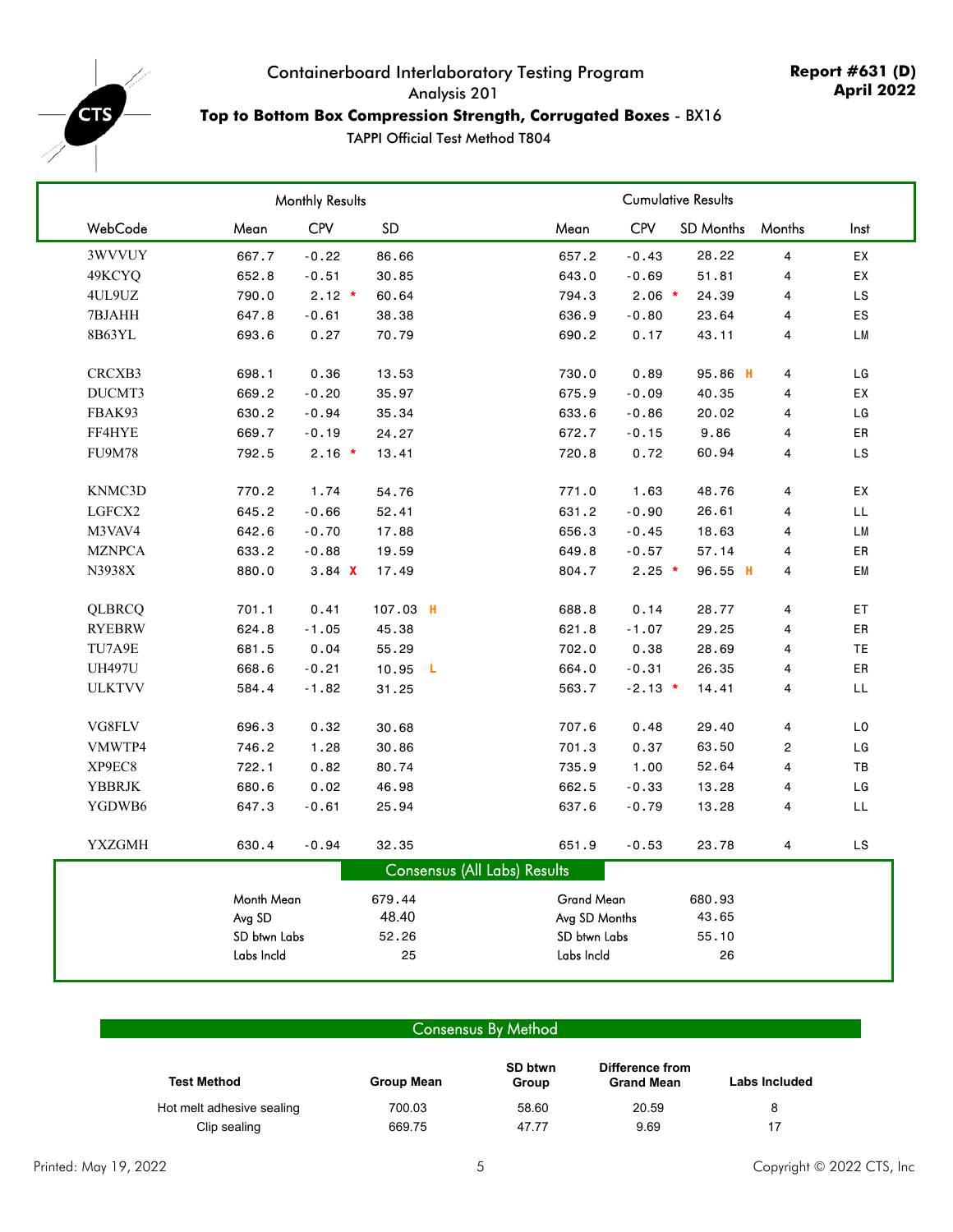

#### **Key to Instrument Codes Reported by Participants**

- 
- ES Emerson 8510 ET Emerson 7200
- EX Emerson Apparatus (Model not specified) LG TLS / L.A.B. Validator Series
- 
- LO Lansmont 152-30k LS Lansmont Squeezer
- TB TMI Monitor/Compression Tester, Model 17-70 TE Testometric M500 25 KN
- EM Emerson 1200 CHE EM Emerson 6200 Series
	-
	-
- LL Lansmont 76-5K LM Lansmont 122-15k
	-
	-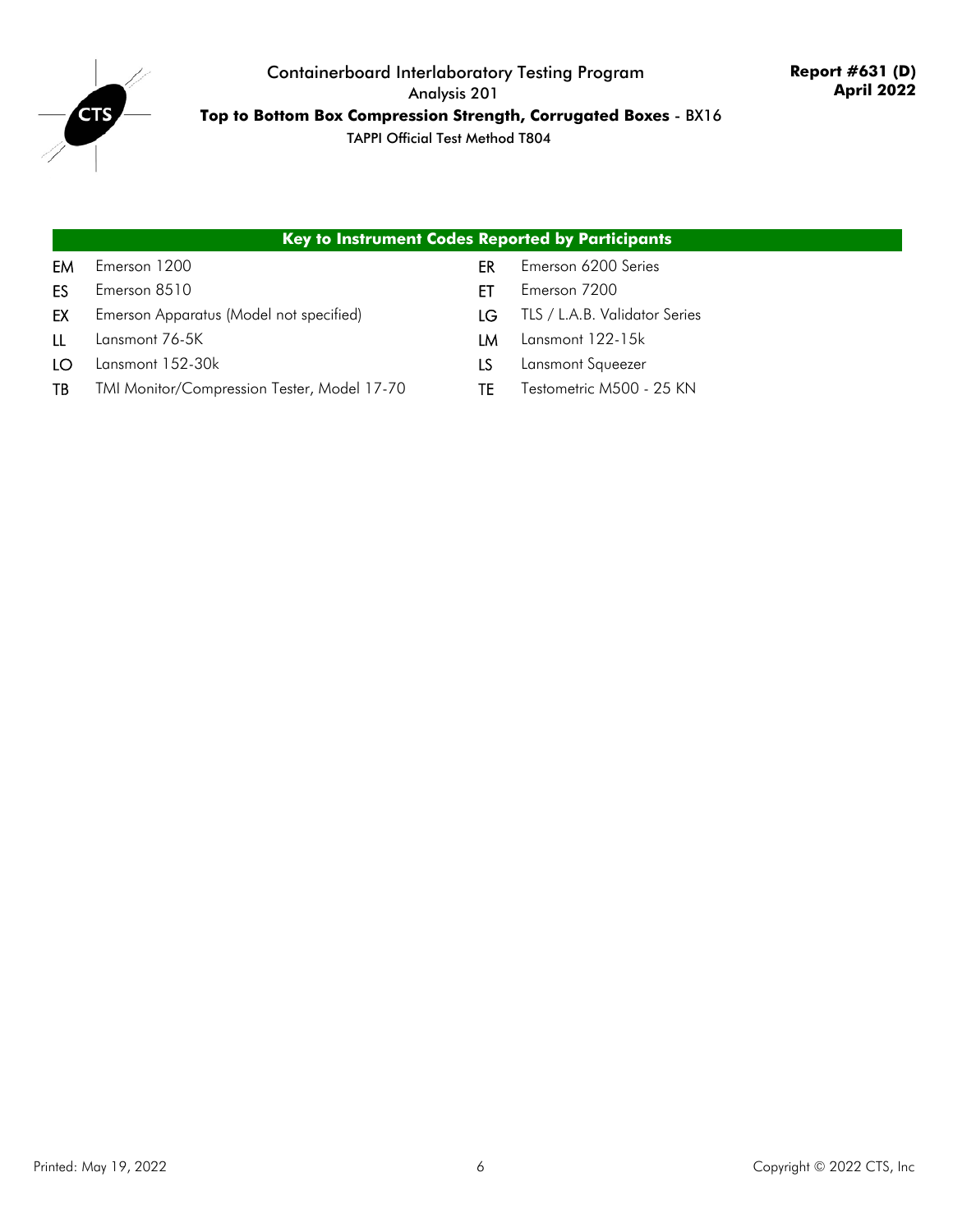<span id="page-6-0"></span>

## Containerboard Interlaboratory Testing Program Analysis 202 **Edgewise Compressive Strength, by T811, Corrugated Board** - EC14

|               |              | <b>Monthly Results</b> |       |    |                                     |            | <b>Cumulative Results</b> |        |           |
|---------------|--------------|------------------------|-------|----|-------------------------------------|------------|---------------------------|--------|-----------|
| WebCode       | Mean         | <b>CPV</b>             | SD.   |    | Mean                                | <b>CPV</b> | <b>SD Months</b>          | Months | Inst      |
| 3WVVUY        | 40.3         | 1.05                   | 1.45  |    | 41.1                                | 1.71       | 0.66                      | 4      | LC        |
| DUCMT3        | 40.5         | 1.13                   | 1.64  |    | 39.3                                | 0.52       | 1.37                      | 4      | LC        |
| FFJ2JC        | 47.2         | 4.96 $X$               | 2.67  |    | 46.4                                | 5.18 $X$   | 1.20                      | 4      | XX        |
| G9ZYT2        | 36.1         | $-1.34$                | 0.46  | -L | 36.5                                | $-1.30$    | 0.39                      | 4      | <b>TD</b> |
| <b>RYEBRW</b> | 36.2         | $-1.28$                | 3.49  | н  | 38.6                                | 0.03       | 1.87                      | 4      | EN        |
| <b>VVRVUZ</b> | 150.9        | 63.57 X                | 6.42  | -H | 150.9                               | 73.71 X    | 0.00                      | 1      | LD        |
| WEVZRU        | 39.1         | 0.38                   | 1.71  |    | 38.8                                | 0.18       | 0.40                      | 4      | LD        |
| <b>YBBRJK</b> | 38.8         | 0.17                   | 1.14  |    | 38.4                                | $-0.10$    | 0.43                      | 4      | <b>LE</b> |
| <b>YXZGMH</b> | 38.2         | $-0.12$                | 1.50  |    | 36.9                                | $-1.04$    | 1.72                      | 4      | LD        |
|               |              |                        |       |    | <b>Consensus (All Labs) Results</b> |            |                           |        |           |
|               | Month Mean   |                        | 38.44 |    | <b>Grand Mean</b>                   |            | 38.52                     |        |           |
|               | Avg SD       |                        | 1.84  |    | Avg SD Months                       |            | 1.15                      |        |           |
|               | SD btwn Labs |                        | 1.77  |    | SD btwn Labs                        |            | 1.52                      |        |           |
|               | Labs Incld   |                        | 7     |    | Labs Incld                          |            | 7                         |        |           |

|     | Key to Instrument Codes Reported by Participants |                 |                                            |
|-----|--------------------------------------------------|-----------------|--------------------------------------------|
| EN  | Emerson 2200                                     | $\mathsf{IC}^-$ | L&W Crush Tester 48                        |
| LD. | L&W Crush Tester 248                             | ΙF              | L&W Crush Tester 840                       |
| TD  | TMI Digital Crush Tester, Model 17-09            | хх              | Instrument make/model not specified by lab |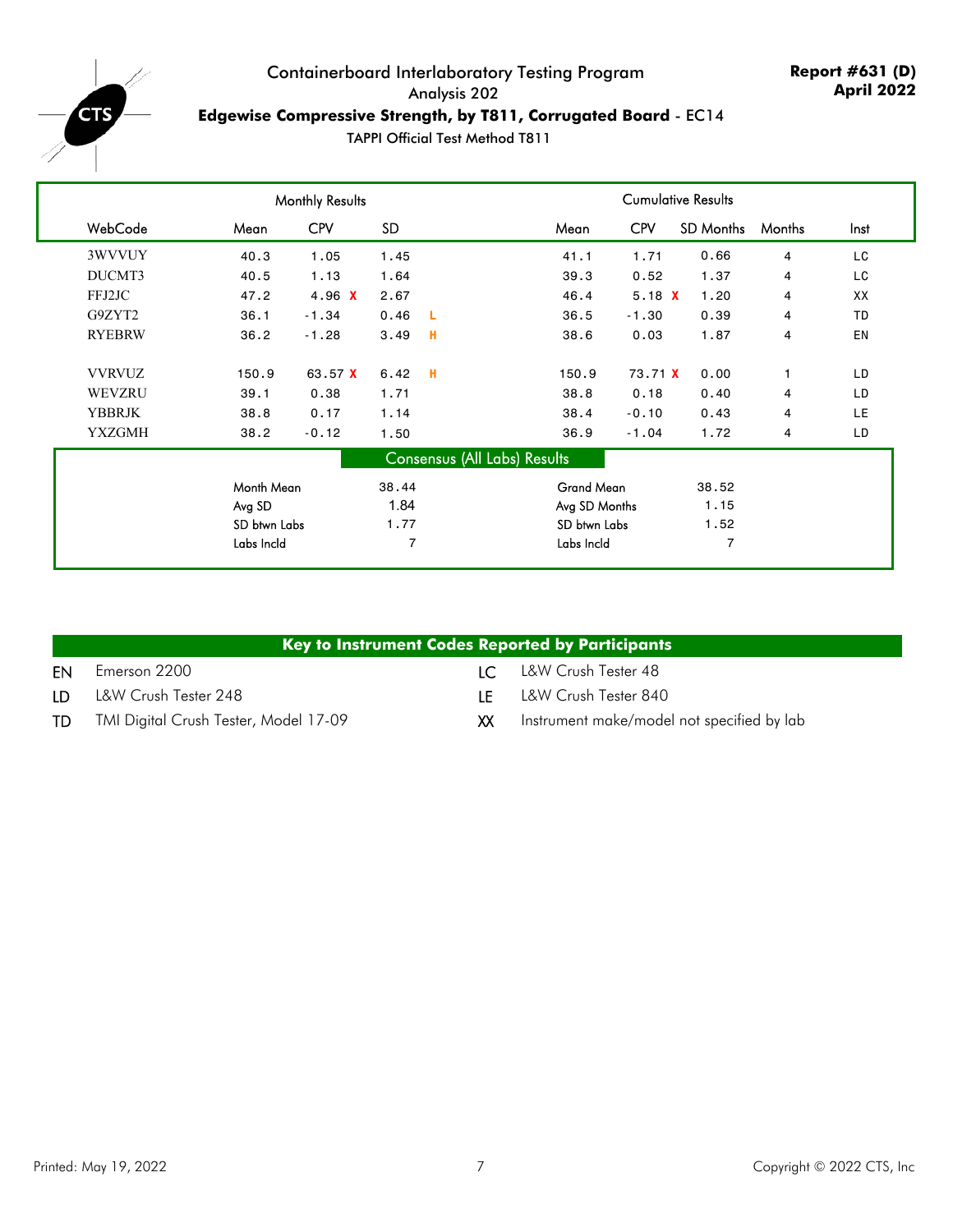<span id="page-7-0"></span>

## Containerboard Interlaboratory Testing Program Analysis 203 **Edgewise Compressive Strength by T839, Corrugated Board** - EC14

|               |      | <b>Monthly Results</b> |      |   |      |            | <b>Cumulative Results</b> |                         |            |
|---------------|------|------------------------|------|---|------|------------|---------------------------|-------------------------|------------|
| WebCode       | Mean | CPV                    | SD   |   | Mean | <b>CPV</b> | <b>SD Months</b>          | Months                  | Inst       |
| 3WVVUY        | 43.6 | 0.51                   | 1.31 |   | 43.7 | 0.67       | 0.88                      | 4                       | LC         |
| 49KCYQ        | 37.9 | $-1.52$                | 3.42 | н | 39.1 | $-0.84$    | 1.37                      | 4                       | LD         |
| 4UL9UZ        | 48.8 | $2.38$ *               | 1.81 |   | 48.6 | $2.25$ *   | 0.46                      | 4                       | EM         |
| 7BJAHH        | 41.4 | $-0.27$                | 1.03 |   | 41.6 | $-0.02$    | 0.49                      | 4                       | LD         |
| 8B63YL        | 44.0 | 0.67                   | 2.23 |   | 43.6 | 0.63       | 1.17                      | $\overline{\mathbf{4}}$ | TG         |
| 8G8C4T        | 42.8 | 0.23                   | 2.36 |   | 43.7 | 0.64       | 1.01                      | 4                       | TG         |
| <b>AHCJJQ</b> | 43.4 | 0.44                   | 0.57 | L | 42.3 | 0.19       | 0.82                      | 4                       | LC         |
| BRX62U        | 42.9 | 0.28                   | 1.67 |   | 43.1 | 0.47       | 1.03                      | 4                       | LD         |
| CB7NDN        | 35.1 | $-2.52$ *              | 1.42 |   | 34.0 | $-2.51$ *  | 1.03                      | 4                       | TK         |
| CRCXB3        | 48.1 | $2.11 *$               | 1.25 |   | 46.6 | 1.60       | 1.14                      | 4                       | МK         |
| DUCMT3        | 42.3 | 0.06                   | 1.33 |   | 41.0 | $-0.22$    | 1.07                      | 4                       | LC         |
| FF4HYE        | 42.1 | $-0.01$                | 2.56 |   | 40.0 | $-0.57$    | 2.48<br>н                 | 4                       | LD         |
| FFJ2JC        | 46.2 | 1.45                   | 2.27 |   | 45.6 | 1.27       | 0.89                      | 4                       | XX         |
| G9ZYT2        | 39.7 | $-0.87$                | 1.14 |   | 39.2 | $-0.82$    | 0.58                      | 4                       | BU         |
| HU29UH        | 38.4 | $-1.33$                | 1.44 |   | 36.6 | $-1.67$    | 2.56                      | $\overline{c}$          | XX         |
| K4ZK3H        | 43.4 | 0.44                   | 1.86 |   | 43.1 | 0.45       | 0.44                      | 4                       | LD         |
| K97JCL        | 40.1 | $-0.72$                | 1.19 |   | 39.6 | $-0.68$    | 0.47                      | 4                       | EM         |
| KNMC3D        | 44.0 | 0.68                   | 2.13 |   | 43.8 | 0.70       | 0.60                      | 4                       | CT         |
| M3VAV4        | 39.3 | $-1.03$                | 1.17 |   | 39.7 | $-0.64$    | 0.60                      | 4                       | EM         |
| <b>MZNPCA</b> | 40.9 | $-0.45$                | 1.36 |   | 41.6 | $-0.04$    | 0.68                      | 3                       | EM         |
| N3938X        | 40.0 | $-0.76$                | 2.21 |   | 40.2 | $-0.48$    | 1.05                      | $\overline{\mathbf{4}}$ | TH         |
| <b>NAAGRY</b> | 37.5 | $-1.67$                | 2.07 |   | 37.1 | $-1.50$    | 0.48                      | 3                       | BU         |
| NWKB4B        | 43.7 | 0.54                   | 2.13 |   | 42.3 | 0.19       | 1.18                      | 3                       | <b>TL</b>  |
| PZYF8X        | 44.9 | 0.98                   | 1.36 |   | 43.4 | 0.57       | 1.45                      | 4                       | ${\tt TS}$ |
| Q4TVWX        | 43.7 | 0.54                   | 2.03 |   | 44.6 | 0.96       | 0.88                      | 4                       | TU         |
| QLBRCQ        | 44.8 | 0.94                   | 1.16 |   | 44.1 | 0.78       | 0.68                      | 4                       | TD         |
| <b>QUTYGA</b> | 31.5 | $-3.81$ X              | 2.78 | н | 34.0 | $-2.52$ *  | $3.43$ H                  | 4                       | TD         |
| <b>RYEBRW</b> | 40.8 | $-0.48$                | 2.12 |   | 41.9 | 0.08       | 1.18                      | 4                       | EN         |
| <b>UH497U</b> | 40.5 | $-0.58$                | 1.27 |   | 40.9 | $-0.28$    | 0.65                      | 4                       | LD         |
| <b>ULKTVV</b> | 41.1 | $-0.38$                | 1.50 |   | 40.7 | $-0.34$    | 0.68                      | 4                       | LC         |
| VG8FLV        | 40.3 | $-0.68$                | 1.29 |   | 40.2 | $-0.49$    | 0.85                      | 4                       | LD         |
| VMWTP4        | 41.6 | $-0.19$                | 1.98 |   | 41.2 | $-0.17$    | 0.63                      | $\overline{c}$          | EM         |
| WEVZRU        | 42.0 | $-0.05$                | 1.77 |   | 42.0 | 0.10       | 0.62                      | 4                       | LD         |
| XP9EC8        | 45.2 | 1.07                   | 0.66 | L | 46.1 | 1.46       | 2.18                      | 4                       | LD         |
| <b>YBBRJK</b> | 42.1 | $-0.02$                | 2.21 |   | 41.9 | 0.07       | 1.14                      | 4                       | LY         |
| YGDWB6        | 41.7 | $-0.16$                | 1.06 |   | 41.9 | 0.07       | 0.33                      | 4                       | BU         |
| <b>YXZGMH</b> | 40.9 | $-0.45$                | 0.81 |   | 41.4 | $-0.10$    | 0.46                      | 4                       | LD         |
| ZKRTG7        | 44.5 | 0.84                   | 1.18 |   | 43.9 | 0.73       | 0.97                      | 4                       | LC         |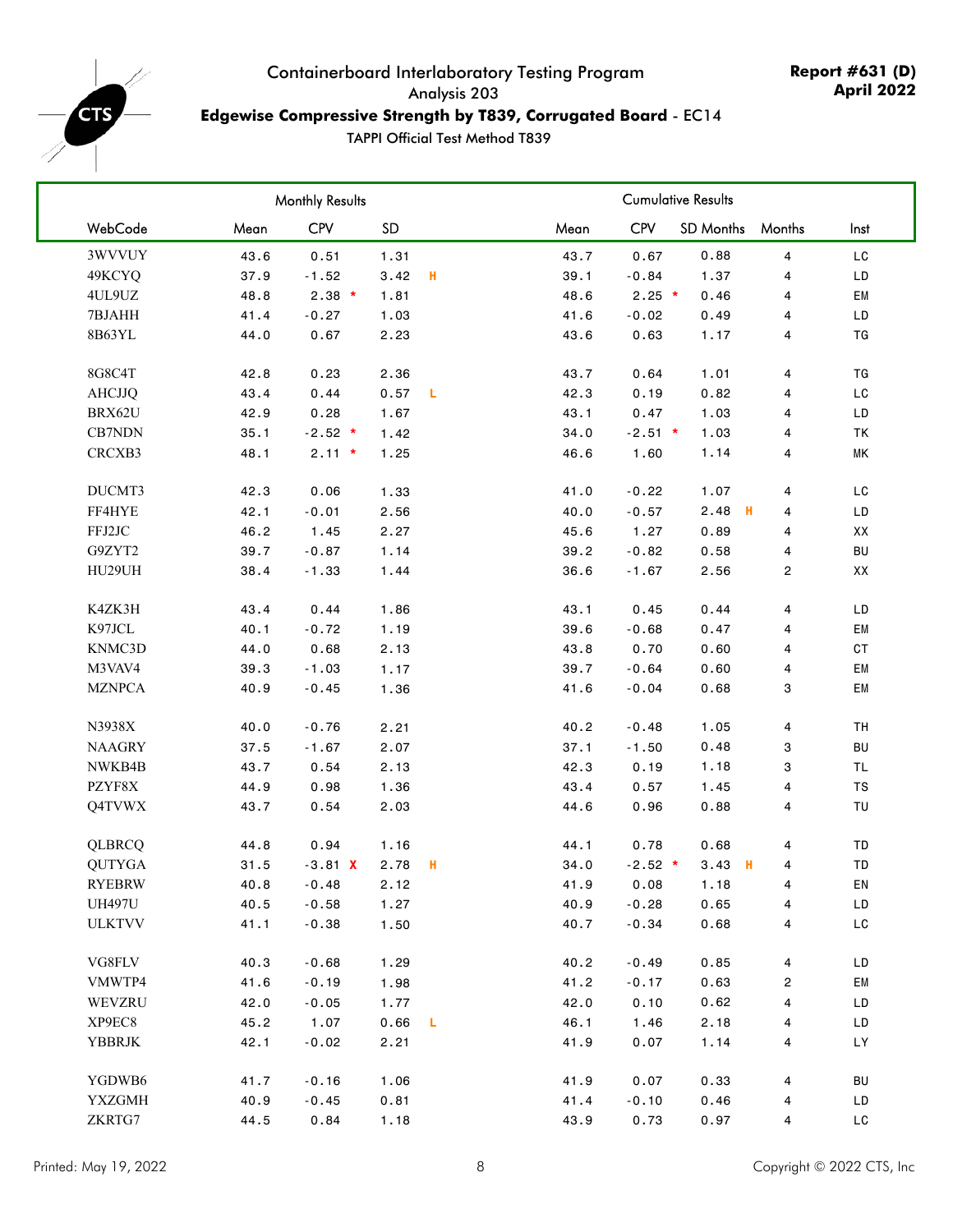

## Containerboard Interlaboratory Testing Program Analysis 203 **Edgewise Compressive Strength by T839, Corrugated Board** - EC14

|              | Consensus (All Labs) Results |               |       |
|--------------|------------------------------|---------------|-------|
| Month Mean   | 42.15                        | Grand Mean    | 41.70 |
| Avg SD       | 1.73                         | Avg SD Months | 1.20  |
| SD btwn Labs | 2.80                         | SD btwn Labs  | 3.05  |
| Labs Incld   | 37                           | Labs Incld    | 38    |

|     |                                              |     | Key to Instrument Codes Reported by Participants |
|-----|----------------------------------------------|-----|--------------------------------------------------|
| BU  | <b>Buchel Digital Crush Tester</b>           | CТ  | Con-Ten                                          |
| EM  | Emerson 1200 Series                          | EN  | Emerson 2200                                     |
| LC  | L&W Crush Tester 48                          | LD. | L&W Crush Tester 248                             |
| LY. | L&W 830                                      | МK  | Mark-10 ESM303                                   |
| TD  | TMI Digital Crush Tester, Model 17-09        | TG  | TMI Digital Crush Tester, 17-76                  |
| TH  | TMI Monitor/Compression Tester, Model 17-76  | ТK  | TLS Compression Tester, Model 5184               |
| -TL | <b>Tech-Lab Systems Compression</b>          | TS  | TMI Digital Crush Tester, Model 17-56            |
| TU  | <b>TMI Universal Crush Tester (TMI K440)</b> | XX  | Instrument make/model not specified by lab       |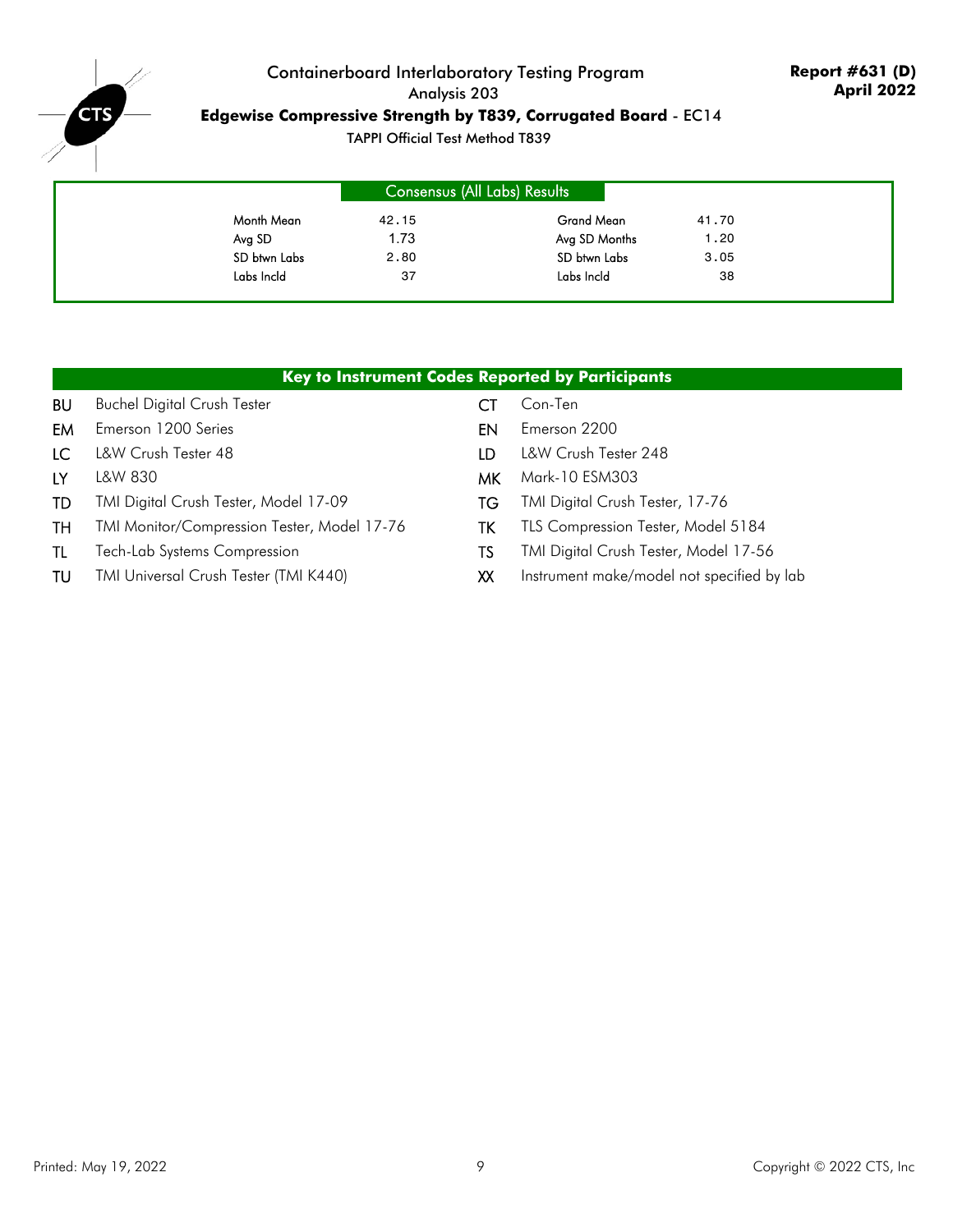<span id="page-9-0"></span> $-e$ <sub>rs</sub>

## Containerboard Interlaboratory Testing Program Analysis 205 **Bursting Strength (Mullen), 42 lb Linerboard** - 42H1

|                         |                 | <b>Weekly Means</b> |                 |                |       |            | <b>Monthly Results</b> |         | <b>Cumulative Results</b> |              |      |               |                         |           |
|-------------------------|-----------------|---------------------|-----------------|----------------|-------|------------|------------------------|---------|---------------------------|--------------|------|---------------|-------------------------|-----------|
| WebCode                 | Week 1          |                     | Week 2 Week 3   | Week 4         | Mean  | <b>CPV</b> | <b>SD</b>              | SD Wks  | Mean                      | <b>CPV</b>   |      | SD SD Wks Wks |                         | Inst      |
| 39Q86R                  | 110.1 $L$ 110.3 |                     | 110.8           | 111.3          | 110.6 | $-1.24$    | 5.1                    | 0.5     | 110.6                     | $-1.24$      | 5.1  | 0.5           | 4                       | LJ        |
| 3WVVUY                  | 111.5           | 107.4               | 111.4           | 110.0          | 110.1 | $-1.36$    | 8.8                    | 1.9     | 110.1                     | $-1.36$      | 8.8  | 1.9           | 4                       | AH        |
| 49KCYQ                  | 120.0           | 121.2               | 119.6           | 116.8          | 119.4 | 0.54       | 7.6                    | 1.9     | 119.4                     | 0.54         | 7.6  | 1.9           | 4                       | AH        |
| 4QPPQF                  | 109.0           | 111.1               | 107.6           | 113.5          | 110.3 | $-1.31$    | 10.3                   | 2.6     | 110.3                     | $-1.31$      | 10.3 | 2.6           | 4                       | МE        |
| 4TQWQK AL 109.5         |                 | 107.8               | 113.6           | 112.7          | 110.9 | $-1.19$    | 8.5                    | 2.7     | 110.9                     | $-1.19$      | 8.5  | 2.7           | 4                       | <b>AL</b> |
| 6EPH6G                  | 118.1           | 116.9               | 122.0           | <b>NO DATA</b> | 119.0 | 0.46       | 6.4                    | 2.7     | 119.0                     | 0.46         | 6.4  | 2.7           | 3                       | AC        |
| 6FXKZR AL               | 114.7           | 120.2               | 116.0           | 121.6          | 118.1 | 0.28       | 10.4                   | 3.3     | 118.1                     | 0.28         | 10.4 | 3.3           | 4                       | AL        |
| 6P8UMK                  | 113.2           |                     | 112.6 H 110.6   | 113.6          | 112.5 | $-0.87$    | 11.8                   | 1.3     | 112.5                     | $-0.87$      | 11.8 | 1.3           | 4                       | LC        |
| 7BJAHH                  | 112.1           | 108.1               | 119.4           | 118.5          | 114.5 | $-0.45$    | 6.5                    | 5.4     | 114.5                     | $-0.45$      | 6.5  | 5.4           | 4                       | LA        |
| 7R9HH2                  | 113.2           | 108.9               | 114.3           | 110.1          | 111.6 | $-1.04$    | 7.9                    | 2.5     | 111.6                     | $-1.04$      | 7.9  | 2.5           | 4                       | AH        |
| 8E4JAU AL               | 122.5           | 120.2               | 124.5           | 115.1          | 120.6 | 0.78       | 8.4                    | 4.1     | 120.6                     | 0.78         | 8.4  | 4.1           | 4                       | AL        |
| 8M8V2H AL 116.0         |                 | 115.9               | 109.2           | 113.6          | 113.7 | $-0.62$    | 7.0                    | 3.2     | 113.7                     | $-0.62$      | 7.0  | 3.2           | 4                       | XX        |
| 94W29C                  | 118.4           | 113.0               | $120.3$ H       | 120.3          | 118.0 | 0.25       | 12.4                   | 3.5     | 118.0                     | 0.25         | 12.4 | 3.5           | 4                       | LB        |
| 98WC6C                  | 117.6           | 114.0               | 115.5           | 120.4          | 116.9 | 0.03       | 6.7                    | 2.8     | 116.9                     | 0.03         | 6.7  | 2.8           | 4                       | LC        |
| 9WFQXW                  | 116.5           | 113.4               | 121.3           | 112.8          | 116.0 | $-0.15$    | 9.8                    | 3.9     | 116.0                     | $-0.15$      | 9.8  | 3.9           | 4                       | LC        |
| AM6NCV                  | 113.9           |                     | 114.6 L 114.2 L | 113.8L         | 114.1 | $-0.53$    | 3.7                    | 0.4 L   | 114.1                     | $-0.53$      | 3.7  | 0.4 L 4       |                         | LA        |
| <b>CVUDKV</b>           | 111.2           | 111.9               | 108.3           | 109.7          | 110.3 | $-1.32$    | 7.5                    | 1.6     | 110.3                     | $-1.32$      | 7.5  | 1.6           | 4                       | TP        |
| DXVF9B                  | 122.6           | 115.0               | 120.0           | 120.0          | 119.4 | 0.54       | 6.2                    | 3.2     | 119.4                     | 0.54         | 6.2  | 3.2           | 4                       | AH        |
| <b>EDJDMB</b>           | 118.1           | 119.4               | 118.1           | 116.0          | 117.9 | 0.24       | 11.0                   | 1.4     | 117.9                     | 0.24         | 11.0 | 1.4           | 4                       | TB        |
| <b>EPVHYD</b>           | 125.0           | 120.6               | 111.3           | 115.6          | 118.1 | 0.28       | 8.7                    | 5.9     | 118.1                     | 0.28         | 8.7  | 5.9           | $\overline{4}$          | LA        |
| EPVHYD AL 119.1 L 117.4 |                 |                     | 119.7           | 120.7          | 119.2 | 0.50       | 5.6                    | 1.4     | 119.2                     | 0.50         | 5.6  | 1.4           | 4                       | <b>AL</b> |
| EVZEHD AL 122.1         |                 | 119.4               | 118.7           | 115.6          | 119.0 | 0.45       | 7.0                    | 2.7     | 119.0                     | 0.45         | 7.0  | 2.7           | 4                       | AL        |
| F8B4ZF                  | 113.7           | 111.3               | 109.9           | 113.0          | 112.0 | $-0.97$    | 8.5                    | 1.7     | 112.0                     | $-0.97$      | 8.5  | 1.7           | 4                       | XX        |
| F96THB_AL               | 115.4           | 115.1               | 111.1           | 121.2          | 115.7 | $-0.21$    | 9.4                    | 4.2     | 115.7                     | $-0.21$      | 9.4  | 4.2           | 4                       | <b>AL</b> |
| FF4HYE                  | 117.1           | 111.7               | 107.3           | 116.1          | 113.1 | $-0.75$    | 9.5                    | 4.5     | 113.1                     | $-0.75$      | 9.5  | 4.5           | 4                       | LZ        |
| FFJ2JC                  | 116.6           | 116.9               | <b>NO DATA</b>  | <b>NO DATA</b> | 116.7 | 0.00       | 7.2                    | $0.2\,$ | 116.7                     | 0.00         | 7.2  | 0.2           | $\overline{\mathbf{c}}$ | LC        |
| FPU36D                  | 122.5           | 117.5               | 115.6           | 121.5          | 119.3 | 0.51       | 9.2                    | 3.3     | 119.3                     | 0.51         | 9.2  | 3.3           | 4                       | LA        |
| G9ZYT2                  | 111.7           |                     | 110.0 $H$ 111.6 | 109.7          | 110.8 | $-1.22$    | 12.8                   | 1.0     | 110.8                     | $-1.22$ 12.8 |      | 1.0           | 4                       | XX        |
| H8MMXH AI 114.8         |                 | 118.4               |                 | 117.3 H 116.1  | 116.6 | $-0.02$    | 12.9                   | 1.5     | 116.6                     | $-0.02$ 12.9 |      | 1.5           | 4                       | AL        |
| H9EL8A                  | 121.3           | 119.4               | 121.8           | 118.1          | 120.2 | 0.70       | 9.5                    | 1.7     | 120.2                     | 0.70         | 9.5  | 1.7           | 4                       | LA        |
| JK7PTE                  | 117.1           | 117.2               | 115.7           | 113.6          | 115.9 | $-0.17$    | 6.1                    | 1.7     | 115.9                     | $-0.17$      | 6.1  | 1.7           | 4                       | XX        |
| JN9QTC                  | 115.8           | <b>NO DATA</b>      | 118.4           | 119.4          | 117.9 | 0.23       | 5.4                    | 1.9     | 117.9                     | 0.23         | 5.4  | 1.9           | 3                       | AX        |
| JN9QTC AL               | 113.9           | <b>NO DATA</b>      | 125.5           | 114.5          | 118.0 | 0.25       | 7.8                    | 6.5H    | 118.0                     | 0.25         | 7.8  | $6.5$ H $3$   |                         | <b>AL</b> |
| K4ZK3H AL 123.6         |                 | 120.5               | 119.4           | 125.0          | 122.1 | 1.09       | 6.7                    | 2.6     | 122.1                     | 1.09         | 6.7  | 2.6           | 4                       | AK        |
| KNMC3D                  | 122.0 L 116.0   |                     | 117.5           | 111.5          | 116.8 | 0.00       | 7.8                    | 4.3     | 116.8                     | 0.00         | 7.8  | 4.3           | 4                       | XX        |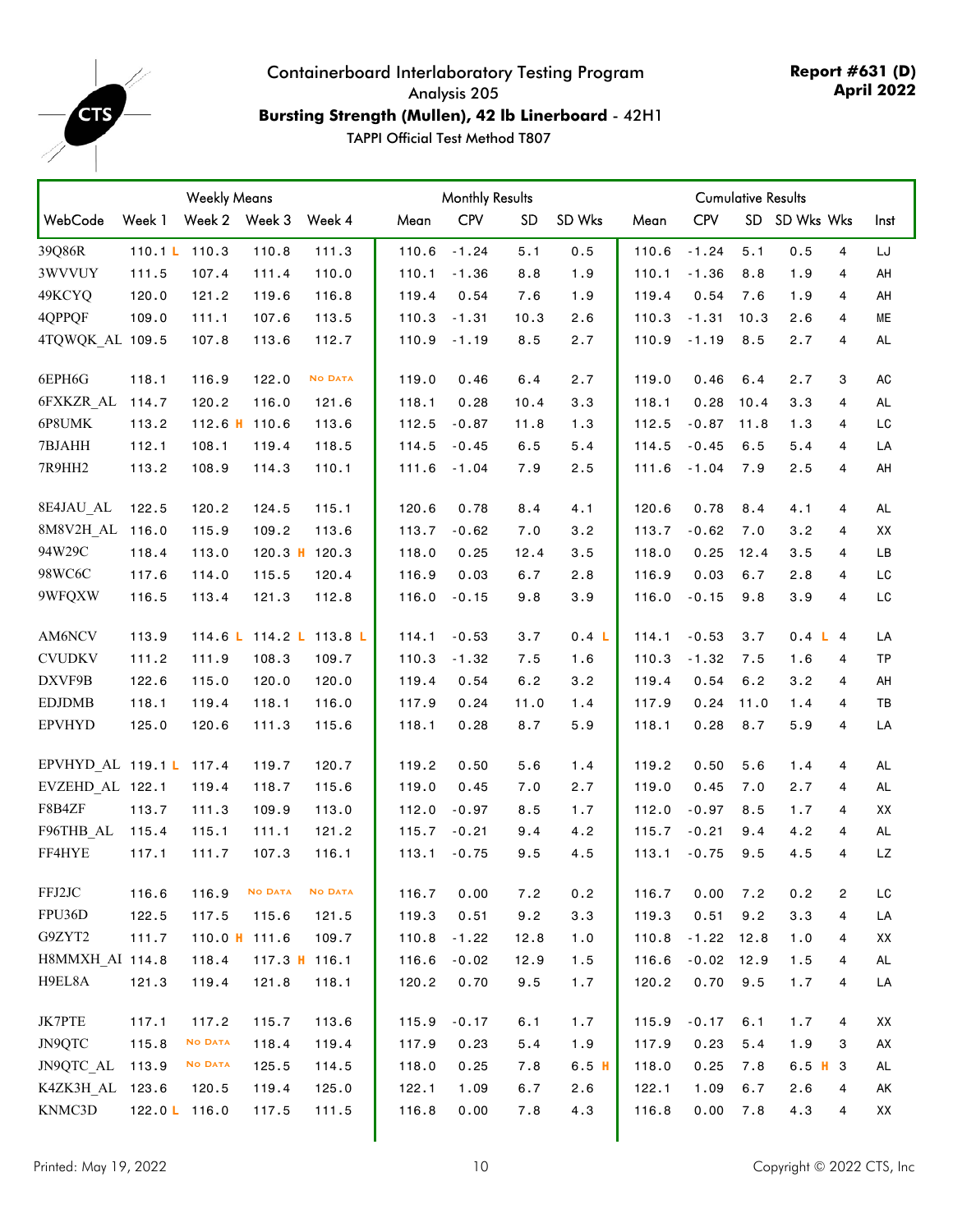

## Containerboard Interlaboratory Testing Program Analysis 205 **Bursting Strength (Mullen), 42 lb Linerboard** - 42H1

|                 | <b>Weekly Means</b> |                         |                | <b>Monthly Results</b>             |                              |              |               | <b>Cumulative Results</b> |       |                   |              |               |                |           |
|-----------------|---------------------|-------------------------|----------------|------------------------------------|------------------------------|--------------|---------------|---------------------------|-------|-------------------|--------------|---------------|----------------|-----------|
| WebCode         | Week 1              | Week 2 Week 3           |                | Week 4                             | Mean                         | <b>CPV</b>   | <b>SD</b>     | SD Wks                    | Mean  | <b>CPV</b>        |              | SD SD Wks Wks |                | Inst      |
| KV7KM4          | 110.6               | 106.9                   | 111.2          | 115.0                              | 110.9                        | $-1.18$      | 6.5           | 3.3                       | 110.9 | $-1.18$           | 6.5          | 3.3           | $\overline{4}$ | LC        |
| <b>LECGEY</b>   | 99.0 X 108.2        |                         | 112.0          | 109.4                              | 107.2                        |              | $-1.95$ * 5.8 | 5.7                       | 107.2 | $-1.95 * 5.8$     |              | 5.7           | 4              | XX        |
| LU8UVF          |                     |                         |                | 121.6 L 121.6 L 121.4 L 122.6 L    | 121.8                        | 1.03         | 2.1           | 0.5                       | 121.8 | 1.03              | 2.1          | 0.5           | 4              | LA        |
| M47U3R AL       | 126.6               | $131.0 * 127.2 * 120.2$ |                |                                    | 126.2                        | 1.93         | 9.4           | 4.5                       | 126.2 | 1.93              | 9.4          | 4.5           | 4              | AK        |
| MTA337          | 121.7               | 126.5 H 121.8           |                | 123.8                              | 123.4                        | 1.36         | 12.0          | 2.2                       | 123.4 | 1.36              | 12.0         | 2.2           | 4              | LJ        |
| NGV6VG          |                     |                         |                | 136.6XL 136.1 XL 136.2 XL 136.7 XL | 136.4                        |              | 4.00 X 2.9    | 0.3 L                     | 136.4 |                   | 4.00 X 2.9   | 0.3 L 4       |                | AH        |
| <b>PNMAVV</b>   |                     | $130.7 * 129.0 * 125.4$ |                | $130.0*$                           | 128.8                        |              | $2.45$ * 10.1 | 2.4                       | 128.8 |                   | $2.45$ *10.1 | 2.4           | 4              | XX        |
| PW3P8E          | $130.1 * 124.8$     |                         | 126.7          | $128.4*$                           | 127.5                        |              | $2.19 * 7.1$  | 2.3                       | 127.5 |                   | $2.19 * 7.1$ | 2.3           | 4              | AX        |
| R3KWJ4          | 120.8               | 126.3                   | 118.7 H 127.0  |                                    | 123.2                        | 1.31         | 10.6          | 4.1                       | 123.2 | 1.31              | 10.6         | 4.1           | 4              | RE        |
| RZAUTX AL 119.3 |                     | 120.1                   | <b>NO DATA</b> | <b>NO DATA</b>                     | 119.7                        | 0.60         | 10.2          | 0.6                       | 119.7 |                   | $0.60$ 10.2  | 0.6           | $\overline{c}$ | <b>AL</b> |
| T4LGMU          | $129.2*$            | 124.2                   | 117.8          | <b>NO DATA</b>                     | 123.7                        | 1.42         | 8.9           | 5.7                       | 123.7 | 1.42              | 8.9          | 5.7           | 3              | AH        |
| T4LGMU AL 118.3 |                     | <b>NO DATA</b>          | <b>NO DATA</b> | <b>NO DATA</b>                     | 118.3                        | 0.32         | 12.8          | 0.0                       | 118.3 | 0.32              | 12.8         | 0.0           | 1              | AL        |
| <b>T8M88M</b>   | 108.1               | 112.1                   | 111.5          | 108.5                              | 110.1                        | $-1.36$      | 9.2           | 2.1                       | 110.1 | $-1.36$           | 9.2          | 2.1           | 4              | LC        |
| TMJKN4 AL 119.0 |                     | 115.5                   | 119.1          | 116.9                              | 117.6                        | 0.18         | 7.2           | 1.7                       | 117.6 | 0.18              | 7.2          | 1.7           | 4              | <b>AL</b> |
| TQHVJ4 AL       | 116.5               | 115.7                   | 119.9          | <b>NO DATA</b>                     | 117.4                        | 0.12         | 9.8           | 2.2                       | 117.4 | 0.12              | 9.8          | 2.2           | 3              | AL        |
| TRCJ3Z AL       | 120.5               | 114.2                   | 121.9          | 121.5                              | 119.5                        | 0.56         | 8.5           | 3.6                       | 119.5 | 0.56              | 8.5          | 3.6           | 4              | <b>AL</b> |
| <b>UH497U</b>   | 119.7               | 116.0                   | 121.2          | 123.0                              | 120.0                        | 0.66         | 10.1          | 3.0                       | 120.0 | 0.66              | 10.1         | 3.0           | 4              | AH        |
| <b>UVAQDM</b>   | 113.4               | 110.6                   | $106.2 *$      | 112.1                              | 110.6                        | $-1.26$      | 10.3          | 3.1                       | 110.6 | $-1.26$           | 10.3         | 3.1           | 4              | LA        |
| VQWY8V          | 117.4               | 112.1                   | 118.7          | 116.5                              | 116.1                        | $-0.12$      | 9.2           | 2.9                       | 116.1 | $-0.12$           | 9.2          | 2.9           | 4              | LA        |
| <b>VVRVUZ</b>   | $102.4*$            | 106.4                   | 109.6          | $104.3*$                           | 105.7                        | $-2.26$ *    | 8.9           | 3.1                       | 105.7 | $-2.26 * 8.9$     |              | 3.1           | 4              | LA        |
| W274QV          | 120.3               | 114.2                   | 114.4          | 114.4                              | 115.8                        | $-0.18$      | 10.6          | 3.0                       | 115.8 | $-0.18$           | 10.6         | 3.0           | 4              | <b>LZ</b> |
| W98FMT AL 113.5 |                     | 115.3                   | 115.4          | 116.3                              | 115.1                        | $-0.33$      | 11.1          | 1.2                       | 115.1 | $-0.33$           | 11.1         | 1.2           | 4              | <b>AL</b> |
| WEVZRU          | 112.5               | 112.6 L 112.1           |                | 109.6                              | 111.7                        | $-1.03$      | 5.0           | 1.4                       | 111.7 | $-1.03$           | 5.0          | 1.4           | 4              | LA        |
| X7YHVW          | 127.9               | 120.9                   | 124.6          | $128.6*$                           | 125.5                        | 1.78         | 11.0          | 3.5                       | 125.5 | 1.78              | 11.0         | 3.5           | 4              | LC        |
| YBBRJK          | 113.9               | 116.2                   | 115.4          | 117.6                              | 115.8                        | $-0.20$      | 6.2           | 1.5                       | 115.8 | $-0.20$           | 6.2          | 1.5           | 4              | AH        |
| YXZGMH          | 122.2               | 117.1                   | 113.6          | 119.8                              | 118.2                        | 0.30         | 9.6           | 3.7                       | 118.2 |                   | $0.30$ $9.6$ | 3.7           | 4              | LA        |
|                 |                     |                         |                |                                    | Consensus (All Labs) Results |              |               |                           |       |                   |              |               |                |           |
| Wk Mean         | 117.56              | 115.98                  | 116.55         | 116.79                             |                              | Month Mean   |               | 116.75                    |       | <b>Grand Mean</b> |              | 116.75        |                |           |
| Avg SDr         | 8.64                | 8.82                    | 8.86           | 8.90                               | Avg SD                       |              |               | 8.84                      |       | Avg SD            |              | 8.84          |                |           |
| SD btwn Labs    | 5.67                | 5.56                    | 5.31           | 5.56                               |                              | SD btwn Labs |               | 4.91                      |       | SD btwn Labs      |              | 4.91          |                |           |
| Labs Incld      | 59                  | 57                      | 57             | 54                                 |                              | SD btwn Wks  |               | 3.08                      |       | SD btwn Wks       |              | 3.08          |                |           |
| Labs Excld      | 2                   | $\mathbf{1}$            | 1              | 1                                  |                              | Labs Incld   |               | 60                        |       | Labs Incld        |              | 60            |                |           |
| Labs not Rcvd   | 0                   | 3                       | 3              | 6                                  |                              |              |               |                           |       |                   |              |               |                |           |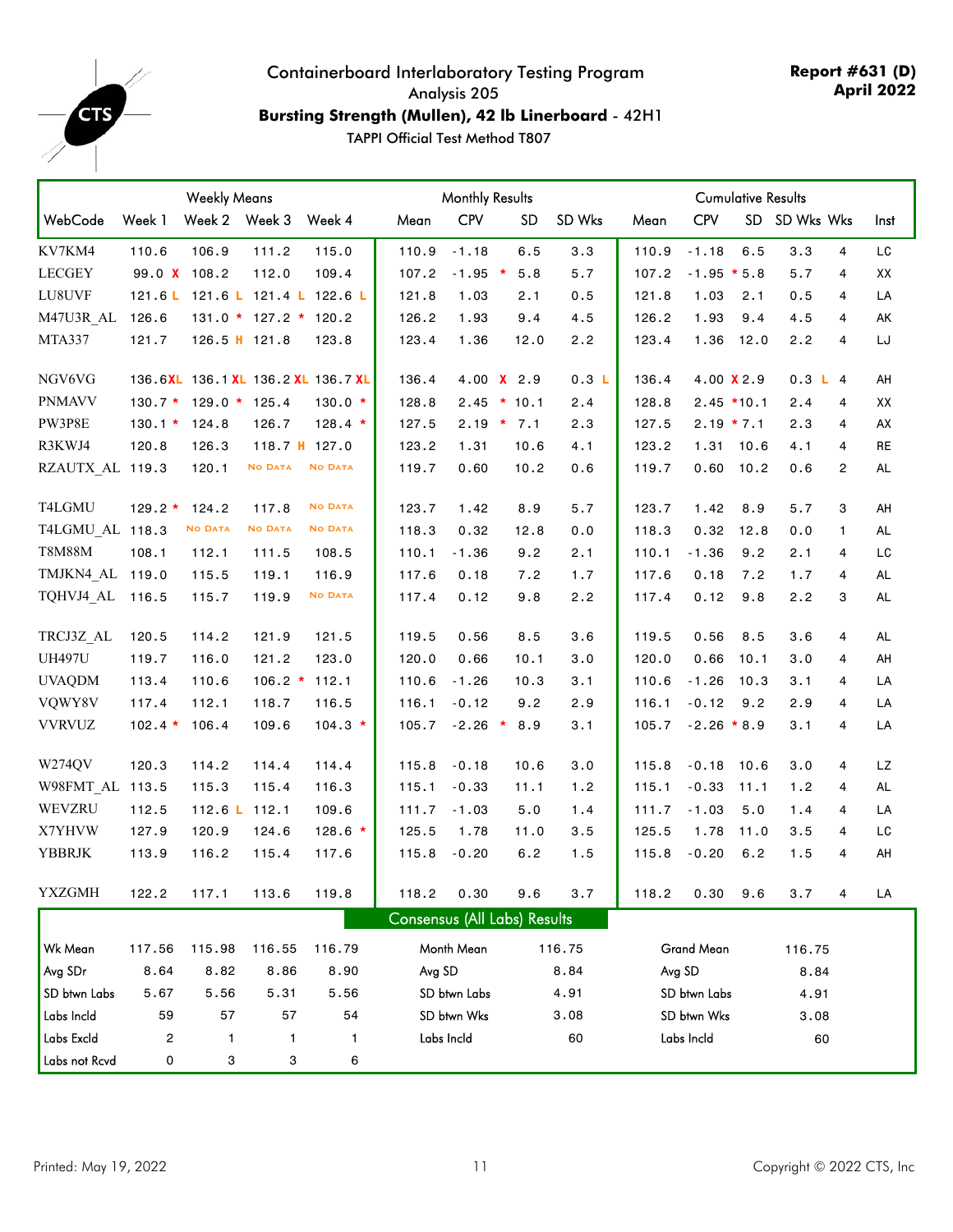

## Containerboard Interlaboratory Testing Program Analysis 205 **Bursting Strength (Mullen), 42 lb Linerboard** - 42H1

|      | <b>Key to Instrument Codes Reported by Participants</b> |     |                               |
|------|---------------------------------------------------------|-----|-------------------------------|
| AC . | Perkins Model C                                         | AH. | Perkins Model AH              |
| AK   | L & W Autoline 300                                      | AL  | L & W Autoline 400            |
| AX   | Perkins Mullen Tester (model not specified)             | LA. | L&W Bursting Strength Tester  |
| IB.  | L&W Burst-O-Matic                                       | LC. | L&W Autoline (205 Enrollment) |
| IJ.  | L&W Bursting Strength Tester J-Type                     |     | L&W (model not specified)     |

- ME Messmer Automatic Burst Tester ME-06 RE Regmed/Mullen Tester
- 
- XX Instrument make/model not specified by lab
- 
- TB TMI Monitor/Burst 1000 TP Technidyne PROFILE/Plus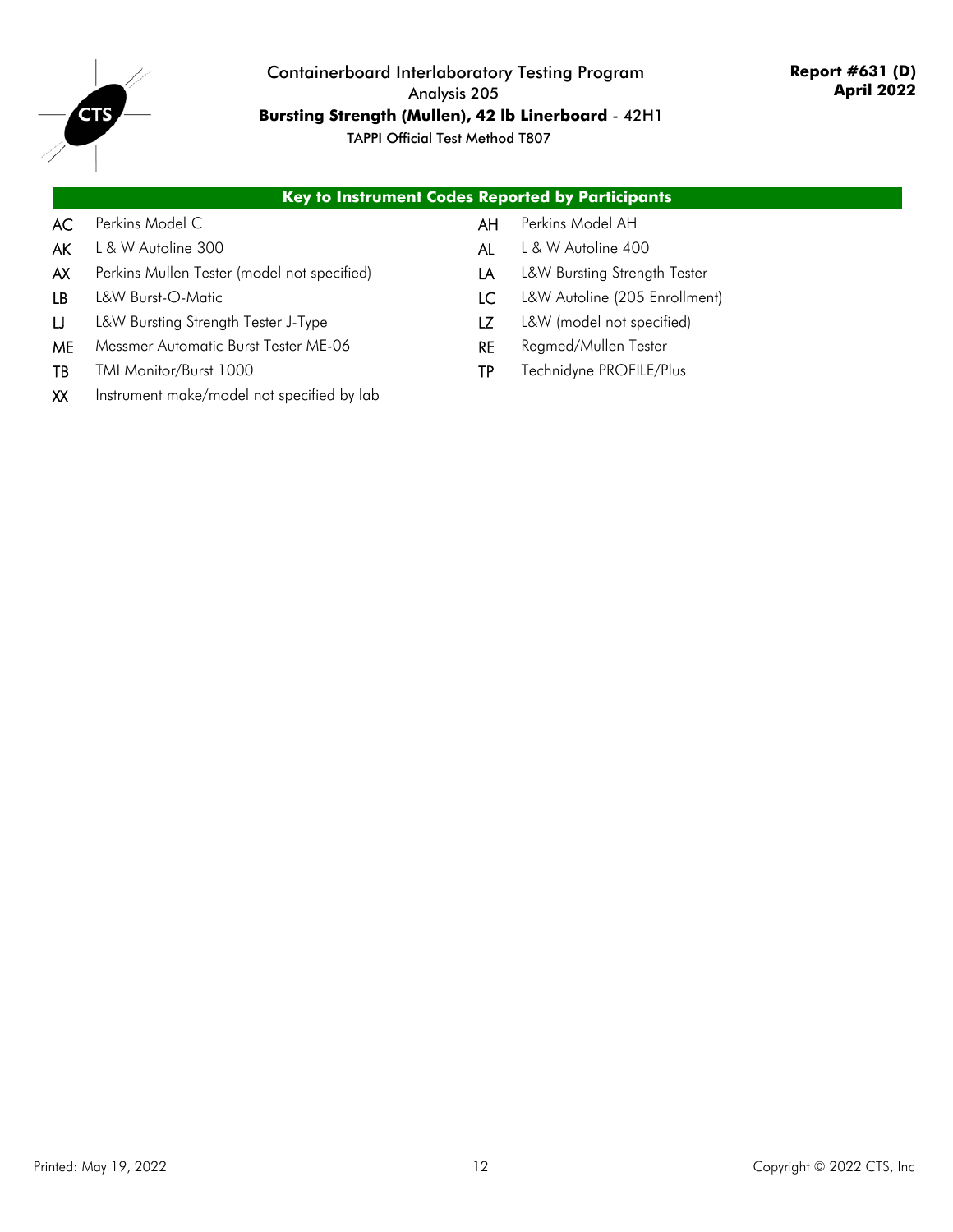<span id="page-12-0"></span>

## Containerboard Interlaboratory Testing Program Analysis 207 **Bursting Strength (Mullen), 35 lb Linerboard** - 35E2

|                           | <b>Weekly Means</b> |                |               |                         | <b>Monthly Results</b> |            |              |        | <b>Cumulative Results</b> |               |     |               |                |           |
|---------------------------|---------------------|----------------|---------------|-------------------------|------------------------|------------|--------------|--------|---------------------------|---------------|-----|---------------|----------------|-----------|
| WebCode                   | Week 1              |                | Week 2 Week 3 | Week 4                  | Mean                   | <b>CPV</b> | <b>SD</b>    | SD Wks | Mean                      | <b>CPV</b>    |     | SD SD Wks Wks |                | Inst      |
| 39Q86R                    | 91.0                | 91.3           | 91.2          | 91.1                    | 91.1                   | $-0.35$    | 5.1          | 0.1 L  | 91.5                      | $-0.52$       | 5.7 | $0.3$ L 12    |                | LJ        |
| 3WVVUY                    | 88.0                | 89.6           | 87.7          | 89.8                    | 88.8                   | $-0.99$    | 8.8          | 1.1    | 91.8                      | $-0.38$       | 8.6 | 3.6           | 12             | AH        |
| 49KCYQ                    | 98.8                | 94.4           | 94.4          | 96.0                    | 95.9                   | 0.95       | 7.7          | 2.1    | 93.6                      | 0.33          | 8.3 | 3.3           | 12             | AH        |
| 4QPPQF                    | 95.6                | 91.7           | 88.9          | 93.9                    | 92.5                   | 0.03       | 8.5          | 2.9    | 91.3                      | $-0.57$       | 7.0 | 3.1           | 12             | MЕ        |
| 4TQWQK AL                 | 92.6                | 93.5           | 92.3          | 93.9 L                  | 93.1                   | 0.18       | 4.1          | 0.7    | 92.2                      | $-0.23$       | 5.0 | 1.3           | 12             | AL        |
| 6EPH6G                    | 113.9 X             |                |               | 114.9 X 120.3 X 117.9 X | 116.8                  |            | 6.63 $X$ 7.9 | 2.9    | 112.6                     | 7.78 X 9.6    |     | 4.7           | 12             | AC        |
| 6FXKZR AL                 | $90.5$ H            | 89.6           | 94.8          | 89.0                    | 91.0                   | $-0.39$    | 9.2          | 2.6    | 90.2                      | $-1.02$       | 8.4 | 3.6           | 10             | <b>AL</b> |
| 6P8UMK                    | 85.8                | 88.4           | 88.9          | 96.7                    | 90.0                   | $-0.67$    | 7.4          | 4.7    | 90.4                      | $-0.93$       | 6.0 | 3.0           | 12             | LA        |
| 7BJAHH                    | 83.4                | 85.5           | 86.1          | 85.0                    | 85.0                   | $-2.02$ *  | 8.1          | 1.2    | 88.3                      | $-1.76$       | 7.3 | 3.4           | 12             | LA        |
| 7R9HH2                    | 90.9                | 89.8           | 91.6          | 91.5                    | 91.0                   | $-0.40$    | 6.8          | 0.8    | 91.1                      | $-0.67$       | 6.3 | 1.2           | 12             | AH        |
| 8E4JAU AL                 | $103.1*$            | 100.9          | 95.7          | 96.5                    | 99.1                   | 1.81       | 7.3          | 3.5    | 96.5                      | 1.47          | 8.4 | 3.4           | 12             | <b>AL</b> |
| 8M8V2H AL                 | 89.5                | 91.1           | 87.5          | 87.0                    | 88.8                   | $-0.99$    | 4.3          | 1.9    | 91.1                      | $-0.66$       | 4.1 | 3.2           | 12             | XX        |
| 94W29C                    | 89.5                | 89.9           | 97.0          | 94.7                    | 92.8                   | 0.10       | 6.2          | 3.7    | 93.8                      | 0.40          | 7.1 | 2.6           | 12             | LB        |
| 98WC6C                    | 95.1                | 97.7           | 94.3          | 96.3                    | 95.9                   | 0.94       | 5.2          | 1.5    | 96.1                      | 1.28          | 5.2 | 2.0           | 12             | LC        |
| 9WFQXW                    | 88.8                | 91.3           | 91.2          | 87.1                    | 89.6                   | $-0.76$    | 8.0          | 2.0    | 88.8                      | $-1.57$       | 8.5 | 2.9           | 12             | LC        |
| AM6NCV                    | 93.4 L              | 93.9 L         | 93.9 L        | 94.0 L                  | 93.8                   | 0.38       | 2.8          | 0.3 L  | 93.2                      | 0.17          | 2.6 | 0.5 L 12      |                | LA        |
| <b>CVUDKV</b>             | 90.5                | 90.3           | 88.2          | 92.9                    | 90.5                   | $-0.53$    | 6.3          | 1.9    | 90.5                      | $-0.89$       | 5.9 | 1.6           | 12             | TP        |
| DXVF9B                    | 90.4                | 95.4           | 95.8          | 94.8                    | 94.1                   | 0.46       | 5.2          | 2.5    | 94.7                      | 0.76          | 5.9 | 2.1           | 12             | AH        |
| <b>EDJDMB</b>             | 90.5                | 96.1 H         | 91.9          | 93.8                    | 93.1                   | 0.18       | 9.2          | 2.4    | 91.3                      | $-0.59$       | 8.3 | 3.9           | 12             | TВ        |
| <b>EPVHYD</b>             | 100.9               | 96.7           | 90.0          | 98.8                    | 96.6                   | 1.14       | 10.0         | 4.7    | 97.5                      | 1.86          | 9.2 | 3.4           | 12             | LA        |
| EPVHYD <sub>AL</sub> 95.5 |                     | 94.7           | 93.6          | 94.4                    | 94.5                   | 0.58       | 5.3          | 0.8    | 93.2                      | 0.17          | 5.1 | 1.5           | 12             | <b>AL</b> |
| EVZEHD AL                 | 96.3                | 97.1           | 95.2          | 96.4                    | 96.2                   | 1.04       | 6.5          | 0.8    | 94.9                      | 0.85          | 6.5 | 1.7           | 12             | <b>AL</b> |
| F8B4ZF                    | 89.1                | $83.4*$        | 86.4          | 90.5                    | 87.4                   | $-1.38$    | 9.6          | 3.2    | 87.9                      | $-1.92$       | 9.1 | 3.3           | 12             | XX        |
| F96THB_AL                 | 87.4                | 93.2           | 89.5          | 91.7                    | 90.5                   | $-0.53$    | 7.1          | 2.5    | 91.2                      | $-0.62$       | 8.4 | 2.9           | 12             | <b>AL</b> |
| FF4HYE                    | 91.5                | 87.9           | 88.6          | $82.5$ *                | 87.6                   | $-1.30$    | 7.9          | 3.8    | 87.8                      | $-1.96 * 8.2$ |     | 2.8           | 12             | LA        |
| FPU36D                    | 92.9                | 95.2           | 94.2          | 85.2                    | 91.9                   | $-0.15$    | 7.7          | 4.5    | 93.6                      | 0.31          | 8.1 | 4.0           | 8              | LA        |
| G9ZYT2                    | 89.2                | 89.8           | 91.1          | 87.8                    | 89.5                   | $-0.80$    | 7.4          | 1.4    | 88.9                      | $-1.53$       | 7.5 | 1.5           | 12             | XX        |
| H8MMXH AI 100.6           |                     | 91.4           | 94.2          | 93.4                    | 94.9                   | 0.67       | 8.7          | 4.0    | 95.0                      | 0.88          | 8.6 | 2.8           | 8              | AL        |
| H9EL8A                    | 91.1                | 97.6           | 87.4          | 92.0                    | 92.0                   | $-0.11$    | 5.7          | 4.2    | 93.5                      | 0.30          | 6.7 | 3.7           | 12             | LA        |
| JK7PTE                    | 91.9                | 92.5           | 89.5          | 96.0                    | 92.5                   | 0.02       | 6.3          | 2.7    | 92.1                      | $-0.27$       | 6.0 | 3.2           | 12             | XX        |
| JN9QTC                    | 96.2                | <b>NO DATA</b> | 96.6          | 98.0                    | 96.9                   | 1.23       | 5.2          | 0.9    | 95.3                      | 1.00          | 5.4 | 2.0           | 10             | AH        |
| JN9QTC AL                 | 89.7                | <b>NO DATA</b> | 95.5          | 93.3                    | 92.8                   | 0.12       | 6.6          | 2.9    | 91.9                      | $-0.35$       | 7.5 | 2.8           | $\overline{7}$ | AL        |
| K4ZK3H AL                 | 99.0                | 99.0           | 97.6          | 94.7                    | 97.6                   | 1.41       | 6.8          | 2.0    | 98.1                      | $2.10 * 6.2$  |     | 5.0           | 12             | АK        |
| KNMC3D                    | 91.0                | 94.0           | 94.0          | 93.5                    | 93.1                   | 0.20       | 7.7          | 1.4    | 91.9                      | $-0.33$       | 8.1 | 2.8           | 8              | XX        |
| KV7KM4                    | 86.9                | 87.2           | 90.3          | 93.7                    | 89.5                   | $-0.79$    | 6.2          | 3.2    | 91.0                      | $-0.69$       | 5.9 | 3.0           | 12             | LC        |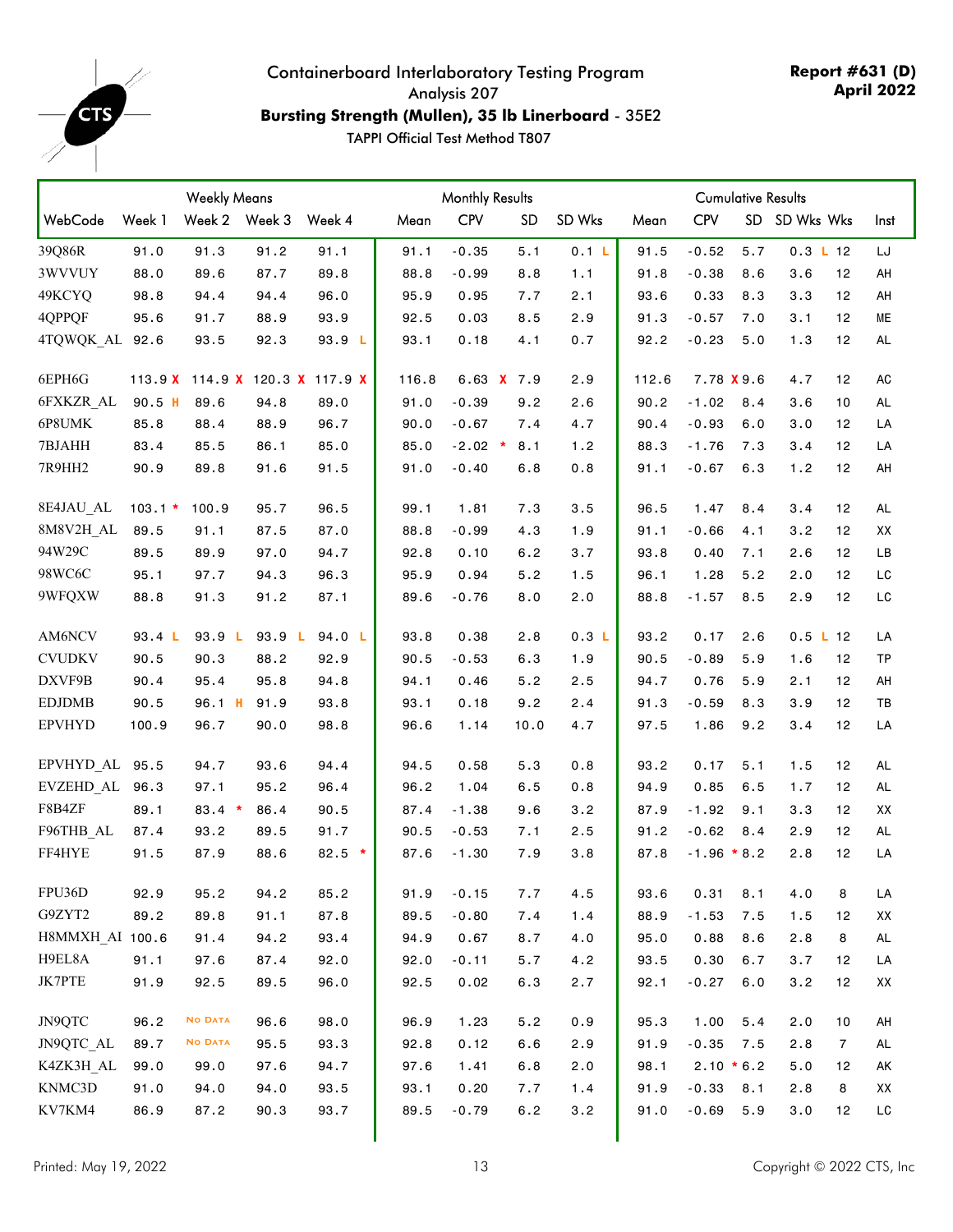

## Containerboard Interlaboratory Testing Program Analysis 207 **Bursting Strength (Mullen), 35 lb Linerboard** - 35E2

|                | <b>Monthly Results</b> |                |                 |                  | <b>Cumulative Results</b> |              |                                     |                  |       |               |      |               |    |           |
|----------------|------------------------|----------------|-----------------|------------------|---------------------------|--------------|-------------------------------------|------------------|-------|---------------|------|---------------|----|-----------|
| WebCode        | Week 1                 | Week 2 Week 3  |                 | Week 4           | Mean                      | <b>CPV</b>   | <b>SD</b>                           | SD Wks           | Mean  | <b>CPV</b>    |      | SD SD Wks Wks |    | Inst      |
| <b>LECGEY</b>  | 88.2                   | 91.9           | 90.7            | 87.4             | 89.6                      | $-0.78$      | 5.3                                 | 2.1              | 89.6  | $-1.27$       | 5.3  | 2.1           | 4  | XX        |
| LU8UVF         | 93.0 L                 | 92.5 L         | 93.2 L          | 93.4 L           | 93.0                      | 0.17         | 1.9                                 | 0.4 L            | 94.5  | 0.67          | 1.6  | 2.0           | 12 | LA        |
| M47U3R AL      | 97.4                   | 98.7           | 98.8            | 95.2             | 97.5                      | 1.40         | 10.6                                | 1.7              | 96.2  | 1.36          | 10.2 | 3.9           | 12 | AK        |
| MTA337         | 95.3                   | 100.6          | 97.9            | 95.8             | 97.4                      | 1.36         | 8.7                                 | 2.4              | 94.6  | 0.70          | 9.7  | 3.7           | 12 | LJ        |
| NGV6VG         | $104.9*$               | $104.2 *$      |                 | 104.2 *L 103.2 * | 104.1                     |              | 3.19 $X$ 4.2                        | 0.7              | 104.8 | 4.72 X 4.2    |      | 1.8           | 12 | AH        |
| <b>PNMAVV</b>  | 95.0                   | $103.0*$       | 100.6           | 98.0             | 99.2                      | 1.84         | 9.7                                 | 3.4              | 99.2  | $2.50 * 9.7$  |      | 3.4           | 4  | XX        |
| PW3P8E         | 94.4                   | 96.1           | 90.7            | 94.2             | 93.9                      | 0.39         | 7.5                                 | 2.3              | 95.6  | 1.09          | 9.1  | 3.0           | 12 | AX        |
| R3KWJ4         | 93.6                   | 97.2           | 94.5            | 89.1             | 93.6                      | 0.33         | 8.7                                 | 3.4              | 90.0  | $-1.11$       | 9.4  | 5.2           | 8  | RE        |
| RZAUTX AL      | 86.1                   |                | 99.3 Н № DATA   | <b>NO DATA</b>   | 92.7                      | 0.08         | 10.2                                | 9.4              | 93.4  | 0.24          | 10.1 | 3.7           | 10 | <b>AL</b> |
| T4LGMU         | 93.0                   | 95.2           | 100.6           | <b>NO DATA</b>   | 96.3                      | 1.05         | 8.9                                 | 3.9              | 94.0  | 0.49          | 8.2  | 4.4           | 11 | AH        |
| T4LGMU AL 84.1 |                        | <b>NO DATA</b> | <b>NO DATA</b>  | <b>NO DATA</b>   | 84.1                      | $-2.27$ *    | 8.3                                 | 0.0              | 90.3  | $-0.96$       | 8.0  | 3.4           | 9  | <b>AL</b> |
| <b>T8M88M</b>  | 87.2                   | $83.4*$        | 83.0<br>$\star$ | $84.4 *$         | 84.5                      | $-2.16$ *    | 8.5                                 | 1.9              | 84.1  | $-3.40$ X 8.7 |      | 3.0           | 12 | LA        |
| TMJKN4 AL      | 89.7                   | 93.5           | 92.4            | 89.8             | 91.4                      | $-0.29$      | 6.1                                 | 1.9              | 91.6  | $-0.48$       | 5.2  | 1.6           | 12 | AL        |
| TQHVJ4 AL      | $80.2*H$               | 93.7           | 95.5            | <b>NO DATA</b>   | 89.8                      | $-0.71$      | 9.8                                 | 8.4 <sub>H</sub> | 93.9  | 0.43          | 7.8  | 6.0           | 11 | <b>AL</b> |
| TRCJ3Z AL      | 97.3                   | 96.9           | 95.5            | 98.1             | 96.9                      | 1.24         | 6.2                                 | 1.1              | 94.0  | 0.48          | 6.0  | 3.1           | 12 | XX        |
| <b>UH497U</b>  | 92.9                   | 92.6           | 92.7            | 94.9             | 93.3                      | 0.24         | 8.8                                 | 1.1              | 94.5  | 0.69          | 8.1  | $6.4$ H 12    |    | AH        |
| <b>UVAQDM</b>  | 93.0                   | 84.8           | 89.3            | 89.0             | 89.0                      | $-0.92$      | 7.5                                 | 3.4              | 90.6  | $-0.86$       | 7.6  | 2.7           | 12 | LA        |
| <b>VVRVUZ</b>  | 83.4                   | $80.9 *$       | $81.7*$         | $84.3*$          | 82.6                      | $-2.68$ *    | 7.9                                 | 1.6              | 83.4  | $-3.67$ X 7.2 |      | 1.8           | 12 | LA        |
| W274QV         | 95.3                   | 93.4           | 94.5            | 90.5             | 93.4                      | 0.28         | 7.9                                 | 2.1              | 92.9  | 0.05          | 8.1  | 3.0           | 8  | LZ        |
| W98FMT AL      | 93.0                   | 90.9           | 96.5            | 96.5             | 94.2                      | 0.49         | 8.2                                 | 2.8              | 93.9  | 0.43          | 8.2  | 2.7           | 12 | AL        |
| WEVZRU         | 91.4                   | 92.6           | 91.4            | 90.4             | 91.5                      | $-0.26$      | 5.6                                 | 0.9              | 91.6  | $-0.47$       | 4.9  | 1.4           | 12 | LA        |
| X7YHVW         | 93.0                   | 97.3           | 92.9            | $93.6$ H         | 94.2                      | 0.48         | 9.9                                 | 2.1              | 94.4  | 0.64          | 9.0  | 2.0           | 12 | LC        |
| <b>YBBRJK</b>  | 95.4                   | 94.7           | 96.0            | 93.5             | 94.9                      | 0.68         | 6.4                                 | 1.1              | 94.4  | 0.65          | 6.6  | 1.9           | 12 | AH        |
| <b>YXZGMH</b>  | 95.6                   | 95.0           | 97.1            | 92.8             | 95.1                      | 0.74         | 8.3                                 | 1.8              | 93.6  | 0.31          | 8.0  | 2.4           | 12 | LA        |
|                |                        |                |                 |                  |                           |              | <b>Consensus (All Labs) Results</b> |                  |       |               |      |               |    |           |
| Wk Mean        | 92.22                  | 93.24          | 92.76           | 92.59            |                           | Month Mean   |                                     | 92.41            |       | Grand Mean    |      | 92.78         |    |           |
| Avg SDr        | 7.37                   | 7.47           | 7.67            | 7.20             | Avg SD                    |              |                                     | 7.52             |       | Avg SD        |      | 7.41          |    |           |
| SD btwn Labs   | 4.82                   | 4.80           | 4.28            | 4.18             |                           | SD btwn Labs |                                     | 3.67             |       | SD btwn Labs  |      | 2.55          |    |           |
| Labs Incld     | 58                     | 55             | 56              | 54               |                           | SD btwn Wks  |                                     | 2.99             |       | SD btwn Wks   |      | 3.13          |    |           |
| Labs Excld     | 1                      | 1              | $\mathbf{1}$    | 1                |                           | Labs Incld   |                                     | 57               |       | Labs Incld    |      | 55            |    |           |
| Labs not Rcvd  | 0                      | 3              | 2               | 4                |                           |              |                                     |                  |       |               |      |               |    |           |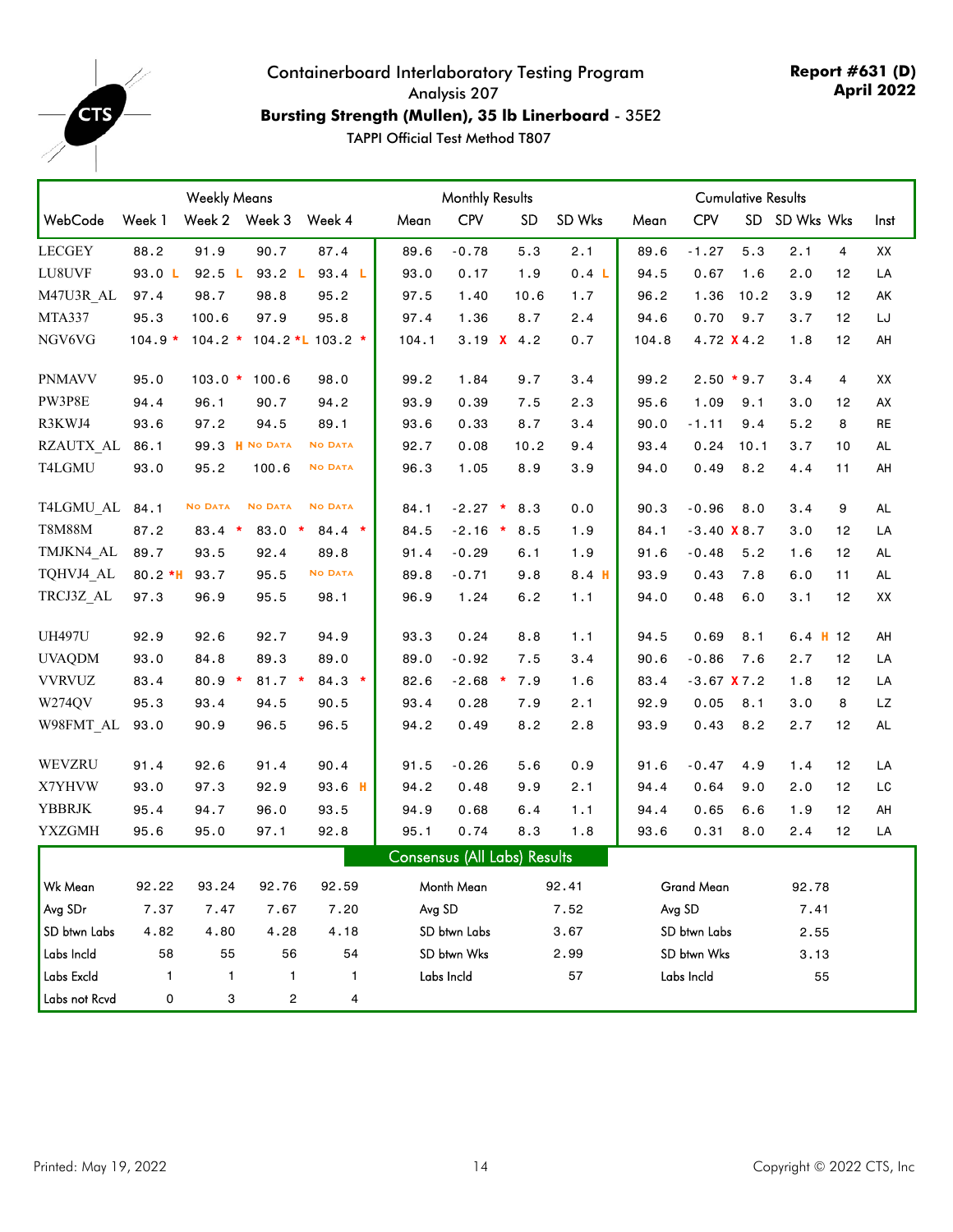

## Containerboard Interlaboratory Testing Program Analysis 207 **Bursting Strength (Mullen), 35 lb Linerboard** - 35E2

|      | Key to Instrument Codes Reported by Participants |     |                               |
|------|--------------------------------------------------|-----|-------------------------------|
| AC . | Perkins Model C                                  | AH  | Perkins Model AH              |
| AKI  | L & W Autoline 300                               | AL  | L & W Autoline 400            |
| AX . | Perkins Mullen Tester (model not specified)      | LA  | L&W Bursting Strength Tester  |
| LB.  | L&W Burst-O-Matic                                | LC. | L&W Autoline (207 Enrollment) |
| IJ.  | L&W Bursting Strength Tester J-Type              |     | L&W (model not specified)     |
|      |                                                  |     |                               |

- ME Messmer Automatic Burst Tester ME-06 RE Regmed/Mullen Tester
- 
- XX Instrument make/model not specified by lab
- 
- TB TMI Monitor/Burst 1000 TP Technidyne PROFILE/Plus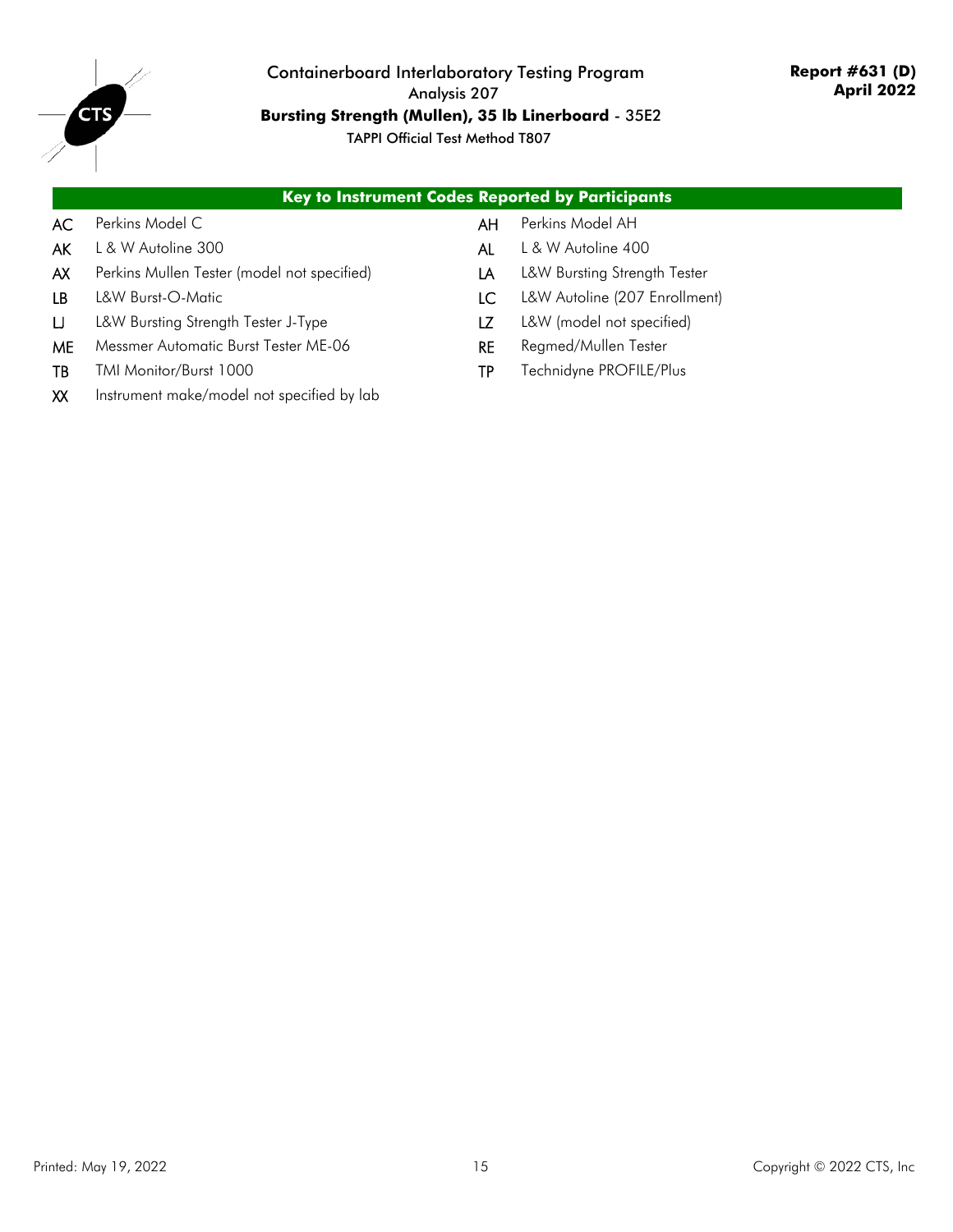<span id="page-15-0"></span>

#### Containerboard Interlaboratory Testing Program Analysis 215 **Ring Crush, 42 lb Linerboard** - 42H1

**Report #631 (D) April 2022**

|               | <b>Weekly Means</b> |                          |                 |                         | <b>Monthly Results</b> |            |           |                  | <b>Cumulative Results</b> |               |     |               |           |
|---------------|---------------------|--------------------------|-----------------|-------------------------|------------------------|------------|-----------|------------------|---------------------------|---------------|-----|---------------|-----------|
| WebCode       | Week 1              |                          | Week 2 Week 3   | Week 4                  | Mean                   | <b>CPV</b> | <b>SD</b> | SD Wks           | Mean                      | <b>CPV</b>    |     | SD SD Wks Wks | Inst      |
| 39Q86R        | 92.9                | 93.7                     | 93.6            | 93.3                    | 93.3                   | $-0.43$    | 3.4       | 0.3 L            | 93.3                      | $-0.43$       | 3.4 | 0.3 L 4       | LD        |
| 3HCDXP        | 93.2                | 90.6                     | 88.1            | 90.0                    | 90.5                   | $-0.96$    | 3.0       | 2.1              | 90.5                      | $-0.96$       | 3.0 | 2.1<br>4      | LD        |
| 3TXG6N        | 103.5               | 102.3                    | 104.9           | 104.2                   | 103.7                  | 1.47       | 3.9       | 1.1              | 103.7                     | 1.47          | 3.9 | 1.1<br>4      | TU        |
| 3WVVUY        | 97.4                | 96.4                     | 97.3            | 95.9                    | 96.7                   | 0.19       | 2.4       | 0.7              | 96.7                      | 0.19          | 2.4 | 0.7<br>4      | LC        |
| 4QPPQF        | $104.3*$            |                          | 98.9 H 101.8    | 105.4                   | 102.6                  | 1.27       | 4.4       | 2.9              | 102.6                     | 1.27          | 4.4 | 2.9<br>4      | <b>LX</b> |
| <b>4ZE89V</b> | 100.7               | 100.5                    | 100.9           | 103.8                   | 101.5                  | 1.06       | 2.8       | 1.6              | 101.5                     | 1.06          | 2.8 | 1.6<br>4      | MВ        |
| 6P8UMK        | 94.5                | 96.2                     | 93.4            | 93.6                    | 94.4                   | $-0.24$    | 2.8       | 1.3              | 94.4                      | $-0.24$       | 2.8 | 1.3<br>4      | LD        |
| 8G8C4T        | 99.0                | 97.9                     | 99.6            | 99.4                    | 99.0                   | 0.60       | 3.1       | 0.8              | 99.0                      | 0.60          | 3.1 | 0.8<br>4      | TН        |
| 94W29C        | 101.9               | 104.1                    | 105.8           | <b>NO DATA</b>          | 103.9                  | 1.51       | 2.2       | 1.9              | 103.9                     | 1.51          | 2.2 | 1.9<br>3      | LC        |
| 98WC6C        | 91.8                | 91.8                     | 95.0            | 91.7                    | 92.6                   | $-0.58$    | 2.8       | 1.6              | 92.6                      | $-0.58$       | 2.8 | 1.6<br>4      | LC        |
| 9WFQXW        | 94.8                | 91.5                     | 94.2            | 101.6                   | 95.5                   | $-0.03$    | 3.2       | 4.3              | 95.5                      | $-0.03$       | 3.2 | 4.3<br>4      | MВ        |
| AM6NCV        | 93.9                | 94.9                     | 94.6            | 94.3                    | 94.4                   | $-0.24$    | 2.4       | 0.4 <sub>L</sub> | 94.4                      | $-0.24$       | 2.4 | 0.4 L 4       | LD        |
| CB7NDN        | 94.7 L              | 95.4                     | 94.7            | 94.0                    | 94.7                   | $-0.18$    | 1.7       | 0.6 <sub>L</sub> | 94.7                      | $-0.18$       | 1.7 | 0.6 L 4       | MВ        |
| <b>CVUDKV</b> | 96.7                | 94.8                     | 91.1            | 97.2                    | 94.9                   | $-0.14$    | 3.7       | 2.8              | 94.9                      | $-0.14$       | 3.7 | 2.8<br>4      | TJ        |
| <b>EDJDMB</b> | 96.3                | 78.0 XH                  | 95.2            | $79.7*$                 | 87.3                   | $-1.55$    | 3.8       | 9.8 <sub>H</sub> | 87.3                      | $-1.55$       | 3.8 | $9.8$ H 4     | LD        |
| <b>EDKAUZ</b> | 92.3 L              | 93.5                     | 91.7 L          | 90.8                    | 92.1                   | $-0.66$    | 1.6       | 1.1              | 92.1                      | $-0.66$       | 1.6 | 1.1<br>4      | <b>RS</b> |
| <b>EPVHYD</b> | 91.8                | 94.9                     | 93.2            | 92.0                    | 93.0                   | $-0.50$    | 2.8       | 1.4              | 93.0                      | $-0.50$       | 2.8 | 1.4<br>4      | LD        |
| F96THB        | 94.1                | 93.9                     | 92.9            | 93.5                    | 93.6                   | $-0.39$    | 2.0       | 0.5L             | 93.6                      | $-0.39$       | 2.0 | 0.5 L 4       | LD        |
| FBD8PG        | 99.4                | 101.1                    | 100.6           | 100.4                   | 100.4                  | 0.86       | 3.1       | 0.7              | 100.4                     | 0.86          | 3.1 | 0.7<br>4      | LD        |
| FF4HYE        | 93.9                | 95.2                     | 95.5            | 95.4                    | 95.0                   | $-0.13$    | 3.2       | 0.8              | 95.0                      | $-0.13$       | 3.2 | 0.8<br>4      | LD        |
| FPU36D        | 111.1 <b>X</b>      | $109.2 *$                | $109.8*$        | $108.3*$                | 109.6                  | $2.55$ *   | 3.1       | 1.2              | 109.6                     | $2.55 * 3.1$  |     | 1.2<br>4      | LD        |
| <b>FYVQVP</b> | 95.4                | 93.4                     | 92.0            | 95.6                    | 94.1                   | $-0.29$    | 3.6       | 1.7              | 94.1                      | $-0.29$       | 3.6 | 1.7<br>4      | TH        |
| H8MMXH        | 92.4                | 92.5                     | 92.9            | 93.4                    | 92.8                   | $-0.54$    | 3.3       | 0.4 <sub>L</sub> | 92.8                      | $-0.54$       | 3.3 | 0.4 L 4       | LD        |
| H9EL8A        | 101.5               | 99.3                     | 101.8           | 102.0                   | 101.1                  | 1.00       | 3.6       | 1.3              | 101.1                     | 1.00          | 3.6 | 1.3<br>4      | LZ.       |
| JK7PTE        | 101.1               | 92.9                     | 94.6            | 100.2                   | 97.2                   | 0.28       | 4.3       | 4.1              | 97.2                      | 0.28          | 4.3 | 4.1<br>4      | LD        |
| K4ZK3H        | 99.7                | 99.1                     | 96.4            | 98.6                    | 98.4                   | 0.50       | 2.4       | 1.4              | 98.4                      | 0.50          | 2.4 | 1.4<br>4      | LD        |
| KV7KM4        | 97.8                |                          | 96.7 L 97.5     | 94.8                    | 96.7                   | 0.18       | 3.2       | 1.3              | 96.7                      | 0.18          | 3.2 | 1.3<br>4      | LD        |
| <b>LECGEY</b> | 103.8               |                          | $106.1 * 101.3$ | 104.2                   | 103.9                  | 1.50       | 3.3       | 2.0              | 103.9                     | 1.50          | 3.3 | 2.0<br>4      | TU        |
| LU8UVF        | 101.5 L             |                          |                 | 101.2 L 101.7 L 101.9 L | 101.6                  | 1.08       | 0.9       | 0.3 L            | 101.6                     | 1.08          | 0.9 | 0.3 L 4       | TU        |
| NGV6VG        | 94.1                | 94.1                     | 93.7            | 94.8                    | 94.2                   | $-0.28$    | 3.4       | 0.4 L            | 94.2                      | $-0.28$       | 3.4 | 0.4 L 4       | LD        |
| PW3P8E        | 91.1                | 93.6                     | 94.5            | 92.9                    | 93.0                   | $-0.49$    | 3.7       | 1.5              | 93.0                      | $-0.49$       | 3.7 | 1.5<br>4      | LD        |
| R3KWJ4        |                     | 108.2 $\times$ 107.8 $*$ | $108.2 *$       | 106.6                   | 107.7                  | $2.20$ *   | 3.1       | 0.8              | 107.7                     | $2.20 * 3.1$  |     | 0.8<br>4      | ЕX        |
| <b>RYEBRW</b> | 94.4                | 93.2                     | 95.1            | 94.0                    | 94.2                   | $-0.28$    | 2.5       | 0.8              | 94.2                      | $-0.28$ 2.5   |     | 0.8<br>4      | LC        |
| <b>RZAUTX</b> | 70.5 <b>XH</b>      | 95.8                     | <b>NO DATA</b>  | <b>NO DATA</b>          | 83.2                   | $-2.31$ *  | 6.0       | 17.9             | 83.2                      | $-2.31 * 6.0$ |     | 17.9<br>2     | LC        |
| T8M88M        | 97.8                | 93.9                     | 94.5            | 91.4                    | 94.4                   | $-0.24$    | 2.9       | 2.6              | 94.4                      | $-0.24$ 2.9   |     | 2.6<br>4      | LZ        |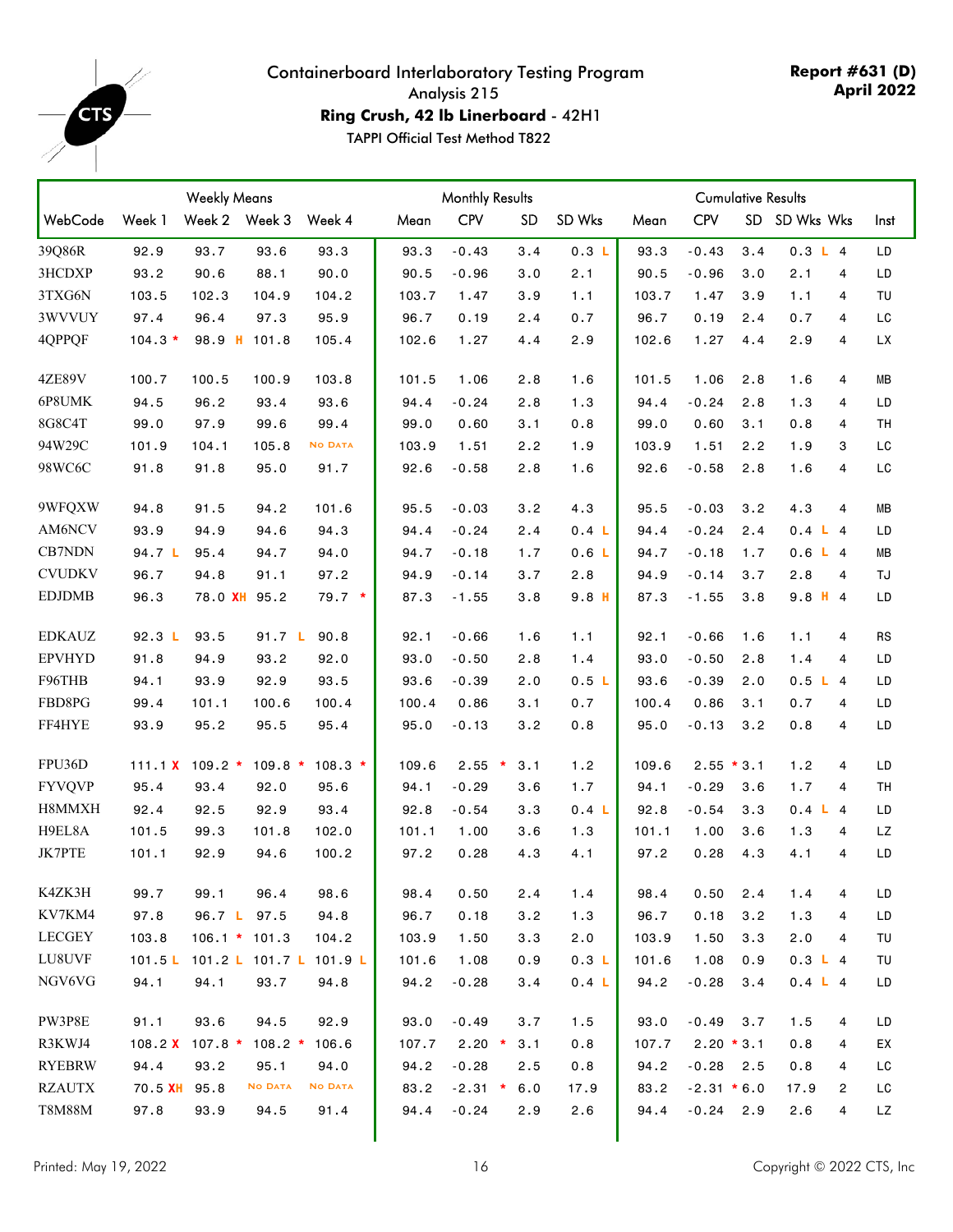

**Report #631 (D) April 2022**

**Ring Crush, 42 lb Linerboard** - 42H1 TAPPI Official Test Method T822

|               |                 | <b>Monthly Results</b> |                   |                |                              |              |               | <b>Cumulative Results</b> |       |                   |           |            |   |           |
|---------------|-----------------|------------------------|-------------------|----------------|------------------------------|--------------|---------------|---------------------------|-------|-------------------|-----------|------------|---|-----------|
| WebCode       | Week 1          | Week 2                 | Week 3            | Week 4         | Mean                         | <b>CPV</b>   | <b>SD</b>     | SD Wks                    | Mean  | <b>CPV</b>        | <b>SD</b> | SD Wks Wks |   | Inst      |
| TQHVJ4        | 99.2            | 103.8                  | 105.9             | 103.5          | 103.1                        | 1.36         | 4.0           | 2.8                       | 103.1 | 1.36              | 4.0       | 2.8        | 4 | LC        |
| TRCJ3Z        | 89.0 H          | 97.0                   | 93.7              | 92.5           | 93.1                         | $-0.48$      | 4.8           | 3.3                       | 93.1  | $-0.48$           | 4.8       | 3.3        | 4 | LZ        |
| <b>UH497U</b> | 94.0            | 93.9                   | 93.3              | 91.4           | 93.2                         | $-0.47$      | 2.8           | 1.2                       | 93.2  | $-0.47$           | 2.8       | 1.2        | 4 | LD        |
| VEEGC3        | 85.2<br>$\star$ | 83.0                   | $\star$<br>81.4 X | $83.1*$        | 83.2                         | $-2.31$      | 3.6<br>$\ast$ | 1.5                       | 83.2  | $-2.31 * 3.6$     |           | 1.5        | 4 | EM        |
| <b>VVRVUZ</b> | 90.9            | 94.0                   | 92.1              | н<br>$79.3$ *H | 89.1                         | $-1.22$      | 6.7           | 6.6                       | 89.1  | $-1.22$           | 6.7       | 6.6        | 4 | LB        |
| W274OV        | 95.0            | 89.9                   | 86.4              | 88.8<br>$\ast$ | 90.0                         | $-1.04$      | 3.1           | 3.6                       | 90.0  | $-1.04$           | 3.1       | 3.6        | 4 | LC        |
| W98FMT        | 92.4            | 88.2                   | 94.1              | 94.5           | 92.3                         | $-0.62$      | 3.2           | 2.9                       | 92.3  | $-0.62$           | 3.2       | 2.9        | 4 | LD        |
| WEVZRU        | 92.4            | 91.6                   | 94.7              | 92.0           | 92.7                         | $-0.56$      | 2.6           | 1.4                       | 92.7  | $-0.56$           | 2.6       | 1.4        | 4 | LD        |
| X7YHVW        | 96.0            | 94.2                   | 94.7              | 95.9           | 95.2                         | $-0.09$      | 2.5           | 0.9                       | 95.2  | $-0.09$           | 2.5       | 0.9        | 4 | LD        |
| X8RDH7        | 96.7            | 93.7                   | 95.0              | 94.3           | 94.9                         | $-0.14$      | 2.5           | 1.3                       | 94.9  | $-0.14$           | 2.5       | 1.3        | 4 | <b>TH</b> |
| <b>YBBRJK</b> | 96.0            | 96.5                   | 97.9              | 98.3           | 97.2                         | 0.27         | 2.4           | 1.1                       | 97.2  | 0.27              | 2.4       | 1.1        | 4 | LG        |
| <b>YXZGMH</b> | 91.8            | 92.6                   | 93.5              | 90.1           | 92.0                         | $-0.68$      | 2.4           | 1.4                       | 92.0  | $-0.68$           | 2.4       | 1.4        | 4 | LD        |
| ZKRTG7        | 97.1            | 98.8                   | 96.3              | 95.1           | 96.8                         | 0.21         | 2.5           | 1.5                       | 96.8  | 0.21              | 2.5       | 1.5        | 4 | LC        |
|               |                 |                        |                   |                | Consensus (All Labs) Results |              |               |                           |       |                   |           |            |   |           |
| Wk Mean       | 95.84           | 96.03                  | 96.42             | 95.52          |                              | Month Mean   |               | 95.70                     |       | <b>Grand Mean</b> |           | 95.70      |   |           |
| Avg SDr       | 3.44            | 2.98                   | 3.13              | 3.21           | Avg SD                       |              |               | 3.29                      |       | Avg SD            |           | 3.29       |   |           |
| SD btwn Labs  | 4.13            | 5.00                   | 4.97              | 6.28           |                              | SD btwn Labs |               | 5.44                      |       | SD btwn Labs      |           | 5.44       |   |           |
| Labs Incld    | 45              | 47                     | 46                | 46             |                              | SD btwn Wks  |               | 3.57                      |       | SD btwn Wks       |           | 3.57       |   |           |
| Labs Excld    | 3               | $\mathbf{1}$           | $\mathbf{1}$      | 0              |                              | Labs Incld   |               | 48                        |       | Labs Incld        |           | 48         |   |           |
| Labs not Rcvd | $\Omega$        | 0                      | 1                 | 2              |                              |              |               |                           |       |                   |           |            |   |           |

#### **Key to Instrument Codes Reported by Participants**

- 
- LB L&W Crush Tester 240 LC L&W Crush Tester 48
- LD L&W Crush Tester 248 LG L&W 753
- 
- 
- TH TMI Compression Tester, Model 17-76 TJ TLS Compression Tester, Model CDM-5
- TU TMI Universal Crush Tester (TMI K440)
- EM Emerson 1200 **EM** Emerson 1200 **EX** Emerson (model not specified)
	-
	-
- LX L&W 506 LZ L&W Crush Tester (model not specified)
- MB Messmer Buchel K440 **RS** Regmed Digital Crush Tester CT-2000
	-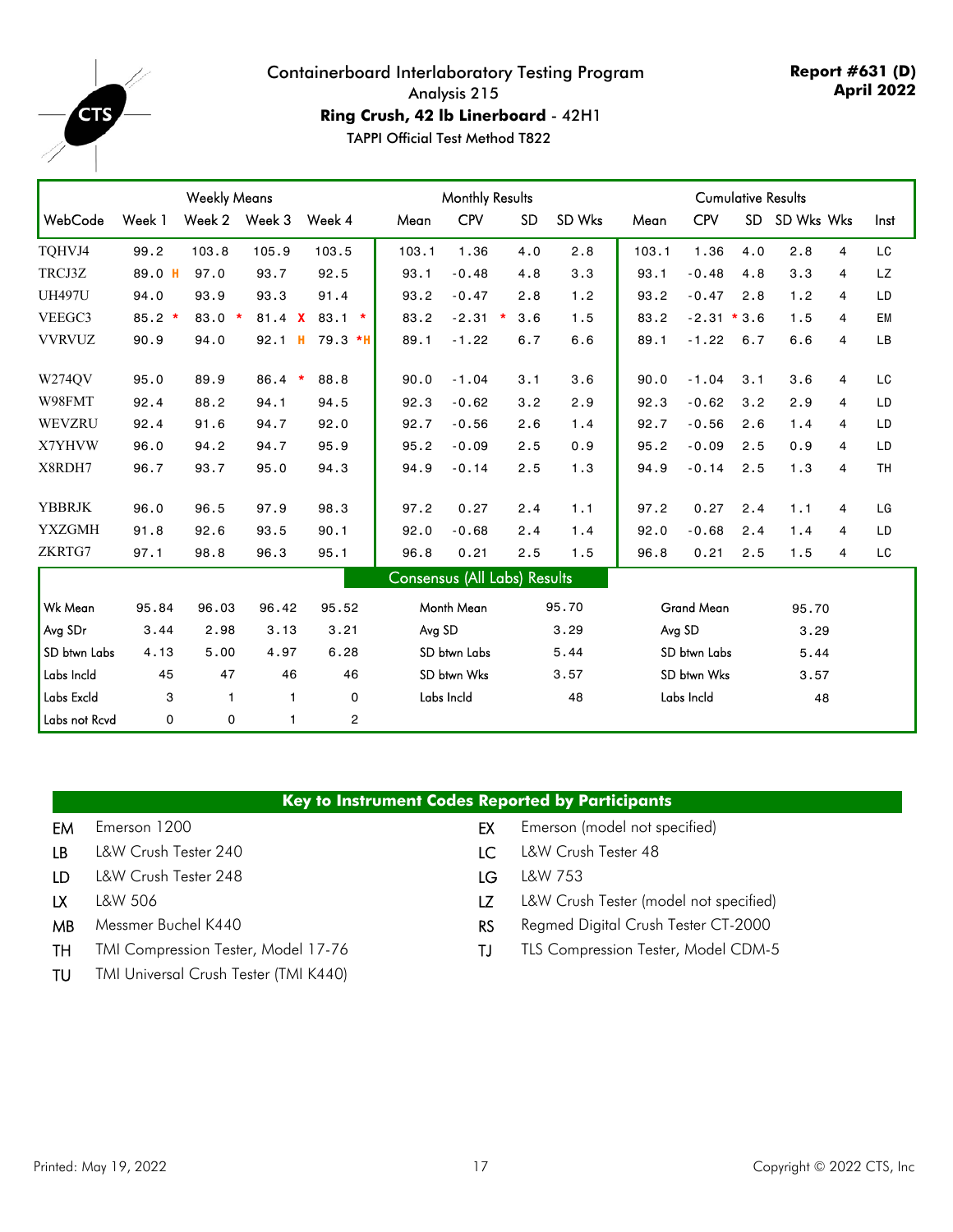<span id="page-17-0"></span>

**Report #631 (D) April 2022**

**Ring Crush, 35 lb Linerboard** - 35E2

|               |          | <b>Weekly Means</b> |                   |                |  | <b>Monthly Results</b> |            |              |                  | <b>Cumulative Results</b> |                   |     |                       |           |
|---------------|----------|---------------------|-------------------|----------------|--|------------------------|------------|--------------|------------------|---------------------------|-------------------|-----|-----------------------|-----------|
| WebCode       | Week 1   |                     | Week 2 Week 3     | Week 4         |  | Mean                   | <b>CPV</b> | <b>SD</b>    | SD Wks           | Mean                      | <b>CPV</b>        |     | SD SD Wks Wks         | Inst      |
| 39Q86R        | 81.7     | 82.5                | 82.1              | 81.4           |  | 81.9                   | $-0.05$    | 3.0          | 0.4 L            | 81.6                      | 0.02              | 3.6 | $0.4$ L 12            | LD        |
| 3HCDXP        | 78.1     | 75.2                | 78.9              | 77.1           |  | 77.3                   | $-1.38$    | 2.6          | 1.6              | 77.3                      | $-1.25$           | 2.6 | 1.6<br>4              | LD        |
| 3TXG6N        | 84.0     | 81.7                | 86.3              | 85.6           |  | 84.4                   | 0.65       | 4.7          | 2.0              | 84.5                      | 0.87              | 4.5 | 12<br>1.4             | TU        |
| 3WVVUY        | 84.6     | 85.8                | 82.8              | 85.2           |  | 84.6                   | 0.72       | 3.9          | 1.3              | 85.1                      | 1.04              | 3.5 | 1.2<br>12             | LC        |
| 4QPPQF        | 86.0     | 81.6                | 87.0              | 78.3 H         |  | 83.2                   | 0.32       | 5.0          | 4.0              | 85.8                      | 1.26              | 4.8 | 4.1<br>12             | LX        |
| <b>4ZE89V</b> | 85.5     | 82.8                | 86.1              | 84.7           |  | 84.8                   | 0.77       | 3.4          | 1.4              | 86.2                      | 1.35              | 3.8 | 2.7<br>12             | MВ        |
| 6P8UMK        | 80.9     | 82.4 L              | 83.3              | 83.9           |  | 82.6                   | 0.14       | 3.7          | 1.3              | 81.6                      | 0.01              | 3.2 | 1.3<br>12             | LD        |
| 8G8C4T        | 86.6     | 85.2                | 84.0              | 85.3           |  | 85.3                   | 0.91       | 3.0          | 1.1              | 84.7                      | 0.91              | 3.0 | 2.6<br>12             | TН        |
| 94W29C        | 86.4     | $91.3 *$            | $90.7 *$          | 85.0           |  | 88.3                   | 1.79       | 4.1          | 3.1              | 85.3                      | 1.09              | 3.8 | 3.1<br>12             | LC        |
| 98WC6C        | 79.8     | 76.9                |                   | 81.3 H 77.9    |  | 79.0                   | $-0.91$    | 4.0          | 2.0              | 79.5                      | $-0.60$           | 3.8 | 3.2<br>12             | LC        |
| 9WFQXW        | 84.7     | 84.9                | 82.4              | 84.7           |  | 84.2                   | 0.59       | 4.1          | 1.2              | 86.0                      | 1.30              | 3.7 | 3.2<br>12             | MВ        |
| AM6NCV        | 83.2     | 83.4                | 83.8              | 83.8           |  | 83.6                   | 0.41       | 2.6          | 0.3 L            | 83.1                      | 0.44              | 2.6 | 0.5 L 12              | LD        |
| CB7NDN        | 80.8     | 80.8 L              | 80.8              | 80.5 L         |  | 80.7                   | $-0.41$    | 1.8          | 0.2 L            | 81.1                      | $-0.15$           | 1.7 | 0.5 L 12              | MВ        |
| <b>CVUDKV</b> | 84.1     | 82.7                | 81.8              | 83.1           |  | 82.9                   | 0.23       | 4.5          | 0.9              | 82.6                      | 0.30              | 4.6 | 12<br>1.4             | TJ        |
| <b>EDJDMB</b> | 83.5     | $93.5 *$            | 79.8              | 88.6           |  | 86.4                   | 1.22       | 4.7          | 5.9 <sub>H</sub> | 83.2                      | 0.47              | 6.0 | 4.4<br>12             | LC        |
| <b>EDKAUZ</b> | 78.6 L   | 79.2 L              | 78.9 <sub>L</sub> | 78.8 L         |  | 78.9                   | $-0.93$    | 1.4          | 0.3 L            | 78.0                      | $-1.05$           | 1.6 | 1.1<br>12             | RS        |
| <b>EPVHYD</b> | 82.7     | 78.2                | 78.3              | 78.4           |  | 79.4                   | $-0.79$    | 3.0          | 2.2              | 80.8                      | $-0.22$           | 2.8 | 1.9<br>12             | LD        |
| F96THB        | 81.5     | 80.9                | 83.1              | 82.2           |  | 81.9                   | $-0.06$    | 2.6          | 0.9              | 82.0                      | 0.11              | 2.8 | 1.0<br>12             | LD        |
| FBD8PG        | 88.2     | 87.7                | 85.3              | 87.4           |  | 87.2                   | 1.46       | 3.5          | 1.3              | 83.1                      | 0.46              | 3.8 | 3.4<br>12             | LD        |
| FF4HYE        | 83.8     | 83.5                | 82.1              | 83.1           |  | 83.1                   | 0.29       | 2.9          | 0.8              | 81.6                      | 0.00              | 3.3 | 1.3<br>12             | LD        |
| FPU36D        | $92.2$ * | $93.6$ *            | 93.4 X            | $93.4 *$       |  | 93.2                   |            | 3.19 $X$ 4.4 | 0.6              | 93.2                      | $3.43 \times 4.4$ |     | 0.6 L 4               | LD        |
| <b>FYVQVP</b> | 83.3 L   | 83.5                | 82.4              | 84.4           |  | 83.4                   | 0.37       | 2.3          | 0.8              | 79.8                      | $-0.52$           | 2.7 | 4.2<br>8              | XX        |
| H8MMXH        | 76.8     | 79.2                | 78.7              | 79.0           |  | 78.4                   | $-1.06$    | 2.8          | 1.1              | 78.5                      | $-0.91$           | 3.1 | 8<br>1.4              | LD        |
| H9EL8A        | 84.9     | 82.2                | 86.9              | 86.7           |  | 85.2                   | 0.88       | 4.0          | 2.2              | 85.0                      | 1.00              | 3.9 | 12<br>3.4             | <b>LZ</b> |
| JK7PTE        | 75.2     | 74.7                | 77.9              | 78.0           |  | 76.5                   | $-1.63$    | 4.3          | 1.7              | 73.6                      | $-2.35 * 4.9$     |     | 4.1<br>12             | LD        |
| K4ZK3H        | 85.0     | 83.3                | 84.2              | 84.1           |  | 84.2                   | 0.59       | 3.1          | 0.7              | 82.8                      | 0.36              | 3.2 | 12<br>3.3             | LD        |
| KV7KM4        | 78.6     | 78.6 L              | 78.7              | 81.6           |  | 79.3                   | $-0.80$    | 2.7          | 1.5              | 80.7                      | $-0.26$           | 3.4 | 12<br>2.0             | LD        |
| <b>LECGEY</b> | 85.3     | 86.8                | 82.4              | 85.7           |  | 85.1                   | 0.85       | 4.5          | 1.9              | 85.1                      | 1.03              | 4.5 | $\overline{4}$<br>1.9 | TU        |
| LU8UVF        | 79.9 L   | 80.4 <sub>1</sub>   | 80.1 L            | 80.9 L         |  | 80.3                   | $-0.52$    | 1.1          | 0.4 L            | 83.6                      | 0.61              | 1.1 | 3.6<br>12             | TU        |
| NGV6VG        | 78.9 L   | 78.6                | 77.1              | 77.9           |  | 78.1                   | $-1.15$    | 2.3          | 0.8              | 78.2                      | $-0.99$           | 2.3 | 1.2<br>12             | LD        |
| PW3P8E        | 80.1     | 80.9                | 81.4 H            | 81.4           |  | 80.9                   | $-0.34$    | 5.1          | 0.6              | 81.7                      | $0.05$ 4.2        |     | 12<br>1.6             | LD        |
| R3KWJ4        | 90.1     | $92.2$ *            | $90.2 *$          | 89.2           |  | 90.4                   | $2.40*$    | 3.7          | 1.3              | 88.2                      | $1.96 * 4.4$      |     | 3.2<br>12             | EХ        |
| <b>RYEBRW</b> | 80.8     |                     | 80.3 L 81.5       | 80.2           |  | 80.7                   | $-0.42$    | 3.0          | 0.6              | 81.1                      | $-0.15$ 3.7       |     | 2.7<br>12             | LC        |
| <b>RZAUTX</b> | 62.2 XH  | 83.4                | <b>NO DATA</b>    | <b>NO DATA</b> |  | 72.8                   | $-2.69$ *  | 6.4          | 15.0             | 74.2                      | $-2.18 * 5.2$     |     | $10.5$ H $10$         | ГC        |
| <b>T8M88M</b> | 80.9     | 80.3                | 78.0              | 78.5           |  | 79.4                   | $-0.78$    | 3.1          | 1.4              | 82.2                      | 0.20 3.8          |     | 3.3<br>12             | LZ        |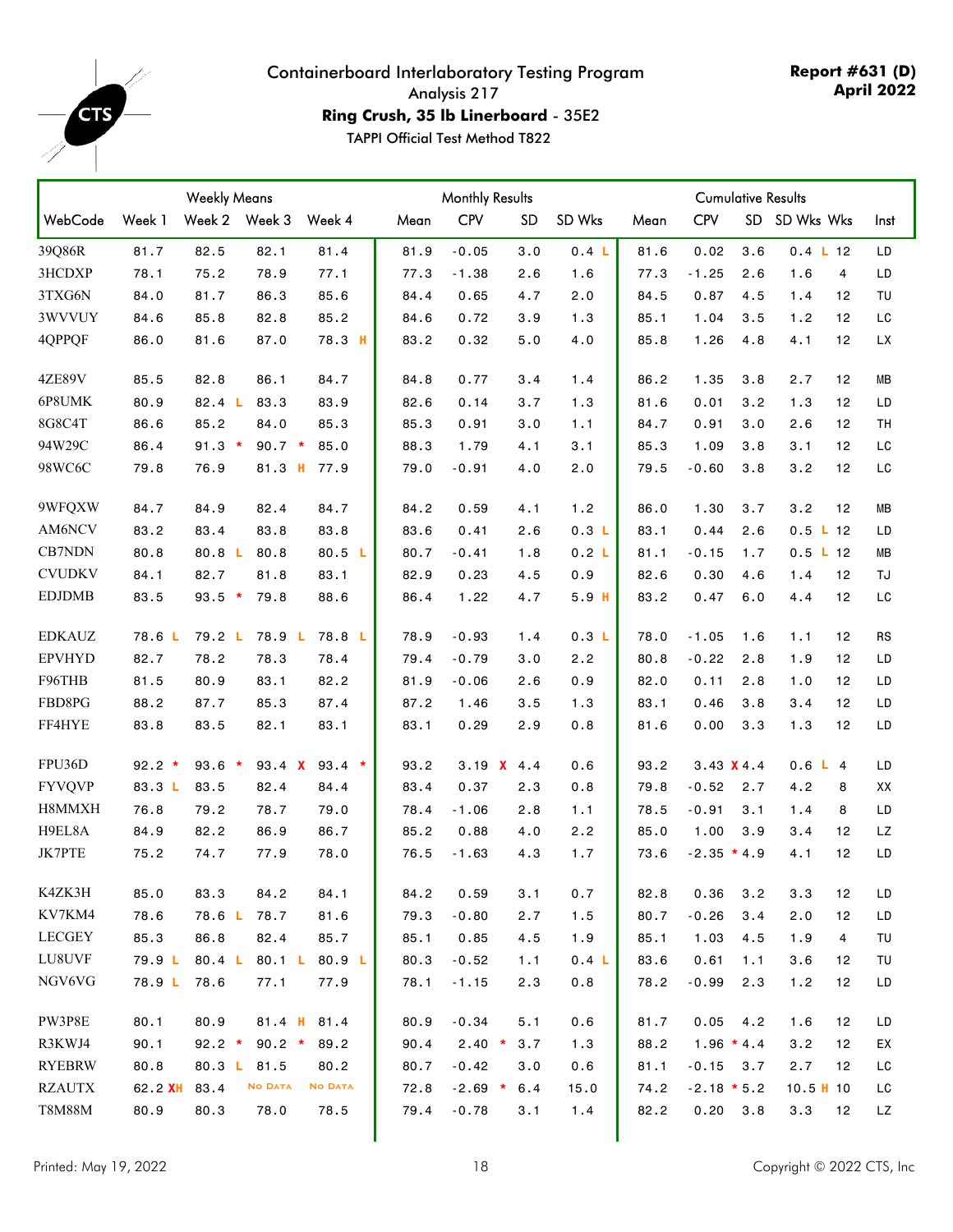

**Report #631 (D) April 2022**

**Ring Crush, 35 lb Linerboard** - 35E2

|               |                | <b>Weekly Means</b> |       |                         | <b>Monthly Results</b> |             |                                     |        | <b>Cumulative Results</b> |                   |           |            |    |      |
|---------------|----------------|---------------------|-------|-------------------------|------------------------|-------------|-------------------------------------|--------|---------------------------|-------------------|-----------|------------|----|------|
| WebCode       | Week 1         | Week 2 Week 3       |       | Week 4                  | Mean                   | <b>CPV</b>  | SD                                  | SD Wks | Mean                      | <b>CPV</b>        | <b>SD</b> | SD Wks Wks |    | Inst |
| TOHVJ4        | 84.3           | 84.4                | 85.6  | 85.6                    | 85.0                   | 0.82        | 4.1                                 | 0.7    | 82.2                      | 0.19              | 3.7       | 2.9        | 12 | LC   |
| TRCJ3Z        | 78.4           | 85.5                | 84.2  | 83.2                    | 82.8                   | 0.20        | 4.8                                 | 3.1    | 83.1                      | 0.44              | 4.5       | 1.8        | 12 | LZ   |
| <b>UH497U</b> | 83.0           | 82.0                | 80.1  | 77.5                    | 80.7                   | $-0.42$     | 2.9                                 | 2.4    | 79.6                      | $-0.59$           | 3.0       | 1.9        | 12 | LD   |
| VEEGC3        | 69.0 X         | 65.1 $X$            |       | 69.8 $\times$ 71.2 $*$  | 68.8                   | $-3.85$     | $X$ 4.1                             | 2.6    | 67.8                      | $-4.07$ X 5.0     |           | 6.0        | 12 | EM   |
| <b>VVRVUZ</b> | $73.9 * H$     |                     |       | 70.8 *H 70.6 XH 71.0 *H | 71.6                   |             | $-3.04$ <b>X</b> 14.6               | 1.6    | 72.9                      | $-2.57$ *10.6     |           | $7.3$ H 12 |    | LB   |
| W274QV        | 80.7           | 77.1                | 77.4  | 77.2                    | 78.1                   | $-1.16$     | 3.2                                 | 1.8    | 76.7                      | $-1.45$           | 4.0       | 2.0        | 8  | LC   |
| W98FMT        | 76.0           | 75.2                | 79.1  | 80.4                    | 77.7                   | $-1.28$     | 4.1                                 | 2.5    | 79.6                      | $-0.60$           | 3.7       | 2.0        | 12 | LD   |
| WEVZRU        | 80.6           | 80.5                | 82.3  | 81.8                    | 81.3                   | $-0.24$     | 2.6                                 | 0.9    | 79.2                      | $-0.70$           | 2.7       | 1.7        | 12 | LD   |
| X7YHVW        | 88.1           | 81.6                | 85.9  | 81.0                    | 84.2                   | 0.59        | 3.7                                 | 3.4    | 85.1                      | 1.04              | 3.4       | 3.4        | 12 | LD   |
| X8RDH7        | 84.7           | 82.8 <sub>L</sub>   | 82.8  | 82.2                    | 83.1                   | 0.29        | 2.2                                 | 1.1    | 79.5                      | $-0.62$           | 2.9       | 4.9        | 12 | TH   |
| <b>YBBRJK</b> | 84.5           | 85.0                | 85.6  | 85.4                    | 85.1                   | 0.86        | 3.4                                 | 0.5    | 84.9                      | 0.99              | 2.9       | 1.6        | 12 | LG   |
| <b>YXZGMH</b> | 77.6           | 78.7                | 78.5  | 75.7                    | 77.6                   | $-1.30$     | 2.9                                 | 1.3    | 79.0                      | $-0.75$           | 3.3       | 1.7        | 12 | LD   |
| ZKRTG7        | 87.8           | 85.4                | 85.3  | 83.7                    | 85.5                   | 0.99        | 3.6                                 | 1.7    | 83.0                      | 0.43              | 2.9       | 2.3        | 12 | LC   |
|               |                |                     |       |                         |                        |             | <b>Consensus (All Labs) Results</b> |        |                           |                   |           |            |    |      |
| Wk Mean       | 82.53          | 82.27               | 82.39 | 81.95                   |                        | Month Mean  |                                     | 82.12  |                           | <b>Grand Mean</b> |           | 81.57      |    |      |
| Avg SDr       | 3.85           | 3.99                | 3.57  | 4.22                    | Avg SD                 |             |                                     | 3.58   |                           | Avg SD            |           | 3,90       |    |      |
| SD btwn Labs  | 3.92           | 4.65                | 3.32  | 4.32                    | SD btwn Labs           |             |                                     | 3.47   |                           | SD btwn Labs      |           | 3.38       |    |      |
| Labs Incld    | 46             | 47                  | 44    | 47                      |                        | SD btwn Wks |                                     | 2.90   |                           | SD btwn Wks       |           | 3.16       |    |      |
| Labs Excld    | $\overline{2}$ | $\mathbf{1}$        | 3     | 0                       |                        | Labs Incld  |                                     | 45     |                           | Labs Incld        |           |            | 46 |      |
| Labs not Rcvd | $\Omega$       | 0                   |       | 1                       |                        |             |                                     |        |                           |                   |           |            |    |      |

|  | Key to Instrument Codes Reported by Participants |  |  |  |  |  |
|--|--------------------------------------------------|--|--|--|--|--|
|  |                                                  |  |  |  |  |  |

- 
- LB L&W Crush Tester 240 LC L&W Crush Tester 48
- LD L&W Crush Tester 248 LG L&W 753
- 
- 
- 
- 
- EM Emerson 1200 **EM** Emerson 1200 **EX** Emerson (model not specified)
	-
	-
- LX L&W 506 LZ L&W Crush Tester (model not specified)
- MB Messmer Buchel K440 **RS** Regmed Digital Crush Tester CT-2000
- TH TMI Compression Tester, Model 17-76 TJ TLS Compression Tester, Model CDM-5
- TU TMI Universal Crush Tester (TMI K440) XX Instrument make/model not specified by lab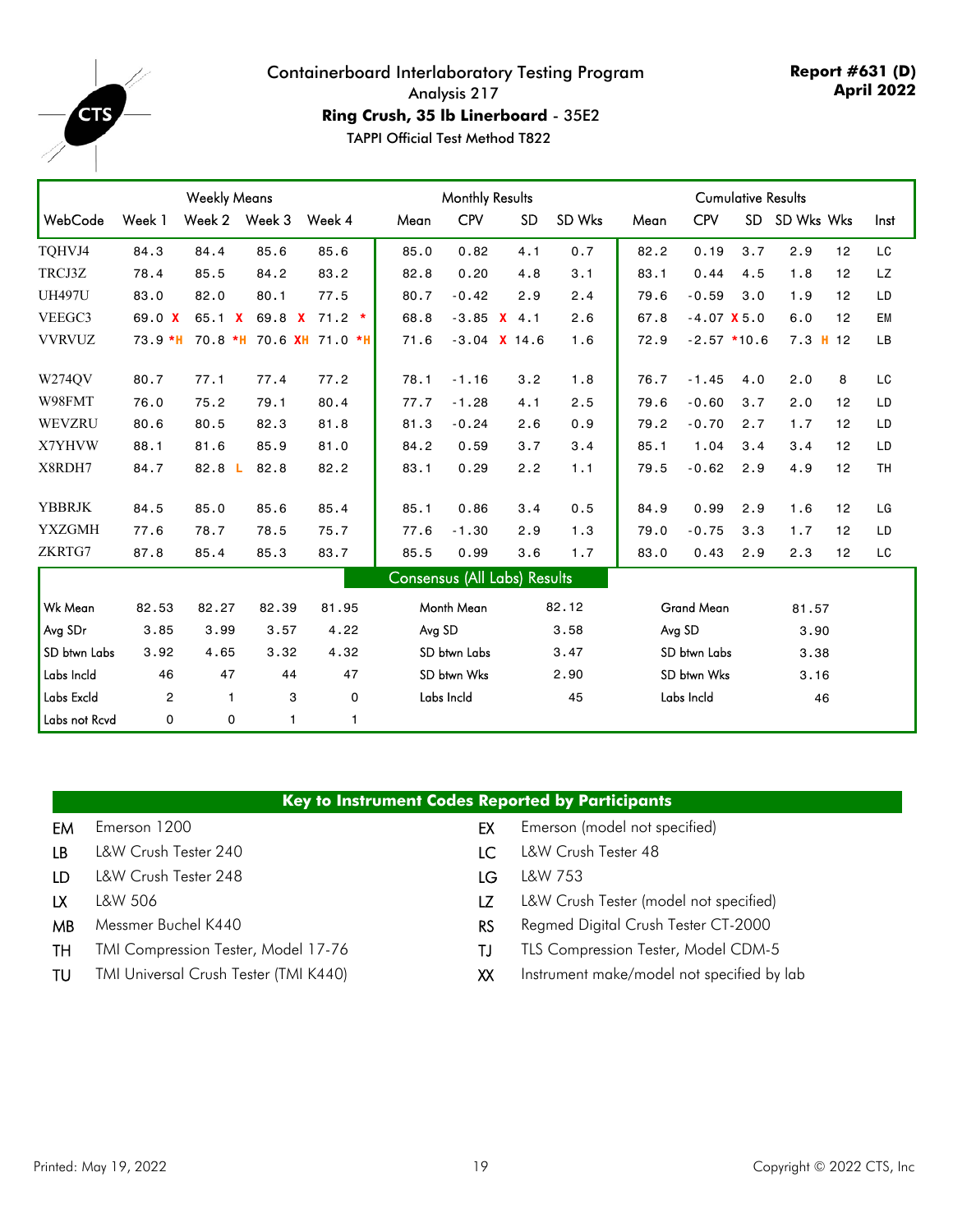<span id="page-19-0"></span>

**Report #631 (D) April 2022**

**STFI, 42 lb Linerboard** - 42H1

|                  |          | <b>Weekly Means</b> |         |                     |      | <b>Monthly Results</b> |           |                  |      |              | <b>Cumulative Results</b> |               |   |           |
|------------------|----------|---------------------|---------|---------------------|------|------------------------|-----------|------------------|------|--------------|---------------------------|---------------|---|-----------|
| WebCode          | Week 1   | Week 2 Week 3       |         | Week 4              | Mean | <b>CPV</b>             | <b>SD</b> | SD Wks           | Mean | <b>CPV</b>   |                           | SD SD Wks Wks |   | Inst      |
| 3TXG6N           | 25.5     | 26.1                | 24.9    | 24.0                | 25.1 | 1.11                   | 1.8       | 0.9              | 25.1 | 1.11         | 1.8                       | 0.9           | 4 | LA        |
| 3WVVUY           | 23.2     | 23.7 L 24.3         |         | 23.7                | 23.7 | $-0.08$                | 1.4       | 0.4              | 23.7 | $-0.08$      | 1.4                       | 0.4           | 4 | LU        |
| 4QPPQF           | 24.3     | $24.5$ H            | 21.3    | 23.9                | 23.5 | $-0.24$                | 2.4       | 1.5              | 23.5 | $-0.24$      | 2.4                       | 1.5           | 4 | XX        |
| 4TQWQK AL 25.3   |          | $23.9$ H            | 24.5    | 24.2                | 24.5 | 0.57                   | 2.1       | 0.6              | 24.5 | 0.57         | 2.1                       | 0.6           | 4 | AL        |
| 4ZE89V           | $26.3$ H | 23.9                | 24.3    | 25.6                | 25.0 | 1.02                   | 2.2       | 1.1              | 25.0 | 1.02         | 2.2                       | 1.1           | 4 | LA        |
| 6EPH6G           | 23.2     | 22.2                | 22.2    | 22.1                | 22.4 | $-1.15$                | 1.5       | 0.5              | 22.4 | $-1.15$      | 1.5                       | 0.5           | 4 | LH        |
| 6P8UMK           | 22.5     | 23.6                | 22.8    | 24.5 L              | 23.3 | $-0.39$                | 1.4       | 0.9              | 23.3 | $-0.39$      | 1.4                       | 0.9           | 4 | LA        |
| 7R9HH2           | 24.6     | 24.5                | 24.2    | 24.4                | 24.4 | 0.50                   | 1.5       | 0.2              | 24.4 | 0.50         | 1.5                       | 0.2           | 4 | TT        |
| 84LZRJ           | 22.8     | 23.1                | 23.5    | 22.6                | 23.0 | $-0.68$                | 1.6       | 0.4              | 23.0 | $-0.68$      | 1.6                       | 0.4           | 4 | LW        |
| 8E4JAU AL        | 26.3     | 26.1                | 26.3    | $\star$<br>$27.5$ * | 26.5 | $2.29$ *               | 1.8       | 0.6              | 26.5 | $2.29 * 1.8$ |                           | 0.6           | 4 | <b>AL</b> |
| 8M8V2H           | 22.3H    | $21.1 *$            |         | 21.8 L 22.2         | 21.9 | $-1.62$                | 1.8       | 0.5              | 21.9 | $-1.62$      | 1.8                       | 0.5           | 4 | LY        |
| 8M8V2H_AL        | 22.6     | 23.2 L              | 23.1    | 24.1 L              | 23.3 | $-0.46$                | 1.5       | 0.6              | 23.3 | $-0.46$      | 1.5                       | 0.6           | 4 | XX        |
| 94W29C           | 23.8     | 24.3                | 25.6    | 25.5                | 24.8 | 0.83                   | 1.5       | 0.9              | 24.8 | 0.83         | 1.5                       | 0.9           | 4 | LW        |
| 98WC6C           | 23.6     | 23.4                |         | 23.9 L 22.9         | 23.5 | $-0.30$                | 1.2       | 0.4              | 23.5 | $-0.30$      | 1.2                       | 0.4           | 4 | LA        |
| 9WFQXW           | 25.5     | 24.5                | 24.7 H  | 25.0                | 24.9 | 0.95                   | 2.1       | 0.4              | 24.9 | 0.95         | 2.1                       | 0.4           | 4 | LA        |
| AM6NCV           | 22.9     | 22.3                | 22.9    | 22.7                | 22.7 | $-0.95$                | 1.7       | 0.3              | 22.7 | $-0.95$      | 1.7                       | 0.3           | 4 | LA        |
| <b>CVUDKV</b>    | 23.8     | 24.6                | 24.3    | 24.0                | 24.2 | 0.32                   | 1.5       | 0.3              | 24.2 | 0.32         | 1.5                       | 0.3           | 4 | TT        |
| DEXGH3           | 25.3     | 24.0                | 24.0    | 23.7                | 24.2 | 0.37                   | 1.6       | 0.7              | 24.2 | 0.37         | 1.6                       | 0.7           | 4 | LH        |
| DXVF9B           | $27.2*$  | $26.5$ *            | $26.6*$ | 26.5                | 26.7 | $2.43$ *               | 2.0       | 0.3              | 26.7 | $2.43 * 2.0$ |                           | 0.3           | 4 | LU        |
| <b>EDJDMB</b>    | 26.2     | 22.7                | 22.6    | 23.8                | 23.8 | 0.00                   | 2.0       | 1.7 <sub>H</sub> | 23.8 | 0.00         | 2.0                       | $1.7$ H 4     |   | <b>LW</b> |
| EPVHYD AL        | 23.7     | 23.3                | 23.0    | 23.8                | 23.4 | $-0.31$                | 1.6       | 0.4              | 23.4 | $-0.31$      | 1.6                       | 0.4           | 4 | AL        |
| EVZEHD_AL 24.8 H |          | 22.8                | 23.4    | 24.5                | 23.9 | 0.08                   | 1.9       | 0.9              | 23.9 | 0.08         | 1.9                       | 0.9           | 4 | AL        |
| F96THB AL        | 23.8     | 23.1                | 22.8    | 23.0 L              | 23.2 | $-0.51$                | 1.5       | 0.4              | 23.2 | $-0.51$      | 1.5                       | 0.4           | 4 | AL        |
| FBD8PG           | 26.4     | 24.8                | 25.4    | 25.1                | 25.4 | 1.36                   | 1.8       | 0.7              | 25.4 | 1.36         | 1.8                       | 0.7           | 4 | LH        |
| FF4HYE           | 21.7     | 23.6                | 22.6    | 22.4                | 22.6 | $-1.03$                | 1.7       | 0.8              | 22.6 | $-1.03$      | 1.7                       | 0.8           | 4 | LY        |
| FFJ2JC           | $27.4$ * | $26.8 *$            |         | $27.0$ *H 27.0 *H   | 27.0 | $2.71$ *               | 2.8       | 0.3              | 27.0 | $2.71 * 2.8$ |                           | 0.3           | 4 | LA        |
| <b>FYVQVP</b>    | 22.4 L   | 22.5                | 22.5    | 23.2                | 22.7 | $-0.95$                | 1.5       | 0.4              | 22.7 | $-0.95$      | 1.5                       | 0.4           | 4 | LZ        |
| G4PN28           | 22.8     | 23.7                | 24.0    | 24.5                | 23.8 | $-0.03$                | 1.6       | 0.7              | 23.8 | $-0.03$      | 1.6                       | 0.7           | 4 | LA        |
| H8MMXH           | 22.4     | 23.1                | 22.3    | 22.7                | 22.6 | $-0.97$                | 1.9       | 0.3              | 22.6 | $-0.97$      | 1.9                       | 0.3           | 4 | LY        |
| H8MMXH AI 23.7   |          | 24.1                | 24.1    | 23.8                | 23.9 | 0.10                   | 1.8       | 0.2              | 23.9 | 0.10         | 1.8                       | 0.2           | 4 | AL        |
| H9EL8A           | 23.2     | 22.2                | 22.5    | 22.2                | 22.5 | $-1.09$                | 1.8       | 0.5              | 22.5 | $-1.09$      | 1.8                       | 0.5           | 4 | LU        |
| HU29UH           | 23.3     | 23.9                | 23.7    | 22.7                | 23.4 | $-0.35$                | 2.0       | 0.5              | 23.4 | $-0.35$      | 2.0                       | 0.5           | 4 | XX        |
| JN9QTC           | 26.3     | <b>NO DATA</b>      | 24.1    | 26.1                | 25.5 | 1.41                   | 2.0       | 1.2              | 25.5 | 1.41         | 2.0                       | 1.2           | 3 | LU        |
| JN9QTC AL        |          | 26.0 L NO DATA      | 22.7    | 22.7                | 23.8 | $-0.01$                | 1.4       | 1.9 <sub>H</sub> | 23.8 | $-0.01$      | 1.4                       | $1.9$ H $3$   |   | AL        |
| K4ZK3H AL        | 26.4     | 22.7                | 23.9    | 24.5                | 24.4 | 0.48                   | 1.6       | 1.5              | 24.4 | 0.48         | 1.6                       | 1.5           | 4 | AK        |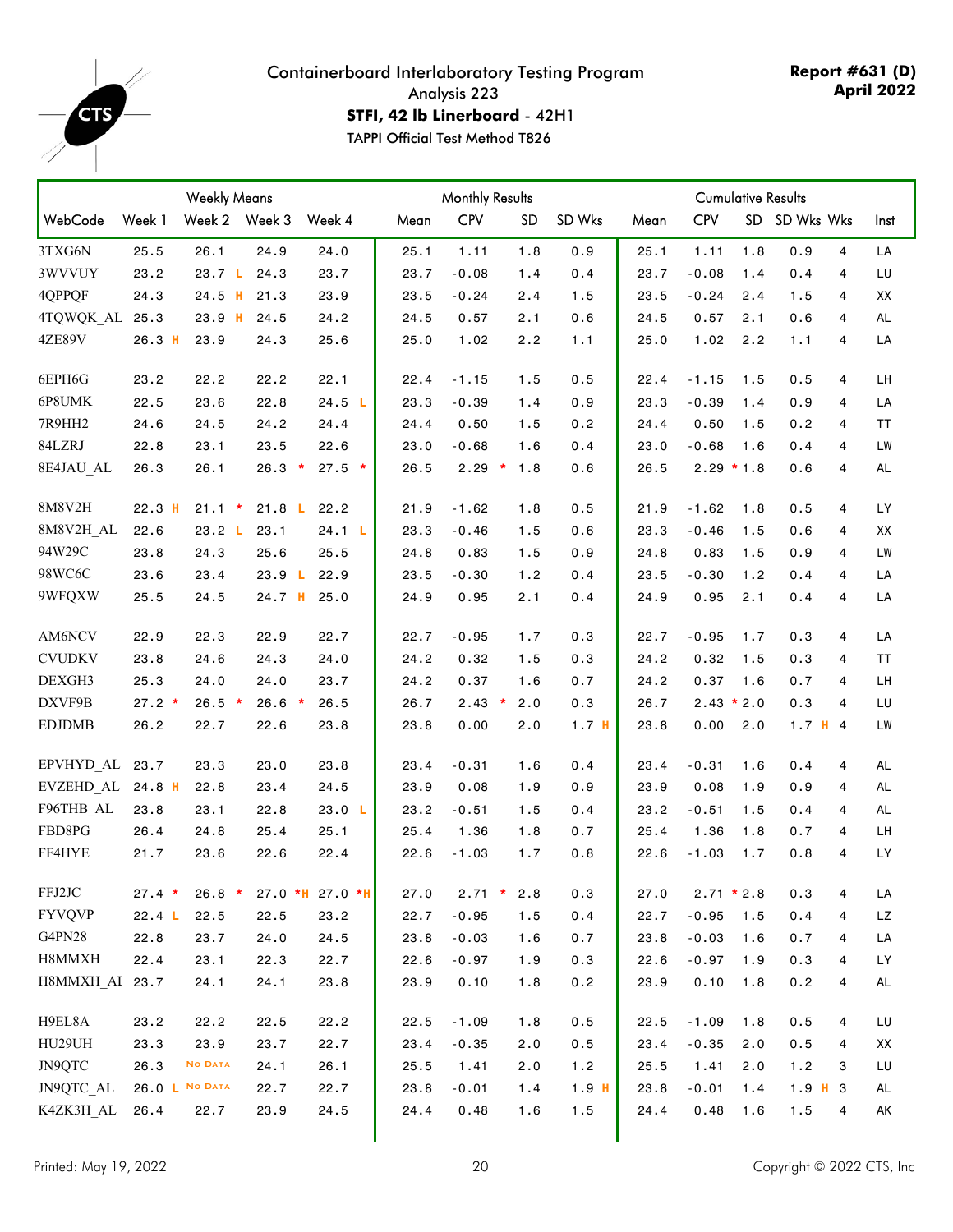

**Report #631 (D) April 2022**

**STFI, 42 lb Linerboard** - 42H1

|               |                   | <b>Weekly Means</b> |                   |                |        |                              | <b>Monthly Results</b> |                  |      | <b>Cumulative Results</b> |           |            |                |           |
|---------------|-------------------|---------------------|-------------------|----------------|--------|------------------------------|------------------------|------------------|------|---------------------------|-----------|------------|----------------|-----------|
| WebCode       | Week 1            | Week 2 Week 3       |                   | Week 4         | Mean   | <b>CPV</b>                   | <b>SD</b>              | SD Wks           | Mean | <b>CPV</b>                | <b>SD</b> | SD Wks Wks |                | Inst      |
| KV7KM4        | 24.8              | 23.7 H              | 25.1              | $25.9$ H       | 24.9   | 0.90                         | 2.4                    | 0.9              | 24.9 | 0.90                      | 2.4       | 0.9        | $\overline{4}$ | LA        |
| <b>LECGEY</b> | 25.5              | 25.0                | 25.2              | $26.2$ H       | 25.5   | 1.39                         | 2.2                    | 0.5              | 25.5 | 1.39                      | 2.2       | 0.5        | 4              | ΤT        |
| M47U3R AL     | 24.9              | 24.4                | 24.7              | 24.4           | 24.6   | 0.67                         | 2.0                    | 0.2              | 24.6 | 0.67                      | 2.0       | 0.2        | 4              | AK        |
| MTA337        | $26.9*$           | 30.2 X              | $26.7*$           | $26.8$ *       | 27.7   | 3.22 $X$ 2.2                 |                        | 1.7 <sub>H</sub> | 27.7 | $3.22$ X 2.2              |           | $1.7$ H 4  |                | LH        |
| PW3P8E        | 24.8 <sub>L</sub> | 24.0 L              | 24.5 L            | 25.5           | 24.7   | 0.76                         | 1.0                    | 0.6              | 24.7 | 0.76                      | 1.0       | 0.6        | 4              | LH        |
| PZYF8X        | 23.2              | 23.5 L              | 23.6 L            | 25.5 L         | 23.9   | 0.12                         | 1.2                    | 1.1              | 23.9 | 0.12                      | 1.2       | 1.1        | 4              | LH        |
| QHFWVC        | 23.1              | 24.0                | 23.2              | 24.5           | 23.7   | $-0.10$                      | 1.9                    | 0.6              | 23.7 | $-0.10$                   | 1.9       | 0.6        | 4              | ΙD        |
| <b>RYEBRW</b> | 22.0              | 22.4                | 22.4              | 21.2           | 22.0   | $-1.52$                      | 1.9                    | 0.6              | 22.0 | $-1.52$                   | 1.9       | 0.6        | 4              | LY        |
| RZAUTX AL     | 23.5              | 23.8                | <b>NO DATA</b>    | <b>NO DATA</b> | 23.6   | $-0.15$                      | 1.3                    | 0.2              | 23.6 | $-0.15$                   | 1.3       | 0.2        | $\overline{2}$ | AL        |
| T4LGMU        | 23.4              | 23.0                | <b>NO DATA</b>    | <b>NO DATA</b> | 23.2   | $-0.48$                      | 1.7                    | 0.3              | 23.2 | $-0.48$                   | 1.7       | 0.3        | $\overline{c}$ | LH        |
| T4LGMU AL     | 23.1              | <b>NO DATA</b>      | <b>NO DATA</b>    | <b>NO DATA</b> | 23.1   | $-0.59$                      | 1.3                    | 0.0              | 23.1 | $-0.59$                   | 1.3       | 0.0        | $\mathbf{1}$   | <b>AL</b> |
| <b>T8M88M</b> | 23.5              | $22.0$ H            | 22.6<br>H.        | 23.5           | 22.9   | $-0.75$                      | 2.3                    | 0.7              | 22.9 | $-0.75$                   | 2.3       | 0.7        | 4              | LA        |
| TMJKN4        | 23.9 L            | 25.5                |                   | 22.4 L NO DATA | 23.9   | 0.10                         | 1.5                    | 1.6              | 23.9 | 0.10                      | 1.5       | 1.6        | 3              | LU        |
| TQHVJ4        | 23.9              | 25.4                | 24.7              | <b>NO DATA</b> | 24.7   | 0.74                         | 1.6                    | 0.7              | 24.7 | 0.74                      | 1.6       | 0.7        | 3              | LU        |
| TRCJ3Z AL     | 22.0              | 22.4                | 22.4              | 22.5           | 22.3   | $-1.23$                      | 1.8                    | 0.2              | 22.3 | $-1.23$                   | 1.8       | 0.2        | 4              | AL        |
| <b>UH497U</b> | 22.5              | 22.5                | 22.2              | 22.6           | 22.4   | $-1.15$                      | 1.8                    | 0.2              | 22.4 | $-1.15$                   | 1.8       | 0.2        | 4              | LU        |
| <b>UVAQDM</b> | 25.4              | 25.8                | 25.4              | 23.5           | 25.0   | 1.04                         | 2.1                    | 1.0              | 25.0 | 1.04                      | 2.1       | 1.0        | 4              | LH        |
| VG8FLV        | 25.4              | 25.0                | 24.3              | 23.3           | 24.5   | 0.58                         | 1.8                    | 0.9              | 24.5 | 0.58                      | 1.8       | 0.9        | 4              | LH        |
| VQWY8V        | 22.3              | 22.4                | 22.6              | 22.3           | 22.4   | $-1.18$                      | 1.6                    | 0.2              | 22.4 | $-1.18$                   | 1.6       | 0.2        | 4              | LY        |
| <b>VVRVUZ</b> | 22.7 <sub>L</sub> | 24.6 <sub>L</sub>   |                   | 28.3 XL 23.1 L | 24.7   | 0.74                         | 0.0                    | 2.6 <sub>H</sub> | 24.7 | 0.74                      | 0.0       | $2.6$ H 4  |                | LH        |
| W274QV        | $21.1*H$          | $20.7 *$            | 20.4<br>$\star$   | 21.1           | 20.8   | $-2.52$ *                    | 1.9                    | 0.3              | 20.8 | $-2.52 * 1.9$             |           | 0.3        | 4              | LY        |
| W98FMT_AL     | 23.9              | 24.5                | 23.7              | 23.3           | 23.8   | 0.03                         | 1.7                    | 0.5              | 23.8 | 0.03                      | 1.7       | 0.5        | 4              | <b>AL</b> |
| WEVZRU        | 23.0 L            | 23.9 L              | 23.7 <sub>L</sub> | 23.2 L         | 23.4   | $-0.30$                      | 0.7                    | 0.4              | 23.4 | $-0.30$                   | 0.7       | 0.4        | $\overline{4}$ | LH        |
| X7YHVW        | 23.8              | 23.3                | 24.1              | $23.4$ H       | 23.6   | $-0.14$                      | 2.0                    | 0.3              | 23.6 | $-0.14$                   | 2.0       | 0.3        | 4              | LA        |
| X8RDH7        | 23.4              | 22.6                | 22.5              | 22.7           | 22.8   | $-0.83$                      | 1.5                    | 0.4              | 22.8 | $-0.83$                   | 1.5       | 0.4        | 4              | LZ        |
| YBBRJK        | 22.7              | 22.4                | 23.1              | 23.5           | 22.9   | $-0.75$                      | 1.7                    | 0.5              | 22.9 | $-0.75$                   | 1.7       | 0.5        | 4              | LU        |
| <b>YRTTAG</b> | 24.2              | 23.8                | 24.5              | 24.7           | 24.3   | 0.41                         | 1.8                    | 0.4              | 24.3 | 0.41                      | 1.8       | 0.4        | 4              | LН        |
| <b>YXZGMH</b> | 22.7              | 22.8                | 22.9              | 21.2           | 22.4   | $-1.19$                      | 1.5                    | 0.8              | 22.4 | $-1.19$                   | 1.5       | 0.8        | 4              | LZ        |
|               |                   |                     |                   |                |        | Consensus (All Labs) Results |                        |                  |      |                           |           |            |                |           |
| Wk Mean       | 24.02             | 23.70               | 23.70             | 23.87          |        | Month Mean                   |                        | 23.80            |      | Grand Mean                |           | 23.80      |                |           |
| Avg SDr       | 1.77              | 1.77                | 1.89              | 1.72           | Avg SD |                              |                        | 1.77             |      | Avg SD                    |           | 1.77       |                |           |
| SD btwn Labs  | 1.50              | 1.26                | 1.34              | 1.47           |        | SD btwn Labs                 |                        | 1.19             |      | SD btwn Labs              |           | 1.19       |                |           |
| Labs Incld    | 63                | 59                  | 59                | 58             |        | SD btwn Wks                  |                        | 0.82             |      | SD btwn Wks               |           | 0.82       |                |           |
| Labs Excld    | 0                 | 1                   | 1                 | 0              |        | Labs Incld                   |                        | 62               |      | Labs Incld                |           | 62         |                |           |
| Labs not Rcvd | 0                 | 3                   | 3                 | 5              |        |                              |                        |                  |      |                           |           |            |                |           |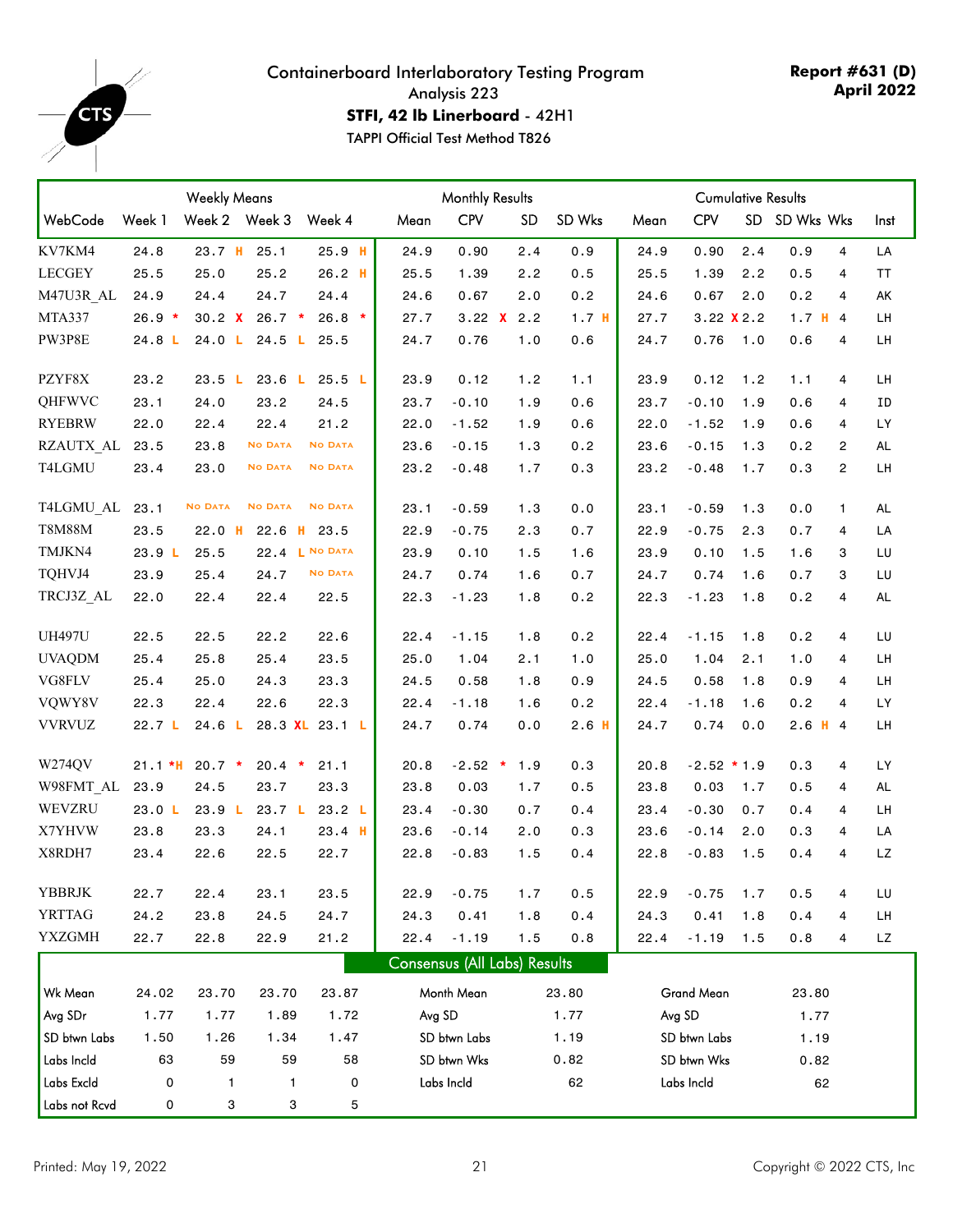

#### Containerboard Interlaboratory Testing Program Analysis 223 **STFI, 42 lb Linerboard** - 42H1 TAPPI Official Test Method T826

|    |                                            |    | <b>Key to Instrument Codes Reported by Participants</b> |
|----|--------------------------------------------|----|---------------------------------------------------------|
| AK | L & W Autoline 300                         | AL | L & W Autoline 400                                      |
| ID | <b>IDM Compression Tester</b>              | LA | L&W Autoline (223 Enrollment)                           |
| LΗ | L&W 282                                    | LU | L&W 52 without moisture correction(was 53)              |
| LW | L&W 53 with moisture correction (was 53M)  | IY | L&W 152 without moisture correction                     |
|    | L&W (model not specified)                  | П  | TMI Short Span Compression, 17-34 (MB K455)             |
| XX | Instrument make/model not specified by lab |    |                                                         |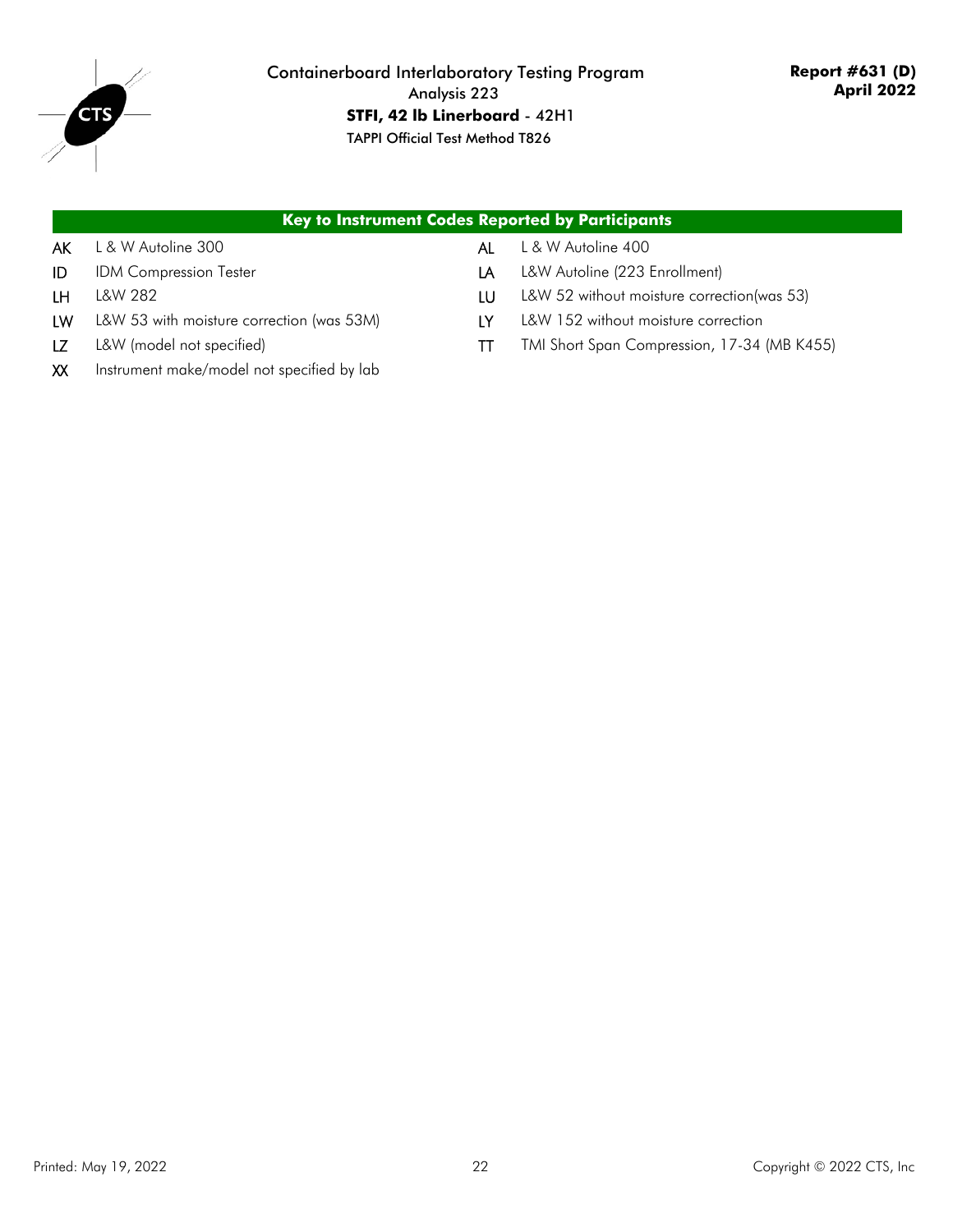<span id="page-22-0"></span>

**Report #631 (D) April 2022**

**STFI, 35 lb Linerboard** - 35E2

|                |                | <b>Weekly Means</b> |          |                        |      | <b>Monthly Results</b> |            |         |      |              | <b>Cumulative Results</b> |               |                |           |
|----------------|----------------|---------------------|----------|------------------------|------|------------------------|------------|---------|------|--------------|---------------------------|---------------|----------------|-----------|
| WebCode        | Week 1         | Week 2 Week 3       |          | Week 4                 | Mean | <b>CPV</b>             | SD         | SD Wks  | Mean | <b>CPV</b>   |                           | SD SD Wks Wks |                | Inst      |
| 3TXG6N         | $23.6$ H       | 24.1                | 23.6     | 24.4                   | 23.9 | 0.58                   | 2.2        | 0.4     | 23.7 | 0.46         | 2.0                       | 0.6           | 12             | LA        |
| 3WVVUY         | 23.3           | 23.6                | 23.9     | 24.0                   | 23.7 | 0.38                   | 1.7        | 0.3     | 23.4 | 0.21         | 1.6                       | 0.3           | 12             | LU        |
| 4QPPQF         | $24.0$ H       | 25.6                | 22.1     | 23.6                   | 23.8 | 0.47                   | 2.2        | 1.4H    | 23.8 | 0.51         | 2.2                       | 1.4           | 4              | XX        |
| 4TQWQK AL 25.1 |                | 25.2                | 24.9     | 24.0                   | 24.8 | 1.35                   | 1.8        | 0.5     | 24.6 | 1.15         | 1.8                       | 0.4           | 12             | AL        |
| 4ZE89V         | 23.2           | 23.7                | 23.3     | 24.1                   | 23.6 | 0.26                   | 1.7        | 0.4     | 23.8 | 0.51         | 2.0                       | 0.4           | 12             | LA        |
| 6EPH6G         | 22.5           | 21.6                | 22.0     | 22.0                   | 22.0 | $-1.14$                | 1.3        | 0.4     | 22.1 | $-0.93$      | 1.5                       | 0.4           | 12             | LH        |
| 6P8UMK         | 23.8 L         | 24.0                | 22.9     | 23.8                   | 23.6 | 0.29                   | 1.6        | 0.5     | 22.5 | $-0.61$      | 1.5                       | 1.0           | 11             | LW        |
| 7R9HH2         | 23.9           | 23.5                | 23.5     | 23.9                   | 23.7 | 0.37                   | 1.4        | 0.2     | 23.6 | 0.32         | 1.4                       | 0.3           | 12             | TT        |
| 84LZRJ         | $23.4$ H       | 22.2                | 22.9     | 23.2                   | 22.9 | $-0.32$                | 1.8        | 0.5     | 22.8 | $-0.35$      | 1.6                       | 0.8           | 12             | LW        |
| 8E4JAU AL      | $25.9*$        | $26.2$ *            | $25.7*$  | $25.6*$                | 25.9 | $2.34$ *               | 2.0        | 0.3     | 25.7 | $2.10 * 1.8$ |                           | 0.3 L 12      |                | <b>AL</b> |
| 8M8V2H         | 21.1           | 21.7                | 21.2     | 21.6                   | 21.4 | $-1.70$                | 1.6        | 0.3     | 22.6 | $-0.48$      | 1.9                       | 1.1           | 12             | LY        |
| 8M8V2H_AL      | 23.2           | 21.7                | 21.9     | 22.5                   | 22.3 | $-0.88$                | 1.1        | 0.7     | 23.5 | 0.29         | 1.8                       | 1.3           | 12             | XX        |
| 94W29C         | 23.6           | 22.8                | 23.6     | 24.2                   | 23.6 | 0.24                   | 1.5        | 0.5     | 22.8 | $-0.33$      | 1.5                       | 0.8           | 12             | LW        |
| 98WC6C         | 23.9           | 23.5                | 22.7     | 23.6                   | 23.4 | 0.13                   | 1.7        | 0.5     | 23.1 | $-0.11$      | 1.5                       | 1.0           | 12             | LA        |
| 9WFQXW         | $25.2$ H       | 40.0 $X$            | 23.5     | 23.6                   | 28.1 |                        | 4.35 X 1.9 | 8.0 H   | 25.7 | $2.12 * 1.9$ |                           | 4.6 H 12      |                | LA        |
| AM6NCV         | 23.0           | 22.8                | 22.8     | 22.9                   | 22.9 | $-0.38$                | 1.7        | 0.1 L   | 23.0 | $-0.18$      | 1.8                       | 0.1 L12       |                | LA        |
| <b>CVUDKV</b>  | 23.4           | 23.5                | 22.9     | 23.1                   | 23.2 | $-0.07$                | 1.6        | 0.3     | 23.3 | 0.07         | 1.5                       | $0.2$ L 12    |                | TT        |
| DEXGH3         | 23.5           | 23.0                | 22.8     | 23.3                   | 23.2 | $-0.11$                | 1.6        | 0.3     | 22.7 | $-0.39$      | 1.6                       | 0.9           | 12             | LH        |
| DXVF9B         | 26.1 * NO DATA |                     | 25.0     | 25.1                   | 25.4 | 1.92                   | 2.0        | 0.6     | 24.9 | 1.46         | 1.8                       | 0.5           | 11             | LU        |
| <b>EDJDMB</b>  | $22.3$ H       | 21.5                | 21.7     | 23.6                   | 22.3 | $-0.94$                | 2.1        | 0.9     | 22.1 | $-0.89$      | 2.0                       | 1.2           | 12             | <b>LW</b> |
| EPVHYD AL 21.7 |                | 22.9                | 22.9     | 22.9                   | 22.6 | $-0.63$                | 1.7        | 0.6     | 22.9 | $-0.21$      | 1.6                       | 0.5           | 12             | <b>AL</b> |
| EVZEHD_AL 22.0 |                | 23.0                | 22.8     | 23.6                   | 22.8 | $-0.40$                | 1.5        | 0.6     | 23.0 | $-0.15$      | 1.5                       | 0.5           | 12             | XX        |
| F96THB AL      | 17.6 XL        |                     |          | 17.1 XL 16.3 X 17.1 XL | 17.0 | $-5.68$ X 0.8          |            | 0.5     | 21.1 | $-1.72$      | 1.4                       | 3.1 H 12      |                | <b>AL</b> |
| FBD8PG         | $26.1 *$       | 25.1                | 23.8     | 24.8                   | 24.9 | 1.50                   | 1.7        | 1.0     | 24.9 | 1.43         | 1.9                       | 0.7           | 12             | LH        |
| FF4HYE         | 22.3           | 22.5                | 22.2     | 22.6                   | 22.4 | $-0.81$                | 1.5        | 0.2     | 22.5 | $-0.57$      | 1.6                       | 0.3           | 12             | LY        |
| FFJ2JC         | $26.1$ *       | $26.1$ *            | $25.7 *$ | 24.8                   | 25.6 | $2.13$ *               | 1.4        | 0.6     | 23.8 | 0.50         | 1.3                       | 1.6           | 12             | LA        |
| <b>FYVQVP</b>  | 21.4           | 22.0                | 21.5     | 21.9                   | 21.7 | $-1.44$                | 1.6        | 0.3     | 21.3 | $-1.60$      | 1.6                       | 0.8           | 8              | LZ        |
| G4PN28         | 21.7           | 21.8                | 22.5     | 22.3                   | 22.1 | $-1.07$                | 1.7        | 0.4     | 22.7 | $-0.44$      | 1.6                       | 0.5           | 12             | LA        |
| H8MMXH         | 22.1           | $22.4$ H            | 22.0     | $21.1 *$               | 21.9 | $-1.26$                | 1.9        | 0.6     | 21.7 | $-1.22$      | 1.7                       | 0.6           | 8              | LY        |
| H8MMXH AI 23.0 |                | 22.8                | 23.5     | 23.5                   | 23.2 | $-0.09$                | 1.6        | 0.3     | 23.0 | $-0.12$      | 1.6                       | 0.3           | 8              | AL        |
| H9EL8A         | 22.7           | 23.6                | 22.5     | 23.2                   | 23.0 | $-0.26$                | 1.8        | 0.5     | 22.6 | $-0.47$      | 1.8                       | 0.6           | 12             | LU        |
| HU29UH         | 22.9           | 22.7                | 23.1     | 22.2                   | 22.7 | $-0.51$                | 1.5        | 0.4     | 23.2 | 0.05         | 1.6                       | 0.7           | 8              | XX        |
| JN9QTC         | 25.0           | <b>NO DATA</b>      | 24.2     | 24.4                   | 24.5 | 1.12                   | 1.9        | 0.5     | 24.0 | 0.69         | 1.8                       | 0.6           | 8              | LU        |
| JN9QTC_AL      | 26.2 * NO DATA |                     | 22.5     | 23.2 L                 | 23.9 | 0.60                   | 1.7        | $2.0$ H | 23.1 | $-0.05$      | 1.5                       | 1.5           | $\overline{7}$ | AL        |
| K4ZK3H AL      | 23.5           | 24.4                | 24.0     | 24.4                   | 24.1 | 0.72                   | 1.3        | 0.4     | 23.5 | 0.24         | 1.3                       | 0.7           | 12             | AK        |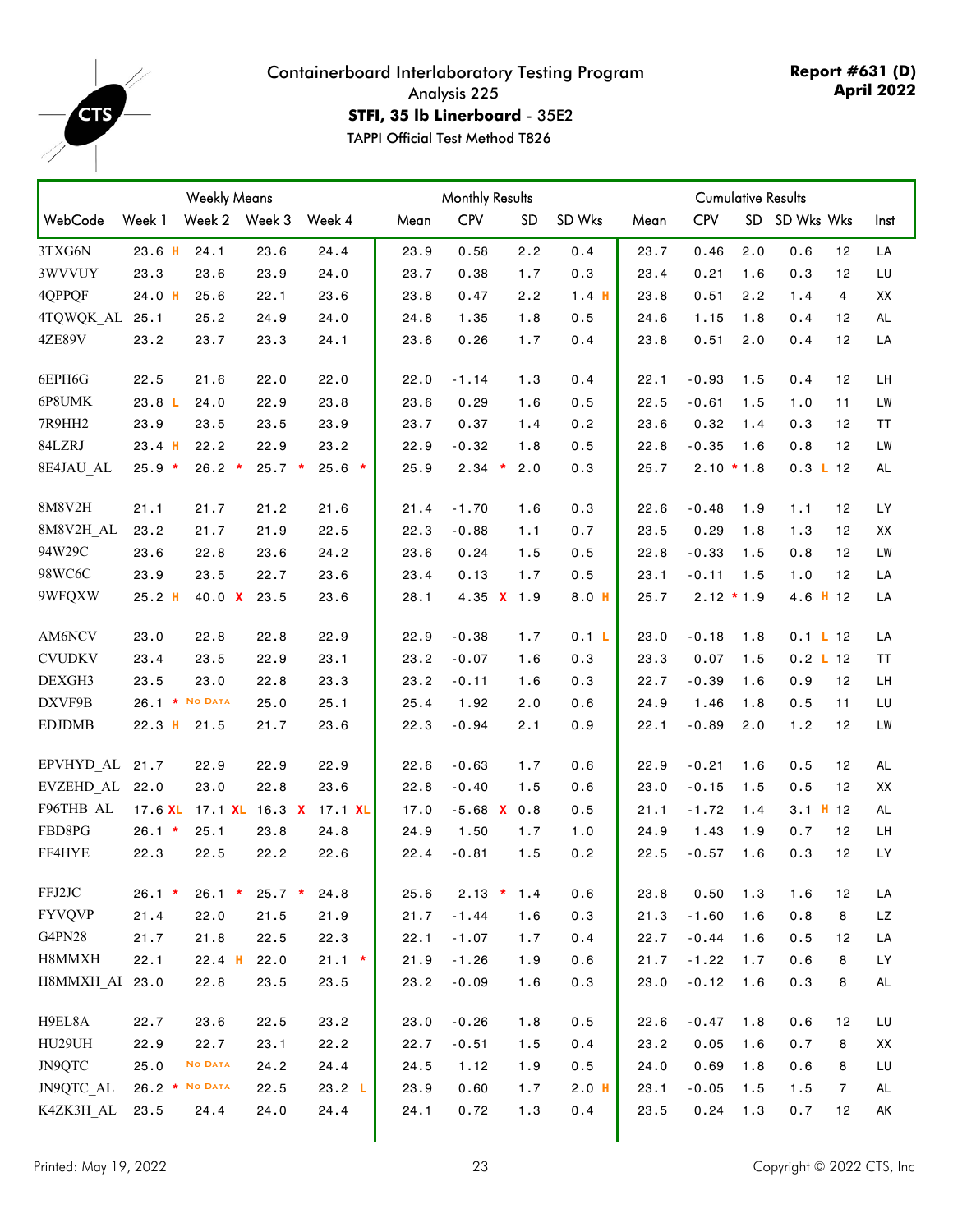

**Report #631 (D) April 2022**

**STFI, 35 lb Linerboard** - 35E2

|               |          | <b>Weekly Means</b> |                   |                         | <b>Monthly Results</b>              |              |              | <b>Cumulative Results</b> |      |              |     |                    |    |           |
|---------------|----------|---------------------|-------------------|-------------------------|-------------------------------------|--------------|--------------|---------------------------|------|--------------|-----|--------------------|----|-----------|
| WebCode       | Week 1   | Week 2 Week 3       |                   | Week 4                  | Mean                                | <b>CPV</b>   | <b>SD</b>    | SD Wks                    | Mean | <b>CPV</b>   |     | SD SD Wks Wks      |    | Inst      |
| KV7KM4        | 23.4     | 22.8                | 23.7              | 23.2                    | 23.3                                | 0.00         | 1.7          | 0.4                       | 23.0 | $-0.18$      | 1.9 | 0.5                | 12 | LA        |
| <b>LECGEY</b> | 25.2     | 24.7                | 25.0              | 24.9                    | 24.9                                | 1.49         | 2.1          | 0.2                       | 24.9 | 1.44         | 2.1 | 0.2 L 4            |    | TT        |
| M47U3R AL     | 24.0     | $25.4$ H            | 23.9              | 24.4                    | 24.4                                | 1.03         | 2.1          | 0.7                       | 24.4 | 0.97         | 1.9 | 0.7                | 12 | AK        |
| MTA337        | 28.1 X   | 27.8 X              | 27.4 XH           | 25.4                    | 27.2                                |              | 3.52 $X$ 2.5 | 1.2                       | 26.4 | $2.70 * 2.2$ |     | 1.2                | 8  | LH        |
| PW3P8E        | 25.0 L   | 24.8 L              | 24.7              | 25.5 L                  | 25.0                                | 1.53         | 0.9          | 0.3                       | 24.8 | 1.36         | 0.8 | 0.4                | 12 | LH        |
| PZYF8X        | 21.9     | 22.7                | 23.4 L            | 23.1                    | 22.8                                | $-0.44$      | 1.3          | 0.7                       | 20.9 | $-1.87$      | 1.5 | 2.1                | 8  | LH        |
| QHFWVC        | 23.4     | 25.0                | 24.0              | 24.5                    | 24.2                                | 0.86         | 1.8          | 0.7                       | 24.2 | 0.87         | 1.8 | 0.7                | 4  | ΙD        |
| <b>RYEBRW</b> | 22.5     | 21.2                | 21.0              | $21.1 *$                | 21.5                                | $-1.66$      | 1.7          | 0.7                       | 21.6 | $-1.32$      | 1.6 | 0.5                | 12 | LY.       |
| RZAUTX AL     | 23.7     | 23.6                | <b>NO DATA</b>    | <b>NO DATA</b>          | 23.7                                | 0.36         | 1.7          | 0.1                       | 23.3 | 0.06         | 1.7 | 0.8                | 9  | <b>AL</b> |
| T4LGMU        | 22.6     | 24.1                | <b>NO DATA</b>    | <b>NO DATA</b>          | 23.4                                | 0.09         | 1.7          | 1.1                       | 23.1 | $-0.10$      | 1.7 | 0.9                | 10 | LH        |
| T4LGMU AL     | 24.0     | <b>NO DATA</b>      | <b>NO DATA</b>    | <b>NO DATA</b>          | 24.0                                | 0.65         | 1.5          | 0.0                       | 21.7 | $-1.20$      | 1.4 | 1.6                | 9  | <b>AL</b> |
| <b>T8M88M</b> | 21.9     | 23.0                | 22.8 <sub>1</sub> | 22.9                    | 22.7                                | $-0.55$      | 1.4          | 0.5                       | 23.0 | $-0.14$      | 1.6 | 0.9                | 12 | LA        |
| TMJKN4        | 23.2     | 24.6                | 22.0              | <b>NO DATA</b>          | 23.2                                | $-0.05$      | 1.3          | 1.3H                      | 23.6 | 0.31         | 1.6 | 0.7                | 9  | LU        |
| TQHVJ4        | $22.6$ H | 23.9                | 24.2              | <b>NO DATA</b>          | 23.6                                | 0.25         | 1.9          | 0.9                       | 24.3 | 0.88         | 1.8 | 1.0                | 9  | LU        |
| TRCJ3Z_AL     | 24.2     | 23.2                | 22.5              | 22.9                    | 23.2                                | $-0.11$      | 1.4          | 0.7                       | 22.7 | $-0.43$      | 1.5 | 0.7                | 12 | XX        |
| <b>UH497U</b> | 21.7     | 22.0                | 21.5              | 22.2                    | 21.9                                | $-1.30$      | 1.8          | 0.3                       | 21.9 | $-1.07$      | 1.7 | 0.8                | 12 | LU        |
| <b>UVAQDM</b> | 24.5     | 24.7                | 24.7 H            | 22.8                    | 24.2                                | 0.81         | 1.9          | 0.9                       | 24.1 | 0.72         | 2.0 | 1.0                | 12 | LH        |
| VG8FLV        | 24.4     | 24.3                | 23.9              | 24.6                    | 24.3                                | 0.93         | 1.8          | 0.3                       | 24.4 | 0.98         | 1.5 | 0.5                | 8  | LH        |
| VQWY8V        | 22.5     | 22.0                | 21.9              | 22.4                    | 22.2                                | $-0.97$      | 1.6          | 0.3                       | 21.6 | $-1.35$      | 1.6 | 0.6                | 12 | LU        |
| <b>VVRVUZ</b> | 32.2 XH  |                     |                   | 28.9 XH 29.6 XH 31.3 XH | 30.5                                |              | 6.55 $X$ 3.5 | $1.5$ H                   | 34.4 | 9.29 X 3.1   |     | 3.6 H 12           |    | LH        |
| W274QV        | 20.9     | 20.7 *L 21.3        |                   | 21.1                    | 21.0                                | $-2.08$ *    | 1.4          | 0.2                       | 21.0 | $-1.83$      | 1.4 | 0.2 L B            |    | LZ        |
| W98FMT AL     | 22.3     | 22.9                | 23.8              | 23.5                    | 23.1                                | $-0.16$      | 1.7          | 0.7                       | 23.1 | $-0.10$      | 1.7 | 0.5                | 12 | <b>AL</b> |
| WEVZRU        | 22.2 L   | 22.6 <sub>L</sub>   | 22.7              | 22.2                    | 22.4                                | $-0.77$      | 0.9          | 0.3                       | 22.4 | $-0.68$      | 0.9 | $0.3 \text{ L}$ 12 |    | LН        |
| X7YHVW        | 24.4     | 23.6                | 23.1              | 24.3                    | 23.9                                | 0.53         | 1.7          | 0.6                       | 23.9 | 0.62         | 1.7 | 0.5                | 12 | LA        |
| X8RDH7        | 22.2     | 21.2                | 21.7              | 22.5                    | 21.9                                | $-1.28$      | 1.6          | 0.6                       | 21.1 | $-1.77$      | 1.7 | 0.9                | 12 | LZ        |
| YBBRJK        | 22.1     | 22.1                | 22.0              | 21.8                    | 22.0                                | $-1.17$      | 1.7          | 0.2                       | 22.4 | $-0.63$      | 1.6 | 0.7                | 12 | LW        |
| <b>YRTTAG</b> | 23.3     | 24.8                | 24.5              | 24.1                    | 24.2                                | 0.80         | 1.8          | 0.6                       | 24.4 | 1.03         | 1.6 | 0.5                | 12 | LH        |
| <b>YXZGMH</b> | 22.1     | 22.2                | 22.7              | 21.1                    | 22.0                                | $-1.14$      | 1.7          | 0.7                       | 22.5 | $-0.57$      | 1.6 | 0.6                | 12 | LZ        |
|               |          |                     |                   |                         | <b>Consensus (All Labs) Results</b> |              |              |                           |      |              |     |                    |    |           |
| Wk Mean       | 23.34    | 23.30               | 23.10             | 23.34                   |                                     | Month Mean   |              | 23.29                     |      | Grand Mean   |     | 23.19              |    |           |
| Avg SDr       | 1.72     | 1.72                | 1.62              | 1.66                    | Avg SD                              |              |              | 1.67                      |      | Avg SD       |     | 1.67               |    |           |
| SD btwn Labs  | 1.32     | 1.31                | 1.13              | 1.16                    |                                     | SD btwn Labs |              | 1.10                      |      | SD btwn Labs |     | 1.20               |    |           |
| Labs Incld    | 60       | 55                  | 57                | 56                      |                                     | SD btwn Wks  |              | 0.64                      |      | SD btwn Wks  |     | 1.07               |    |           |
| Labs Excld    | 3        | 4                   | 3                 | 2                       |                                     | Labs Incld   |              | 59                        |      | Labs Incld   |     | 62                 |    |           |
| Labs not Rcvd | 0        | 4                   | 3                 | 5                       |                                     |              |              |                           |      |              |     |                    |    |           |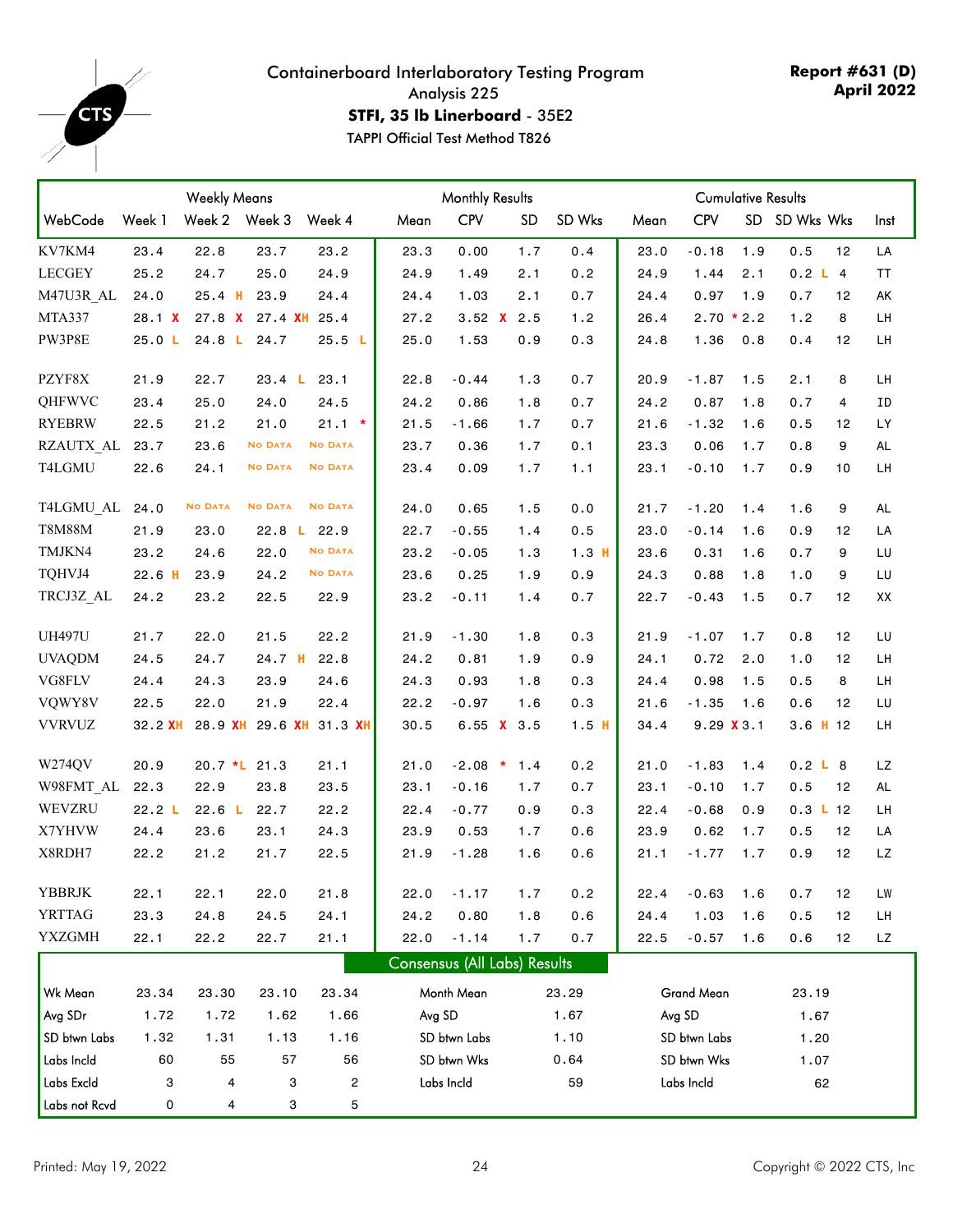

|    | Key to Instrument Codes Reported by Participants |    |                                             |
|----|--------------------------------------------------|----|---------------------------------------------|
| AK | L & W Autoline 300                               | AI | L & W Autoline 400                          |
| ID | <b>IDM Compression Tester</b>                    | LA | L&W Autoline (223 Enrollment)               |
| LΗ | L&W 282                                          | LU | L&W 52 without moisture correction (was 53) |
| LW | L&W 53 with moisture correction (was 53M)        | LY | L&W 152 (was 52M)                           |
|    | L&W (model not specified)                        |    | TMI Short Span Compression, 17-34 (MB K455) |

XX Instrument make/model not specified by lab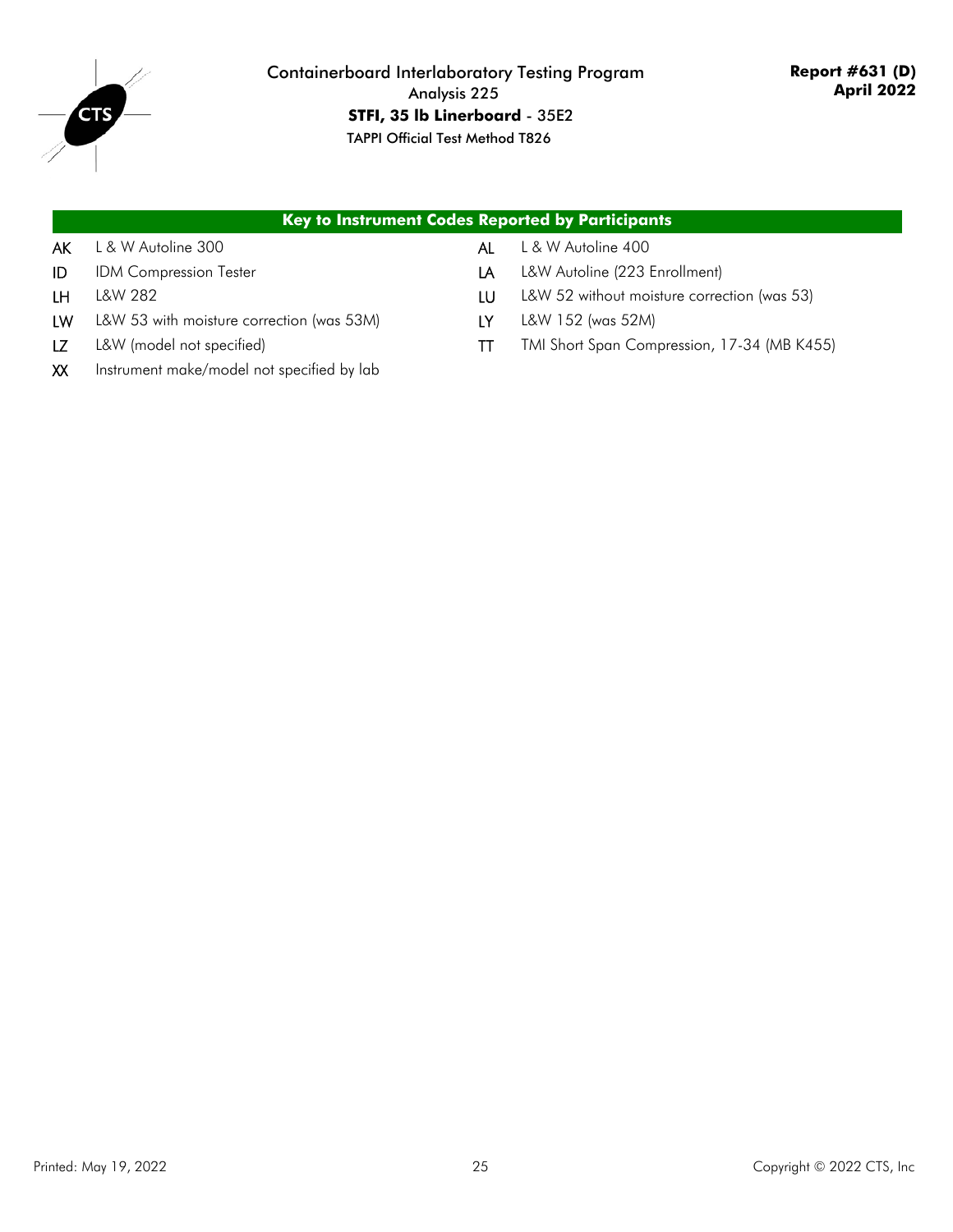<span id="page-25-0"></span>

## Containerboard Interlaboratory Testing Program Analysis 228 **Roughness - Stylus Method, 42 lb Linerboard** - 42H

|               |       | <b>Monthly Results</b> |         |     |       |            | <b>Cumulative Results</b> |              |               |
|---------------|-------|------------------------|---------|-----|-------|------------|---------------------------|--------------|---------------|
| WebCode       | Mean  | CPV                    | SD      |     | Mean  | <b>CPV</b> | SD Months                 | Months       | Inst          |
| 3TXG6N        | 140.6 | $-0.11$                | 22.03   |     | 140.6 | $-0.11$    | 0.00                      | $\mathbf{1}$ | LA            |
| 4TQWQK AL     | 144.5 | 0.08                   | 25.50   |     | 144.5 | 0.08       | 0.00                      | 1.           | <b>AL</b>     |
| 4ZE89V        | 161.2 | 0.91                   | 25.29   |     | 161.2 | 0.91       | 0.00                      | 1            | LA            |
| 6P8UMK        | 185.4 | $2.12 *$               | 15.33   |     | 185.4 | $2.12 *$   | 0.00                      | 1            | LA            |
| 8E4JAU AL     | 115.3 | $-1.37$                | 12.18   |     | 115.3 | $-1.37$    | 0.00                      | 1            | $\mathsf{AL}$ |
| 8M8V2H AL     | 144.8 | 0.10                   | 30.44 H |     | 144.8 | 0.10       | 0.00                      | $\mathbf{1}$ | XX            |
| 98WC6C        | 111.7 | $-1.55$                | 8.21    |     | 111.7 | $-1.55$    | 0.00                      | 1            | EV            |
| 9WFQXW        | 170.9 | 1.40                   | 21.39   |     | 170.9 | 1.40       | 0.00                      | 1.           | LA            |
| AM6NCV        | 153.8 | 0.55                   | 13.89   |     | 153.8 | 0.55       | 0.00                      | 1            | LS            |
| <b>EDJDMB</b> | 116.7 | $-1.30$                | 16.06   |     | 116.7 | $-1.30$    | 0.00                      | 1.           | XX            |
| EVZEHD_AL     | 121.5 | $-1.06$                | 16.76   |     | 121.5 | $-1.06$    | 0.00                      | 1            | $\mathsf{AL}$ |
| FF4HYE        | 155.2 | 0.61                   | 12.51   |     | 155.2 | 0.61       | 0.00                      | 1            | EV            |
| H8MMXH        | 170.1 | 1.36                   | 22.01   |     | 170.1 | 1.36       | 0.00                      | 1            | LA            |
| H8MMXH AL     | 141.8 | $-0.05$                | 30.34   | н   | 141.8 | $-0.05$    | 0.00                      | 1            | $\mathsf{AL}$ |
| H9EL8A        | 141.4 | $-0.07$                | 8.07    | - L | 141.4 | $-0.07$    | 0.00                      | 1            | EV            |
| JN9QTC_AL     | 110.5 | $-1.61$                | 21.70   |     | 110.5 | $-1.61$    | 0.00                      | 1.           | <b>AL</b>     |
| K4ZK3H        | 145.1 | 0.11                   | 21.61   |     | 145.1 | 0.11       | 0.00                      | 1            | EV            |
| KV7KM4        | 117.5 | $-1.26$                | 14.43   |     | 117.5 | $-1.26$    | 0.00                      | 1.           | LA            |
| M47U3R AL     | 136.5 | $-0.31$                | 22.81   |     | 136.5 | $-0.31$    | 0.00                      | 1            | AK            |
| MTA337        | 193.1 | $2.50*$                | 15.72   |     | 193.1 | $2.50*$    | 0.00                      | 1            | LS.           |
| <b>RYEBRW</b> | 155.8 | 0.64                   | 16.37   |     | 155.8 | 0.64       | 0.00                      | 1            | EV            |
| RZAUTX AL     | 146.6 | 0.19                   | 20.31   |     | 146.6 | 0.19       | 0.00                      | 1            | AL            |
| <b>RZCGCX</b> | 144.4 | 0.08                   | 20.48   |     | 144.4 | 0.08       | 0.00                      | 1            | LS            |
| T4LGMU_AL     | 146.6 | 0.19                   | 8.78    |     | 146.6 | 0.19       | 0.00                      | 1            | AL            |
| TMJKN4        | 141.0 | $-0.09$                | 11.91   |     | 141.0 | $-0.09$    | 0.00                      | 1.           | EV            |
| TQHVJ4        | 159.9 | 0.85                   | 15.83   |     | 159.9 | 0.85       | 0.00                      | 1.           | EV            |
| TRCJ3Z AL     | 118.6 | $-1.20$                | 14.13   |     | 118.6 | $-1.20$    | 0.00                      | 1            | XX            |
| <b>UH497U</b> | 143.1 | 0.02                   | 11.75   |     | 143.1 | 0.02       | 0.00                      | 1.           | EV            |
| <b>UVAQDM</b> | 136.6 | $-0.31$                | 12.84   |     | 136.6 | $-0.31$    | 0.00                      | 1            | EV            |
| W274QV        | 148.4 | 0.28                   | 21.77   |     | 148.4 | 0.28       | 0.00                      | 1            | LS            |
| W98FMT        | 117.1 | $-1.28$                | 14.07   |     | 117.1 | $-1.28$    | 0.00                      | 1            | LS            |
| W98FMT AL     | 139.1 | $-0.19$                | 20.70   |     | 139.1 | $-0.19$    | 0.00                      | 1            | AL            |
| <b>YXZGMH</b> | 138.6 | $-0.21$                | 11.37   |     | 138.6 | $-0.21$    | 0.00                      | 1            | $\mathsf{LS}$ |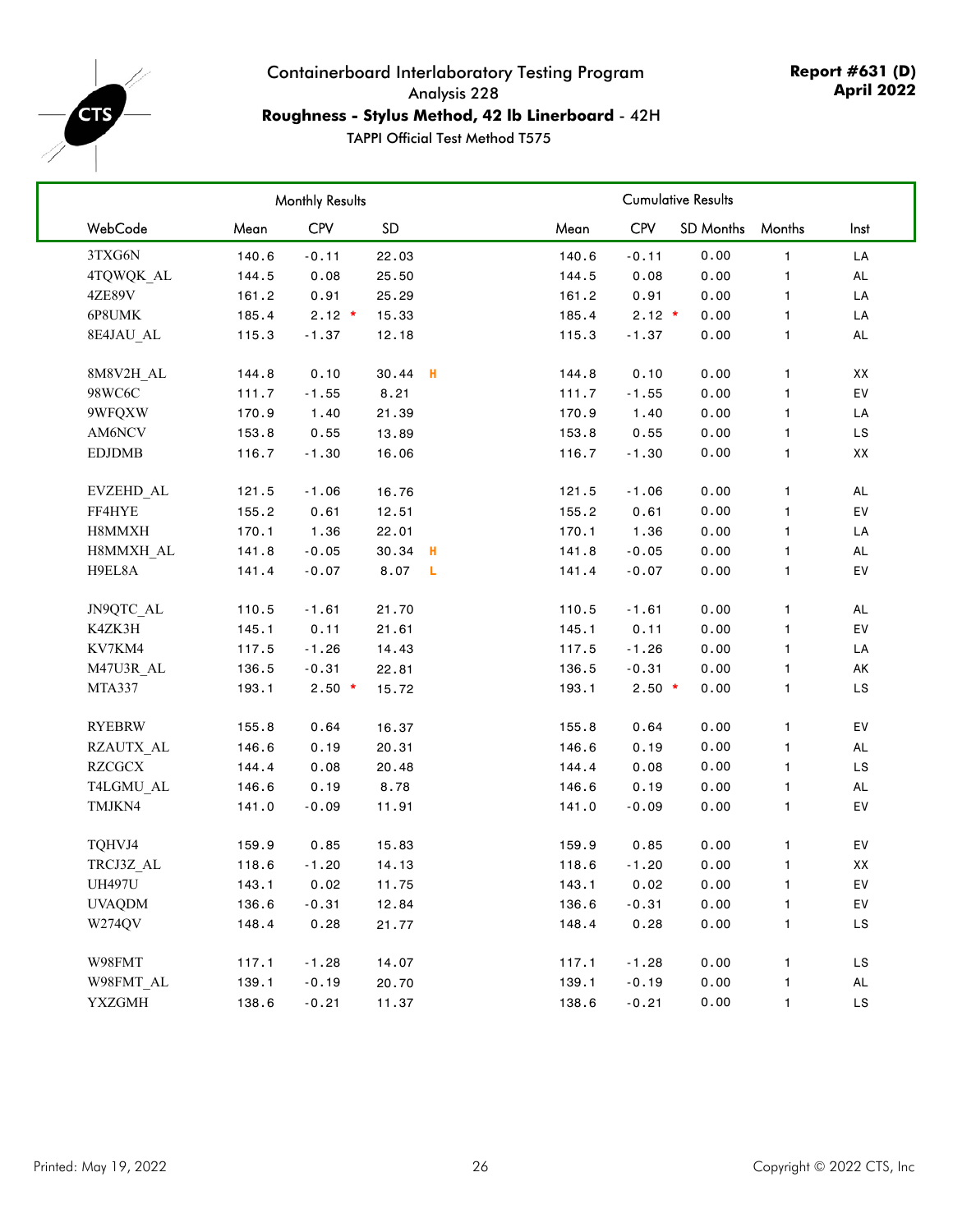

## Containerboard Interlaboratory Testing Program Analysis 228 **Roughness - Stylus Method, 42 lb Linerboard** - 42H

|              | Consensus (All Labs) Results |               |        |
|--------------|------------------------------|---------------|--------|
| Month Mean   | 142.83                       | Grand Mean    | 142.83 |
| Avg SD       | 18.41                        | Avg SD Months | 0.00   |
| SD btwn Labs | 20.11                        | SD btwn Labs  | 20.11  |
| Labs Incld   | 33                           | Labs Incld    | 33     |

|     |                              |     | Key to Instrument Codes Reported by Participants |
|-----|------------------------------|-----|--------------------------------------------------|
|     | $AK$ L & W Autoline 300      | AL  | L & W Autoline 400                               |
| EV  | Emveco Microgage Model 210-R | I A | L&W Autoline (228 Enrollment)                    |
| LS. | L&W 263                      | XX. | Instrument make/model not specified by lab       |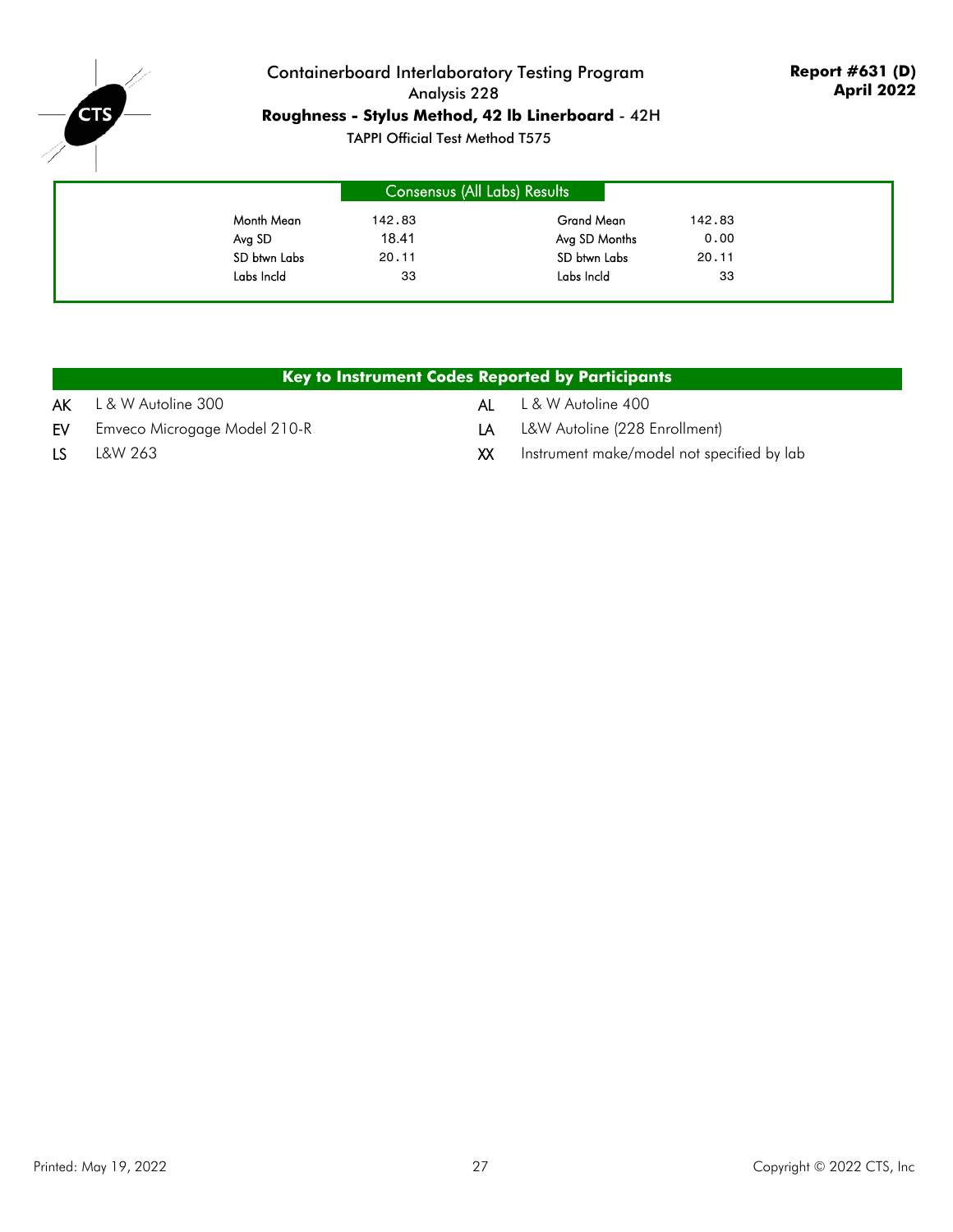<span id="page-27-0"></span>

## Containerboard Interlaboratory Testing Program Analysis 229 **Roughness - Sheffield Method, 42 lb Linerboard** - 42H1

|               | <b>Monthly Results</b> |            |           |                              |               |            | <b>Cumulative Results</b> |              |           |  |  |  |  |
|---------------|------------------------|------------|-----------|------------------------------|---------------|------------|---------------------------|--------------|-----------|--|--|--|--|
| WebCode       | Mean                   | <b>CPV</b> | <b>SD</b> |                              | Mean          | <b>CPV</b> | <b>SD Months</b>          | Months       | Inst      |  |  |  |  |
| 3WVVUY        | 378.8                  | 0.27       | 11.20     |                              | 378.8         | 0.27       | 0.00                      | $\mathbf{1}$ | XX        |  |  |  |  |
| 8E4JAU AL     | 377.0                  | 0.05       | 11.44     |                              | 377.0         | 0.05       | 0.00                      | $\mathbf{1}$ | AL        |  |  |  |  |
| 8M8V2H AL     | 368.5                  | $-1.01$    | 8.42      |                              | 368.5         | $-1.01$    | 0.00                      | $\mathbf{1}$ | XX        |  |  |  |  |
| <b>DAPUBT</b> | 386.0                  | 1.16       | 3.62      | - Li                         | 386.0         | 1.16       | 0.00                      | $\mathbf 1$  | <b>TS</b> |  |  |  |  |
| EPVHYD AL     | 377.0                  | 0.05       | 9.14      |                              | 377.0         | 0.05       | 0.00                      | $\mathbf{1}$ | AL        |  |  |  |  |
| F96THB AL     | 384.4                  | 0.97       | 9.49      |                              | 384.4         | 0.97       | 0.00                      | $\mathbf{1}$ | <b>AL</b> |  |  |  |  |
| FFJ2JC        | 387.1                  | 1.30       | 7.91      |                              | 387.1         | 1.30       | 0.00                      | $\mathbf{1}$ | XX        |  |  |  |  |
| H8MMXH AL     | 372.5                  | $-0.51$    | 12.43     |                              | 372.5         | $-0.51$    | 0.00                      | $\mathbf{1}$ | AL        |  |  |  |  |
| K4ZK3H        | 377.4                  | 0.10       | 12.50     |                              | 377.4         | 0.10       | 0.00                      | $\mathbf{1}$ | LA        |  |  |  |  |
| K4ZK3H AL     | 376.3                  | $-0.04$    | 6.72      |                              | 376.3         | $-0.04$    | 0.00                      | $\mathbf{1}$ | AK        |  |  |  |  |
| KZU4NY        | 387.3                  | 1.33       | 6.39      |                              | 387.3         | 1.33       | 0.00                      | $\mathbf{1}$ | PP        |  |  |  |  |
| M47U3R AL     | 366.7                  | $-1.23$    | 6.83      |                              | 366.7         | $-1.23$    | 0.00                      | $\mathbf{1}$ | AK        |  |  |  |  |
| T4LGMU AL     | 369.6                  | $-0.87$    | 8.69      |                              | 369.6         | $-0.87$    | 0.00                      | $\mathbf{1}$ | <b>AL</b> |  |  |  |  |
| VEEGC3        | 419.9                  | 5.37 X     | 7.44      |                              | 419.9         | 5.37 X     | 0.00                      | $\mathbf{1}$ | <b>TS</b> |  |  |  |  |
| <b>VVRVUZ</b> | 88.9                   | $-35.74$ X | 10.16     |                              | 88.9          | $-35.74$ X | 0.00                      | $\mathbf{1}$ | LA        |  |  |  |  |
| W98FMT AL     | 359.9                  | $-2.08$ *  | 10.36     |                              | 359.9         | $-2.08$ *  | 0.00                      | $\mathbf{1}$ | AL        |  |  |  |  |
| <b>YXZGMH</b> | 380.9                  | 0.53       | 12.32     |                              | 380.9         | 0.53       | 0.00                      | $\mathbf{1}$ | XX        |  |  |  |  |
|               |                        |            |           | Consensus (All Labs) Results |               |            |                           |              |           |  |  |  |  |
|               | Month Mean             |            | 376.63    |                              | Grand Mean    |            | 376.63                    |              |           |  |  |  |  |
|               | Avg SD                 |            | 9.50      |                              | Avg SD Months |            | 0.00                      |              |           |  |  |  |  |
|               | SD btwn Labs           |            | 8.05      |                              | SD btwn Labs  |            | 8.05                      |              |           |  |  |  |  |
|               | Labs Incld             |            | 15        |                              | Labs Incld    |            | 15                        |              |           |  |  |  |  |

|     | Key to Instrument Codes Reported by Participants |     |                                            |
|-----|--------------------------------------------------|-----|--------------------------------------------|
|     | $AK$ L & W Autoline 300                          |     | <b>AL</b> L & W Autoline 400               |
|     | $LA$ L & W Autoline (229 Enrollment)             | PP. | Technidyne Profile/Plus                    |
| TS. | <b>TMI Monitor/Smoothness</b>                    | XX  | Instrument make/model not specified by lab |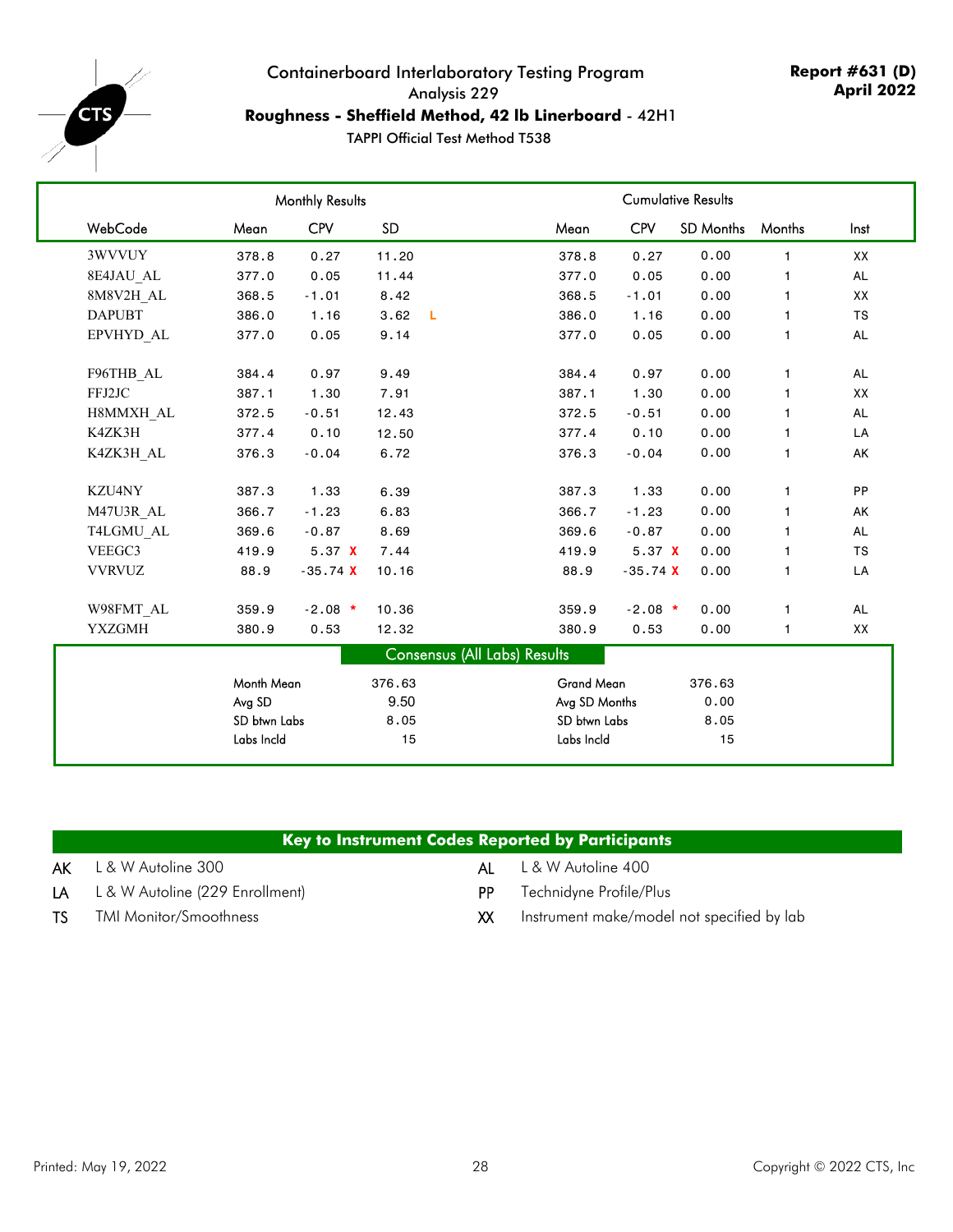<span id="page-28-0"></span>

## Containerboard Interlaboratory Testing Program Analysis 231 **Internal Bond, 42 lb Linerboard** - 42H

TAPPI Official Test Method T569

|               |              | Monthly Results |                      |                                     | <b>Cumulative Results</b> |                  |              |               |  |  |  |
|---------------|--------------|-----------------|----------------------|-------------------------------------|---------------------------|------------------|--------------|---------------|--|--|--|
| WebCode       | Mean         | CPV             | SD                   | Mean                                | <b>CPV</b>                | <b>SD Months</b> | Months       | Inst          |  |  |  |
| 3WVVUY        | 150.3        | 1.54            | 10.60                | 150.3                               | 1.54                      | 0.00             | $\mathbf{1}$ | HY            |  |  |  |
| 6P8UMK        | 178.0        | 3.25 X          | 11.55                | 178.0                               | 3.25 X                    | 0.00             | $\mathbf{1}$ | HY            |  |  |  |
| 929PCR        | 143.2        | 1.11            | 3.66                 | 143.2                               | 1.11                      | 0.00             | $\mathbf{1}$ | <b>TM</b>     |  |  |  |
| 98WC6C        | 122.4        | $-0.18$         | 6.27                 | 122.4                               | $-0.18$                   | 0.00             | 1            | <b>TM</b>     |  |  |  |
| <b>EPVHYD</b> | 132.6        | 0.45            | 6.14                 | 132.6                               | 0.45                      | 0.00             | $\mathbf{1}$ | <b>TM</b>     |  |  |  |
| F96THB        | 56.5         | $-4.24$ X       | $\mathbf{L}$<br>1.07 | 56.5                                | $-4.24$ X                 | 0.00             | 1            | LZ            |  |  |  |
| FF4HYE        | 142.9        | 1.09            | 5.52                 | 142.9                               | 1.09                      | 0.00             | $\mathbf{1}$ | $\mathsf{HZ}$ |  |  |  |
| FFJ2JC        | 97.8         | $-1.69$         | 4.32                 | 97.8                                | $-1.69$                   | 0.00             | $\mathbf{1}$ | SC            |  |  |  |
| FPU36D        | 137.0        | 0.72            | 3.87                 | 137.0                               | 0.72                      | 0.00             | $\mathbf{1}$ | HY            |  |  |  |
| H8MMXH        | 130.8        | 0.34            | 9.09                 | 130.8                               | 0.34                      | 0.00             | 1            | <b>TM</b>     |  |  |  |
| J8FZP3        | 137.1        | 0.73            | 1.97                 | 137.1                               | 0.73                      | 0.00             | $\mathbf{1}$ | TM            |  |  |  |
| JD93W9        | 123.7        | $-0.10$         | 5.81                 | 123.7                               | $-0.10$                   | 0.00             | $\mathbf{1}$ | SC            |  |  |  |
| K4ZK3H        | 106.4        | $-1.16$         | 4.10                 | 106.4                               | $-1.16$                   | 0.00             | $\mathbf{1}$ | <b>TM</b>     |  |  |  |
| <b>LECGEY</b> | 122.0        | $-0.20$         | 2.81                 | 122.0                               | $-0.20$                   | 0.00             | $\mathbf{1}$ | <b>TM</b>     |  |  |  |
| M47U3R        | 121.2        | $-0.25$         | 7.79                 | 121.2                               | $-0.25$                   | 0.00             | $\mathbf{1}$ | <b>TM</b>     |  |  |  |
| <b>RZAUTX</b> | 87.4         | $-2.33$ *       | 3.21                 | 87.4                                | $-2.33$ *                 | 0.00             | $\mathbf{1}$ | SC            |  |  |  |
| <b>RZCGCX</b> | 142.6        | 1.07            | 6.47                 | 142.6                               | 1.07                      | 0.00             | $\mathbf{1}$ | HY            |  |  |  |
| TMJKN4        | 118.8        | $-0.40$         | 4.71                 | 118.8                               | $-0.40$                   | 0.00             | $\mathbf{1}$ | <b>TM</b>     |  |  |  |
| TQHVJ4        | 106.8        | $-1.14$         | 6.34                 | 106.8                               | $-1.14$                   | 0.00             | $\mathbf{1}$ | <b>TM</b>     |  |  |  |
| TRCJ3Z        | 111.0        | $-0.88$         | 9.43                 | 111.0                               | $-0.88$                   | 0.00             | $\mathbf{1}$ | <b>TM</b>     |  |  |  |
| <b>UH497U</b> | 131.4        | 0.38            | 9.96                 | 131.4                               | 0.38                      | 0.00             | $\mathbf{1}$ | <b>TM</b>     |  |  |  |
| <b>UVAQDM</b> | 116.8        | $-0.52$         | 4.02                 | 116.8                               | $-0.52$                   | 0.00             | $\mathbf{1}$ | SC            |  |  |  |
| W98FMT        | 131.2        | 0.37            | 5.78                 | 131.2                               | 0.37                      | 0.00             | $\mathbf{1}$ | <b>TM</b>     |  |  |  |
| X7YHVW        | 142.6        | 1.07            | 7.02                 | 142.6                               | 1.07                      | 0.00             | 1            | HZ            |  |  |  |
|               |              |                 |                      | <b>Consensus (All Labs) Results</b> |                           |                  |              |               |  |  |  |
|               | Month Mean   |                 | 125.28               | Grand Mean                          |                           | 125.28           |              |               |  |  |  |
|               | Avg SD       |                 | 6.30                 | Avg SD Months                       |                           | 0.00             |              |               |  |  |  |
|               | SD btwn Labs |                 | 16.24                | SD btwn Labs                        |                           | 16.24            |              |               |  |  |  |
|               | Labs Incld   |                 | 22                   | Labs Incld                          |                           | 22               |              |               |  |  |  |

### Consensus By Method

| <b>Test Method</b>            | Group Mean | SD btwn<br>Group | Difference from<br><b>Grand Mean</b> | Labs Included |
|-------------------------------|------------|------------------|--------------------------------------|---------------|
| Scott Bond Type               | 124.17     | 16.02            | 1.11                                 | 20            |
| Modified Scott Bond Mechanics | 150.32     | 0.00             | 25.04                                |               |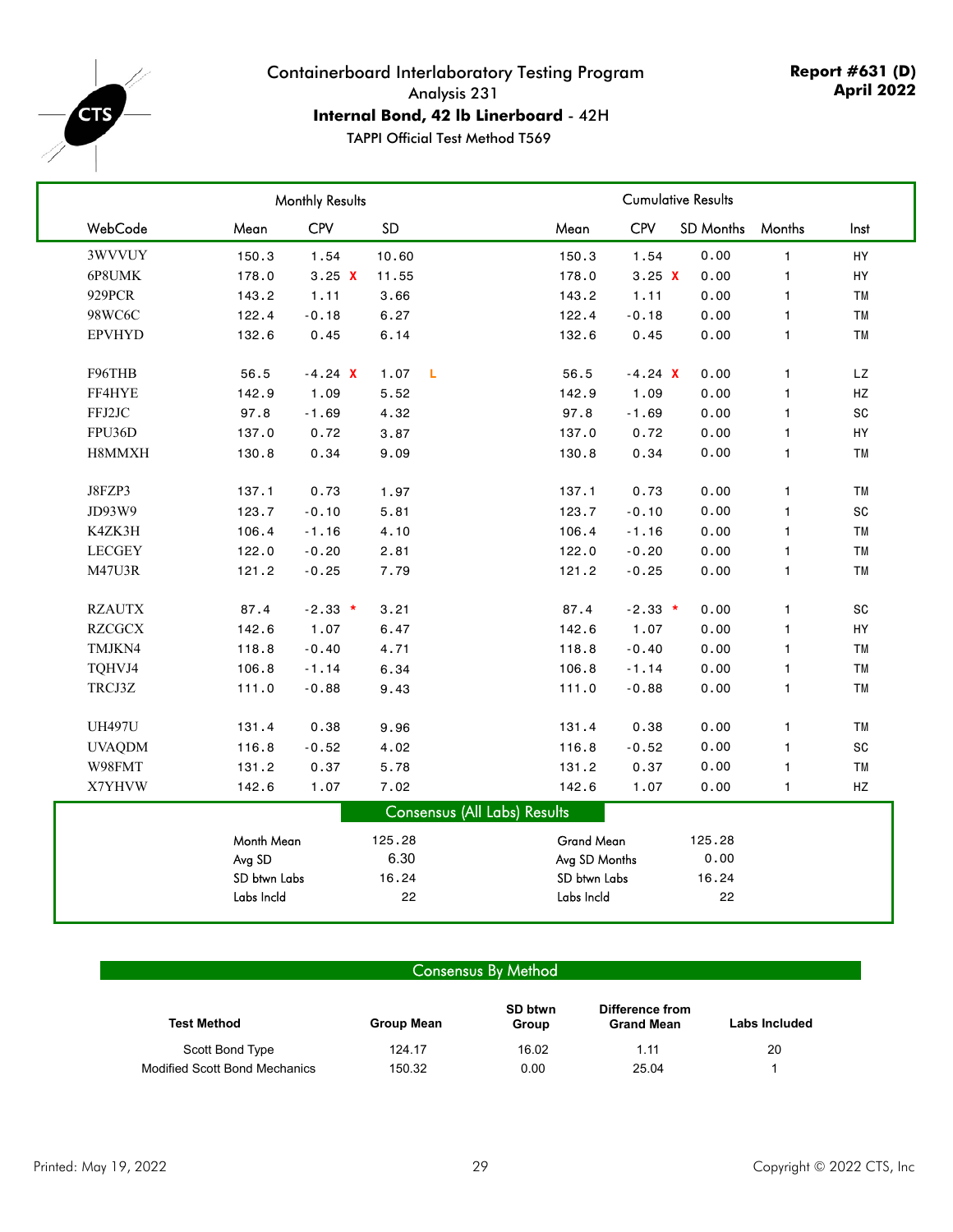

Containerboard Interlaboratory Testing Program Analysis 231 **Internal Bond, 42 lb Linerboard** - 42H TAPPI Official Test Method T569

## **Key to Instrument Codes Reported by Participants**

- 
- HY Huygen Digitized Scott Internal Bond Tester HZ Huygen Internal Bond Tester with AccuPress
- LZ L&W (model not specified) SC Scott Internal Bond Tester (Manual)
- 

TM TMI Monitor/Internal Bond Tester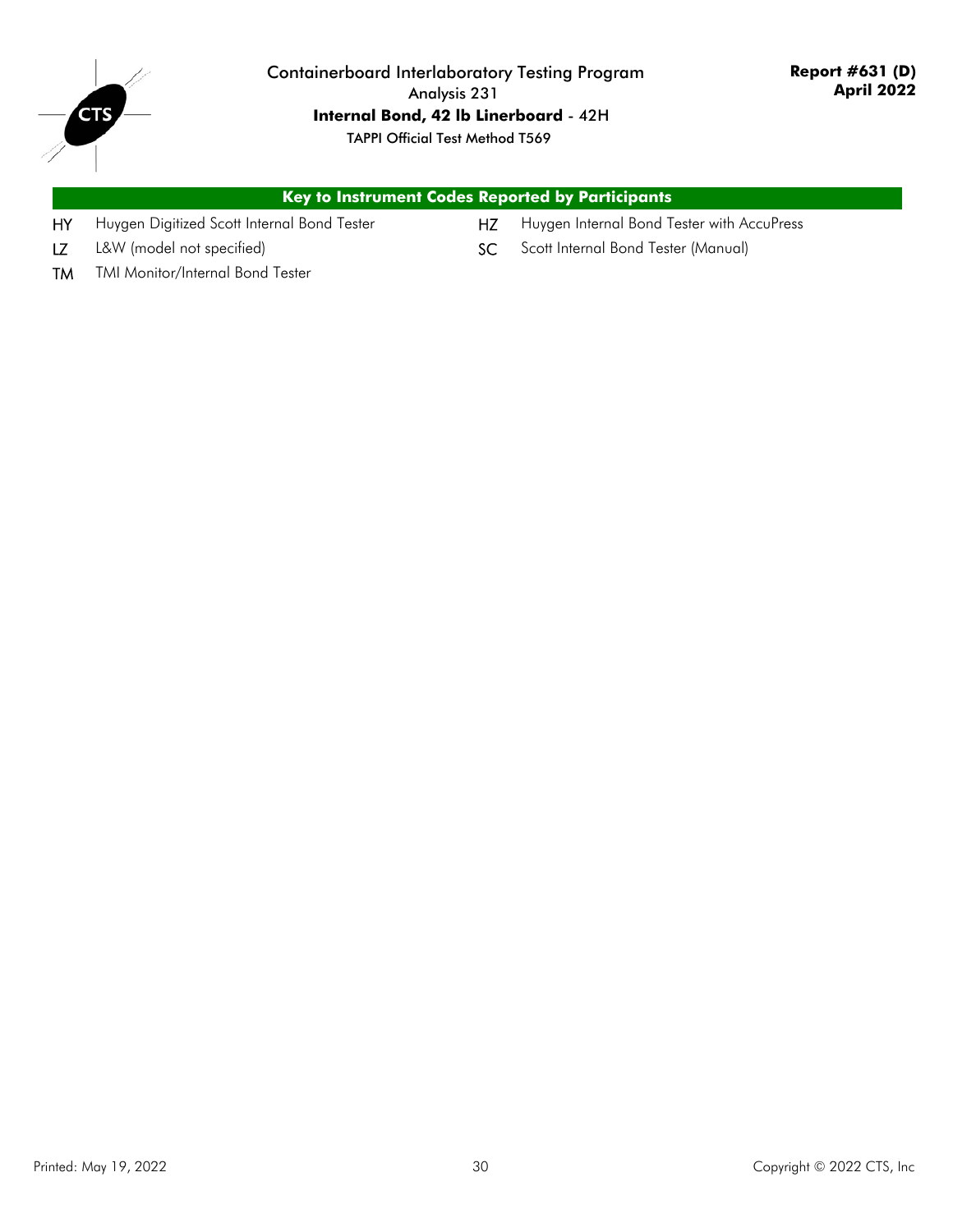<span id="page-30-0"></span>

## Containerboard Interlaboratory Testing Program Analysis 234 **COF Inclined Plane (Slide Angle), 42 lb Linerboard** - 42H1

|               |      | Monthly Results |      |   |      |            | <b>Cumulative Results</b> |              |
|---------------|------|-----------------|------|---|------|------------|---------------------------|--------------|
| WebCode       | Mean | <b>CPV</b>      | SD   |   | Mean | <b>CPV</b> | <b>SD Months</b>          | Months       |
| 3WVVUY        | 23.7 | $-1.14$         | 1.77 |   | 23.7 | $-1.14$    | 0.00                      | $\mathbf{1}$ |
| 6FXKZR        | 34.2 | 1.56            | 0.84 |   | 34.2 | 1.56       | 0.00                      | 1            |
| 6P8UMK        | 22.2 | $-1.53$         | 2.28 |   | 22.2 | $-1.53$    | 0.00                      | 1            |
| 8E4JAU        | 28.8 | 0.17            | 1.56 |   | 28.8 | 0.17       | 0.00                      | 1            |
| A9NP6A        | 26.0 | $-0.55$         | 2.24 |   | 26.0 | $-0.55$    | 0.00                      | $\mathbf{1}$ |
|               |      |                 |      |   |      |            |                           |              |
| AM6NCV        | 26.4 | $-0.45$         | 1.14 |   | 26.4 | $-0.45$    | 0.00                      | $\mathbf{1}$ |
| DXVF9B        | 30.6 | 0.64            | 4.88 |   | 30.6 | 0.64       | 0.00                      | 1            |
| <b>EDJDMB</b> | 29.2 | 0.28            | 9.04 | н | 29.2 | 0.28       | 0.00                      | 1            |
| <b>EVZEHD</b> | 29.2 | 0.28            | 1.92 |   | 29.2 | 0.28       | 0.00                      | 1            |
| F96THB        | 25.1 | $-0.78$         | 1.67 |   | 25.1 | $-0.78$    | 0.00                      | 1            |
|               |      |                 |      |   |      |            |                           |              |
| FF4HYE        | 19.2 | $-2.30$ *       | 3.03 |   | 19.2 | $-2.30$ *  | 0.00                      | 1            |
| FFJ2JC        | 28.2 | 0.02            | 0.84 |   | 28.2 | 0.02       | 0.00                      | 1            |
| H8MMXH        | 28.2 | 0.02            | 2.86 |   | 28.2 | 0.02       | 0.00                      | 1            |
| H9EL8A        | 24.2 | $-1.01$         | 2.28 |   | 24.2 | $-1.01$    | 0.00                      | 1            |
| K4ZK3H        | 28.0 | $-0.03$         | 2.79 |   | 28.0 | $-0.03$    | 0.00                      | 1            |
|               |      |                 |      |   |      |            |                           |              |
| L3XGNW        | 26.8 | $-0.34$         | 2.77 |   | 26.8 | $-0.34$    | 0.00                      | $\mathbf{1}$ |
| M47U3R        | 29.7 | 0.41            | 4.89 |   | 29.7 | 0.41       | 0.00                      | 1            |
| MTA337        | 20.8 | $-1.89$         | 0.45 | L | 20.8 | $-1.89$    | 0.00                      | $\mathbf{1}$ |
| PW3P8E        | 28.7 | 0.15            | 0.57 | L | 28.7 | 0.15       | 0.00                      | 1            |
| RYEBRW        | 29.2 | 0.27            | 1.42 |   | 29.2 | 0.27       | 0.00                      | $\mathbf{1}$ |
|               |      |                 |      |   |      |            |                           |              |
| <b>RZAUTX</b> | 31.5 | 0.87            | 2.12 |   | 31.5 | 0.87       | 0.00                      | $\mathbf{1}$ |
| <b>RZCGCX</b> | 35.0 | 1.77            | 3.67 |   | 35.0 | 1.77       | 0.00                      | 1            |
| TMJKN4        | 32.0 | 1.00            | 3.08 |   | 32.0 | 1.00       | 0.00                      | 1            |
| TQHVJ4        | 31.8 | 0.94            | 3.55 |   | 31.8 | 0.94       | 0.00                      | 1            |
| TRCJ3Z        | 24.2 | $-1.00$         | 3.10 |   | 24.2 | $-1.00$    | 0.00                      | 1            |
| <b>UH497U</b> | 32.8 | 1.20            | 2.39 |   | 32.8 | 1.20       | 0.00                      | 1            |
| <b>UVAQDM</b> | 29.9 | 0.46            | 1.63 |   | 29.9 | 0.46       | 0.00                      | 1            |
| W274QV        | 31.0 | 0.74            | 2.92 |   | 31.0 | 0.74       | 0.00                      | $\mathbf{1}$ |
| W98FMT        | 24.8 | $-0.86$         |      |   | 24.8 | $-0.86$    | 0.00                      |              |
| <b>YXZGMH</b> |      |                 | 3.77 | н |      |            |                           | $\mathbf{1}$ |
|               | 32.5 | 1.13            | 6.67 |   | 32.5 | 1.13       | 0.00                      | 1            |

|              | <b>Consensus (All Labs) Results</b> |               |       |  |
|--------------|-------------------------------------|---------------|-------|--|
| Month Mean   | 28.13                               | Grand Mean    | 28.13 |  |
| Avg SD       | 3.27                                | Avg SD Months | 0.00  |  |
| SD btwn Labs | 3.88                                | SD btwn Labs  | 3.88  |  |
| Labs Incld   | 30                                  | Labs Incld    | 30    |  |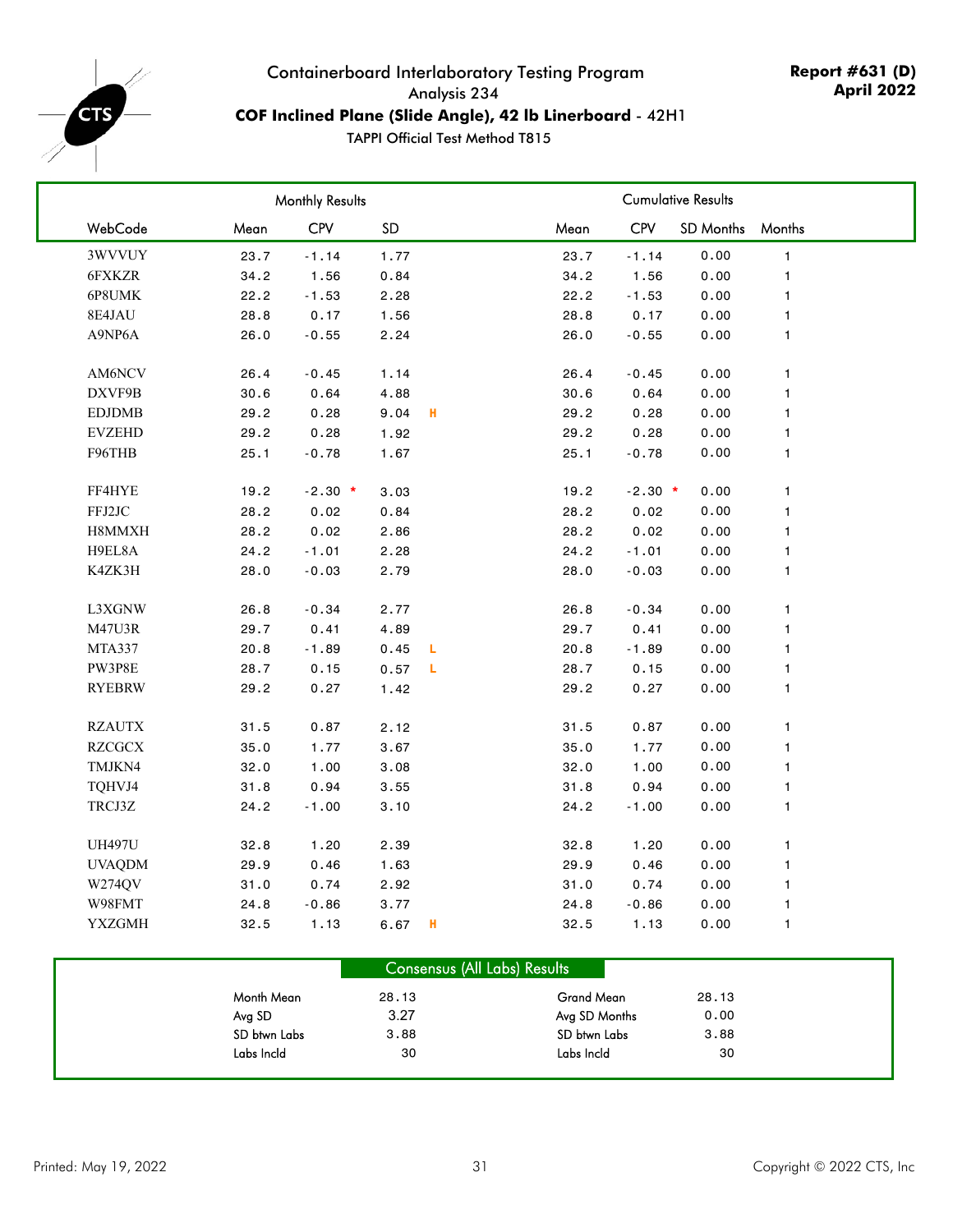

Containerboard Interlaboratory Testing Program Analysis 234 **COF Inclined Plane (Slide Angle), 42 lb Linerboard** - 42H1 TAPPI Official Test Method T815

**Key to Instrument Codes Reported by Participants**

**ZZ** Instruments No Longer Tracked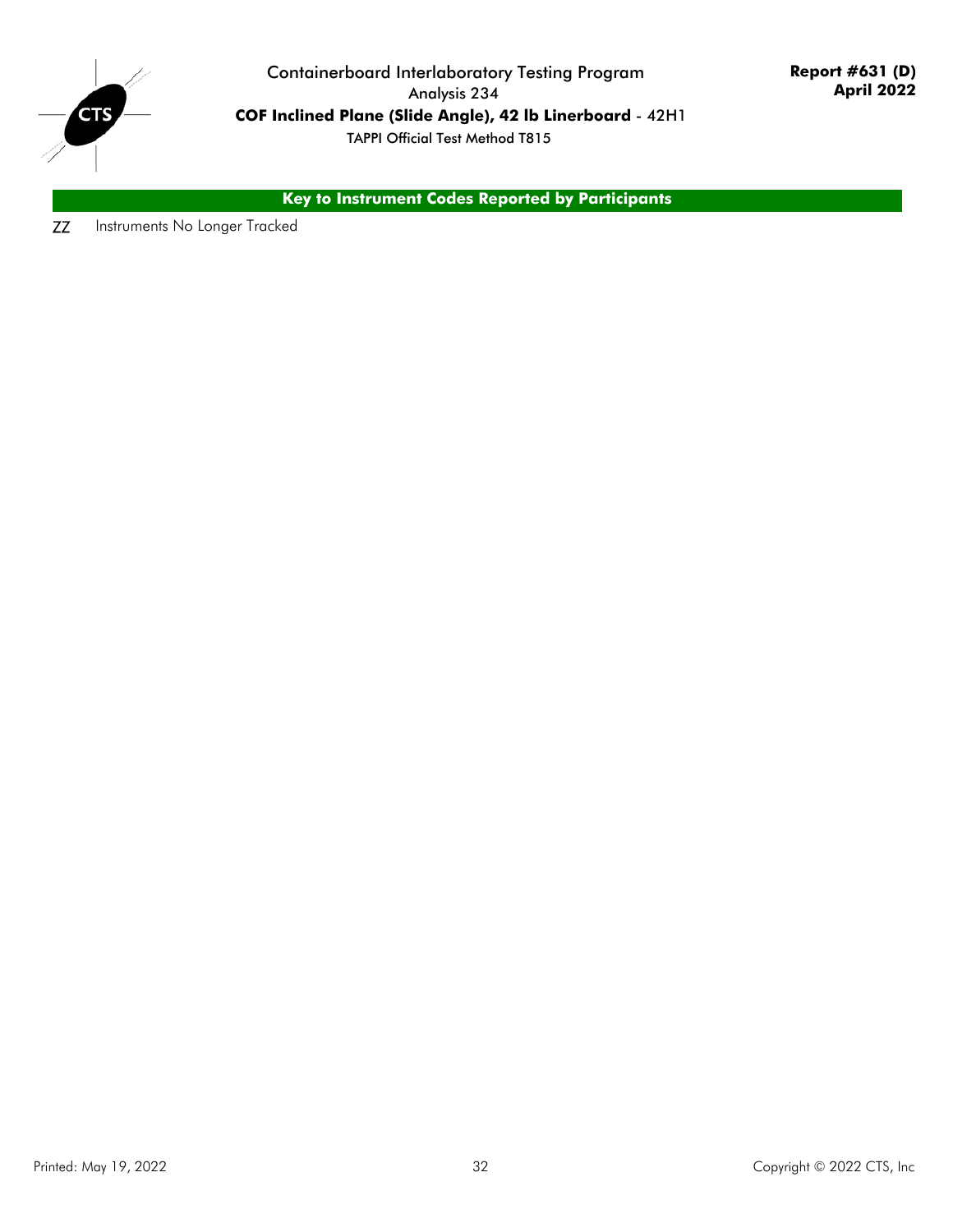<span id="page-32-0"></span>

## Containerboard Interlaboratory Testing Program Analysis 237 **Air Resistance, 42 lb Linerboard** - 42H

|               |      | <b>Cumulative Results</b> |                   |     |      |            |                  |              |               |
|---------------|------|---------------------------|-------------------|-----|------|------------|------------------|--------------|---------------|
| WebCode       | Mean | <b>CPV</b>                | SD                |     | Mean | <b>CPV</b> | <b>SD Months</b> | Months       | Inst          |
| 3TXG6N        | 33.0 | 0.34                      | 2.55              |     | 33.0 | 0.34       | 0.00             | $\mathbf{1}$ | LA            |
| 3WVVUY        | 30.2 | $-1.30$                   | 2.94              |     | 30.2 | $-1.30$    | 0.00             | $\mathbf{1}$ | TP            |
| 4NZDTV        | 35.6 | 1.85                      | 3.78              |     | 35.6 | 1.85       | 0.00             | 1            | TD            |
| 4TQWQK_AL     | 33.7 | 0.72                      | 1.83              |     | 33.7 | 0.72       | 0.00             | $\mathbf{1}$ | AL            |
| <b>4ZE89V</b> | 31.6 | $-0.52$                   | 1.32              |     | 31.6 | $-0.52$    | 0.00             | 1            | LA            |
| 647YVH        | 34.3 | 1.08                      | 0.68              | - L | 34.3 | 1.08       | 0.00             | $\mathbf{1}$ | LP            |
| 6FXKZR AL     | 33.3 | 0.48                      | 2.22              |     | 33.3 | 0.48       | 0.00             | $\mathbf{1}$ | AL            |
| 6P8UMK        | 33.0 | 0.31                      | 2.16              |     | 33.0 | 0.31       | 0.00             | $\mathbf{1}$ | LP            |
| 8E4JAU AL     | 29.9 | $-1.50$                   | 4.09              | H   | 29.9 | $-1.50$    | 0.00             | 1            | $\mathsf{AL}$ |
| 8M8V2H_AL     | 32.4 | $-0.04$                   | 2.15              |     | 32.4 | $-0.04$    | 0.00             | 1            | XX            |
| 9WFQXW        | 31.8 | $-0.37$                   | 1.49              |     | 31.8 | $-0.37$    | 0.00             | $\mathbf{1}$ | LA            |
| AM6NCV        | 30.7 | $-1.03$                   | 1.34              |     | 30.7 | $-1.03$    | 0.00             | 1            | LA            |
| DXVF9B        | 31.9 | $-0.35$                   | 1.77              |     | 31.9 | $-0.35$    | 0.00             | 1            | GG            |
| <b>EDJDMB</b> | 22.0 | $-6.10 X$                 | 1.34              |     | 22.0 | $-6.10 X$  | 0.00             | $\mathbf{1}$ | LP            |
| EPVHYD_AL     | 33.8 | 0.79                      | 1.32              |     | 33.8 | 0.79       | 0.00             | $\mathbf{1}$ | AL            |
| EVZEHD_AL     | 32.3 | $-0.07$                   | 1.86              |     | 32.3 | $-0.07$    | 0.00             | $\mathbf{1}$ | AL            |
| F96THB AL     | 33.0 | 0.31                      | 1.36              |     | 33.0 | 0.31       | 0.00             | 1            | $\mathsf{AL}$ |
| FBD8PG        | 28.1 | $-2.55$ *                 | 2.56              |     | 28.1 | $-2.55$ *  | 0.00             | 1            | XX            |
| FF4HYE        | 33.8 | 0.78                      | 1.57              |     | 33.8 | 0.78       | 0.00             | 1            | LP            |
| H8MMXH        | 52.2 | 11.49 $X$                 | 1.79              |     | 52.2 | 11.49 $X$  | 0.00             | $\mathbf{1}$ | LP            |
| H8MMXH_AL     | 34.6 | 1.25                      | 2.72              |     | 34.6 | 1.25       | 0.00             | 1            | AL            |
| H9EL8A        | 31.8 | $-0.38$                   | 1.76              |     | 31.8 | $-0.38$    | 0.00             | $\mathbf{1}$ | $\mathsf{LP}$ |
| JK7PTE        | 31.9 | $-0.33$                   | 2.73              |     | 31.9 | $-0.33$    | 0.00             | $\mathbf{1}$ | GG            |
| JN9QTC        | 31.6 | $-0.51$                   | 1.84              |     | 31.6 | $-0.51$    | 0.00             | 1            | GG            |
| JN9QTC AL     | 33.2 | 0.43                      | 1.69              |     | 33.2 | 0.43       | 0.00             | 1            | AL            |
| K4ZK3H_AL     | 32.2 | $-0.14$                   | 2.44              |     | 32.2 | $-0.14$    | 0.00             | $\mathbf{1}$ | AK            |
| <b>K8CT78</b> | 29.5 | $-1.71$                   | 1.91              |     | 29.5 | $-1.71$    | 0.00             | 1            | LP            |
| KV7KM4        | 32.5 | $-0.01$                   | 1.07 <sub>1</sub> |     | 32.5 | $-0.01$    | 0.00             | $\mathbf{1}$ | LA            |
| M47U3R_AL     | 31.3 | $-0.68$                   | $4.88$ H          |     | 31.3 | $-0.68$    | 0.00             | 1            | AK            |
| MTA337        | 33.2 | 0.45                      | 3.80              |     | 33.2 | 0.45       | 0.00             | $\mathbf{1}$ | TD            |
| RZAUTX AL     | 33.8 | 0.76                      | 2.42              |     | 33.8 | 0.76       | 0.00             | $\mathbf{1}$ | AL            |
| <b>RZCGCX</b> | 32.3 | $-0.10$                   | 2.27              |     | 32.3 | $-0.10$    | 0.00             | 1            | LP            |
| T4LGMU AL     | 33.5 | 0.62                      | 1.89              |     | 33.5 | 0.62       | 0.00             | 1            | AL            |
| TMJKN4_AL     | 35.1 | 1.55                      | 2.64              |     | 35.1 | 1.55       | 0.00             | 1            | AL            |
| TQHVJ4_AL     | 33.5 | 0.57                      | 3.14              |     | 33.5 | 0.57       | 0.00             | 1            | AL            |
| TRCJ3Z AL     | 34.2 | 0.98                      | 1.36              |     | 34.2 | 0.98       | 0.00             | 1            | XX            |
| TU7A9E        | 28.6 | $-2.26$ *                 | 2.17              |     | 28.6 | $-2.26$ *  | 0.00             | 1            | LP            |
| <b>UH497U</b> | 33.8 | 0.78                      | 5.25              | - H | 33.8 | 0.78       | 0.00             | 1            | GA            |
| <b>UVAQDM</b> | 32.4 | $-0.06$                   | 2.03              |     | 32.4 | $-0.06$    | 0.00             | 1            | LP            |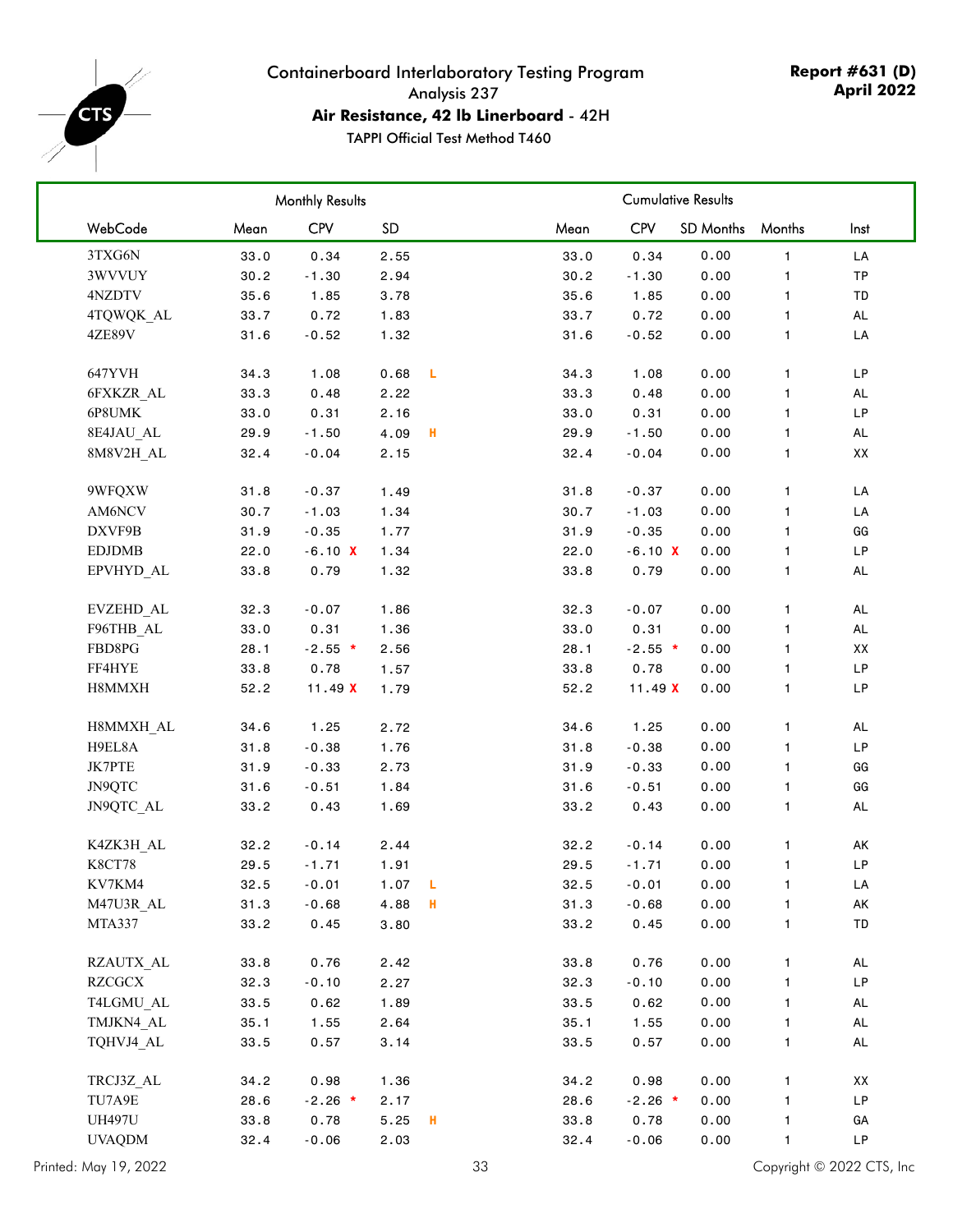

## Containerboard Interlaboratory Testing Program Analysis 237 **Air Resistance, 42 lb Linerboard** - 42H

TAPPI Official Test Method T460

|               |              | <b>Monthly Results</b> |                              |                   |            |           |        |      |
|---------------|--------------|------------------------|------------------------------|-------------------|------------|-----------|--------|------|
| WebCode       | Mean         | <b>CPV</b>             | SD.                          | Mean              | <b>CPV</b> | SD Months | Months | Inst |
| <b>VVRVUZ</b> | 25.2         | $-4.26$ X              | 1.49                         | 25.2              | $-4.26$ X  | 0.00      |        | LA   |
| W274QV        | 30.3         | $-1.26$                | 1.42                         | 30.3              | $-1.26$    | 0.00      |        | XX   |
| W98FMT AL     | 31.9         | $-0.33$                | 1.18                         | 31.9              | $-0.33$    | 0.00      |        | AL   |
| <b>YXZGMH</b> | 35.0         | 1.46                   | 3.86                         | 35.0              | 1.46       | 0.00      |        | GA   |
|               |              |                        | Consensus (All Labs) Results |                   |            |           |        |      |
|               | Month Mean   |                        | 32.47                        | <b>Grand Mean</b> |            | 32.47     |        |      |
|               | Avg SD       |                        | 2.50                         | Avg SD Months     |            | 0.00      |        |      |
|               | SD btwn Labs |                        | 1.71                         | SD btwn Labs      |            | 1.71      |        |      |
|               | Labs Incld   |                        | 40                           | Labs Incld        |            | 40        |        |      |
|               |              |                        |                              |                   |            |           |        |      |

#### **Key to Instrument Codes Reported by Participants**

- AK L & W Autoline 300 AL L & W Autoline 400
- GA Gurley Precision #4340 Automatic Densometer GG Gurley Precision #4320 Densometer
	-
- 
- 
- LA L&W Autoline (237 Enrollment) LP L&W Air Permeance Tester SE 166
- TD TMI Gurley Densometer TP Technidyne Profile/ plus Roughness & Porosity
- XX Instrument make/model not specified by lab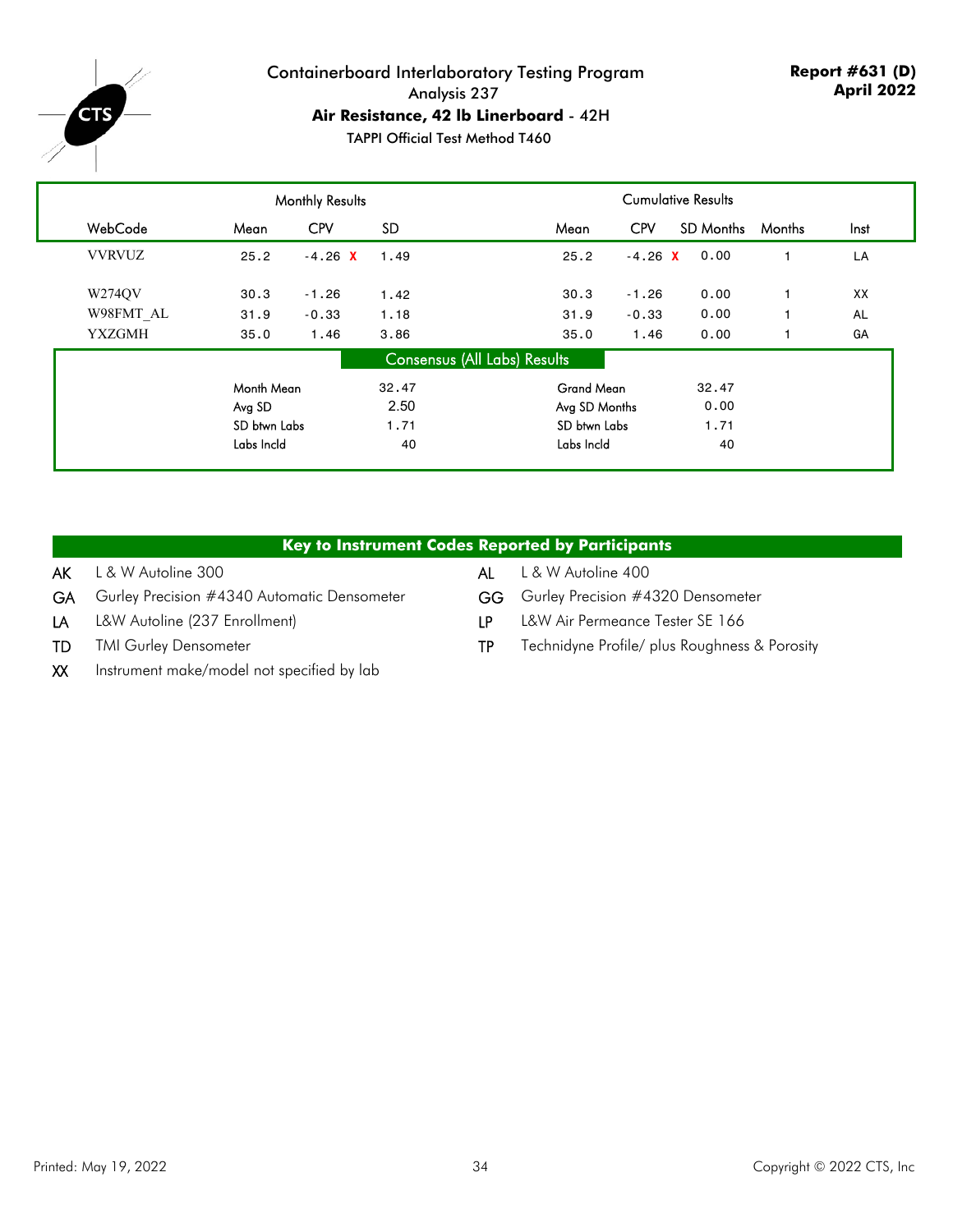<span id="page-34-0"></span>

### **Flat Crush Strength (CMT), 26 lb Corrugating Medium** - CM12

|               |          | <b>Weekly Means</b> |          |                   |      | <b>Monthly Results</b> |               |        |      |                | <b>Cumulative Results</b> |               |           |
|---------------|----------|---------------------|----------|-------------------|------|------------------------|---------------|--------|------|----------------|---------------------------|---------------|-----------|
| WebCode       | Week 1   | Week 2 Week 3       |          | Week 4            | Mean | <b>CPV</b>             | <b>SD</b>     | SD Wks | Mean | <b>CPV</b>     |                           | SD SD Wks Wks | Inst      |
| 39Q86R        | 58.9     | 58.6                | 58.9     | 58.3              | 58.7 | 0.21                   | 3.4           | 0.3 L  | 58.8 | 0.21           | 3.3                       | 0.5 L16       | LD        |
| 3TXG6N        | 56.3     | 52.2                | 55.0     | 56.5              | 55.0 | $-1.07$                | 4.3           | 2.0    | 55.6 | $-0.91$        | 4.3                       | 2.6<br>16     | TU        |
| 3WVVUY        | 58.4     | 60.3                | 58.8     | 59.0              | 59.1 | 0.37                   | 4.3           | 0.8    | 59.7 | 0.50           | 4.0                       | 1.3<br>16     | LC        |
| 4NZDTV        | $49.5*$  | $50.0*$             | $50.2$ * | 47.1 X            | 49.2 |                        | $-3.09$ X 3.2 | 1.4    | 49.8 | $-2.97$ $X3.7$ |                           | 1.6<br>16     | TН        |
| 4QPPQF        | 59.1     | 57.5                | 61.0     | 63.0              | 60.2 | 0.73                   | 4.1           | 2.4    | 60.1 | 0.64           | 3.8                       | 2.4<br>16     | LD        |
| <b>4ZE89V</b> | 52.1     | $50.8 *$            | $48.3*$  | 54.7              | 51.5 | $-2.30$ *              | 3.7           | 2.7    | 50.7 | $-2.64 * 3.2$  |                           | 2.1<br>16     | MВ        |
| 647YVH        | 56.5     | 56.3                | 59.3     | 58.1              | 57.6 | $-0.18$                | 3.0           | 1.4    | 57.5 | $-0.25$        | 3.2                       | 1.4<br>16     | LD        |
| 6EPH6G        | 57.3     | 56.5 $L$            | 56.8     | 56.9              | 56.8 | $-0.42$                | 2.1           | 0.3    | 57.1 | $-0.41$        | 2.3                       | 0.8<br>16     | EN        |
| 6P8UMK        | 57.0     | 57.6                | 52.8     | 56.3              | 55.9 | $-0.74$                | 4.8           | 2.1    | 56.5 | $-0.60$        | 3.9                       | 1.8<br>16     | LD        |
| 7R9HH2        | 58.1     | 58.4                | 57.3 H   | 57.9              | 57.9 | $-0.06$                | 5.4           | 0.5    | 58.2 | $-0.02$        | 5.7                       | 0.8<br>16     | TG        |
| 8K7TCG        | 58.4     | 59.3                | 59.1     | 57.9              | 58.7 | 0.21                   | 3.4           | 0.6    | 58.5 | 0.09           | 3.4                       | 0.5 L 16      | LC        |
| 8M8V2H        | 63.3     | 61.3                | 63.8     | 63.2              | 62.9 | 1.69                   | 3.2           | 1.1    | 62.3 | 1.43           | 4.0                       | 2.6<br>16     | LD        |
| 94W29C        | 59.8     | 60.4                | 59.1     | 59.1              | 59.6 | 0.53                   | 3.2           | 0.7    | 58.0 | $-0.09$        | 3.2                       | 1.8<br>12     | LD        |
| 974LT6        | 61.4     | 61.2                | 62.5     | $66.5 *$          | 62.9 | 1.68                   | 3.3           | 2.5    | 64.3 | $2.14 * 3.9$   |                           | 2.1<br>16     | TX        |
| 98WC6C        | 55.4     | 57.3                | 60.7     | 61.2              | 58.7 | 0.20                   | 3.3           | 2.8    | 59.8 | 0.54           | 3.1                       | 2.2<br>16     | LC        |
| 9G482P        | 60.9     | $65.9$ *H           | 59.5     | 58.9              | 61.3 | 1.13                   | 4.8           | 3.2    | 59.4 | 0.40           | 3.2                       | 2.3<br>16     | LC        |
| 9UBX7H        | 54.4     | 54.4                | 54.3     | 54.6              | 54.4 | $-1.27$                | 2.6           | 0.1 L  | 56.0 | $-0.79$        | 2.6                       | 1.1<br>16     | LD        |
| 9UDMAF        | 58.3     | 58.4                | 58.3     | 58.6              | 58.4 | 0.12                   | 1.8           | 0.1 L  | 58.5 | 0.09           | 1.5                       | 0.2 L 16      | LD        |
| 9WFQXW        | 54.8     | 54.7                | 53.5     | 52.8              | 54.0 | $-1.43$                | 4.9           | 1.0    | 54.1 | $-1.44$        | 5.2                       | 1.6<br>14     | ΜВ        |
| A9NP6A        | 59.7     | 62.0                | 63.3     | 57.5              | 60.6 | 0.88                   | 4.1           | 2.6    | 60.7 | 0.88           | 4.4                       | 1.6<br>16     | <b>LZ</b> |
| AM6NCV        | 58.7 L   | 58.5 L              | 58.8 L   | 59.1 L            | 58.8 | 0.25                   | 1.4           | 0.3 L  | 58.7 | 0.16           | 1.6                       | 0.3 L 16      | LD        |
| AZ99BE        | 58.8     | 59.2                | 59.5     | 58.2              | 58.9 | 0.30                   | 3.5           | 0.6    | 58.8 | 0.20           | 3.2                       | 0.5 L 16      | LD        |
| CB7NDN        | 56.5     | 56.4                | 56.8     | 56.8 L            | 56.6 | $-0.50$                | 1.7           | 0.2 L  | 59.5 | 0.44           | 1.7                       | 1.7<br>16     | MВ        |
| <b>CVUDKV</b> | 61.8 H   | 58.3                | 59.0     | 59.9              | 59.8 | 0.59                   | 5.0           | 1.5    | 58.6 | 0.12           | 4.9                       | 1.3<br>16     | TJ        |
| DEXGH3        | 62.1     | 61.4                | 62.3     | 63.1              | 62.2 | 1.44                   | 3.1           | 0.7    | 61.8 | 1.25           | 3.5                       | 1.1<br>16     | LD        |
| <b>EDJDMB</b> | 61.6     | 61.0                | 62.2     | 62.1              | 61.7 | 1.27                   | 4.2           | 0.6    | 60.8 | 0.90           | 3.9                       | 1.6<br>16     | LD        |
| EPYZ2H        | $64.9 *$ | $65.5$ *H           | $66.6*$  | 63.7              | 65.1 | $2.46$ *               | 5.0           | 1.2    | 65.1 | $2.41 * 4.2$   |                           | 2.6<br>16     | LC        |
| <b>EVZEHD</b> | 61.7     | 62.5                | 58.4     | 62.2              | 61.2 | 1.09                   | 4.2           | 1.9    | 61.2 | 1.03           | 4.2                       | 2.2<br>16     | LZ        |
| F96THB        | 54.4     | 54.1                | 54.6     | 55.6              | 54.7 | $-1.18$                | 2.0           | 0.7    | 54.1 | $-1.45$        | 2.6                       | 1.4<br>16     | LD        |
| FBD8PG        | 55.3     | 57.0                | 56.2     | 53.3              | 55.4 | $-0.91$                | 2.8           | 1.6    | 56.4 | $-0.65$        | 3.5                       | 2.6<br>16     | LD        |
| FETMB3        | 53.2     | 55.0                | $56.9$ H | 55.2              | 55.1 | $-1.05$                | 4.0           | 1.5    | 56.3 | $-0.67$        | 3.4                       | 2.1<br>16     | TH        |
| FF4HYE        | 56.5     | 55.8                | 58.1     | 58.6              | 57.2 | $-0.29$                | 3.0           | 1.3    | 58.8 | 0.20           | 4.0                       | 2.1<br>16     | LZ        |
| H8MMXH        | 58.1     | 55.4                | 53.1     | 55.5              | 55.5 | $-0.88$                | 3.3           | 2.1    | 54.3 | $-1.38$        | 3.6                       | 2.3<br>16     | LD        |
| HU29UH        | 61.1 L   | 60.4 <sub>L</sub>   | 62.5 $L$ | 58.6 <sub>L</sub> | 60.6 | 0.89                   | 1.1           | 1.6    | 60.7 | 0.86           | 1.0                       | 1.7<br>8      | XX        |
| JD93W9        | 56.7     | 54.8                | 54.9     | 55.3              | 55.4 | $-0.92$                | 3.5           | 0.9    | 55.1 | $-1.08$        | 3.7                       | 1.2<br>16     | LC        |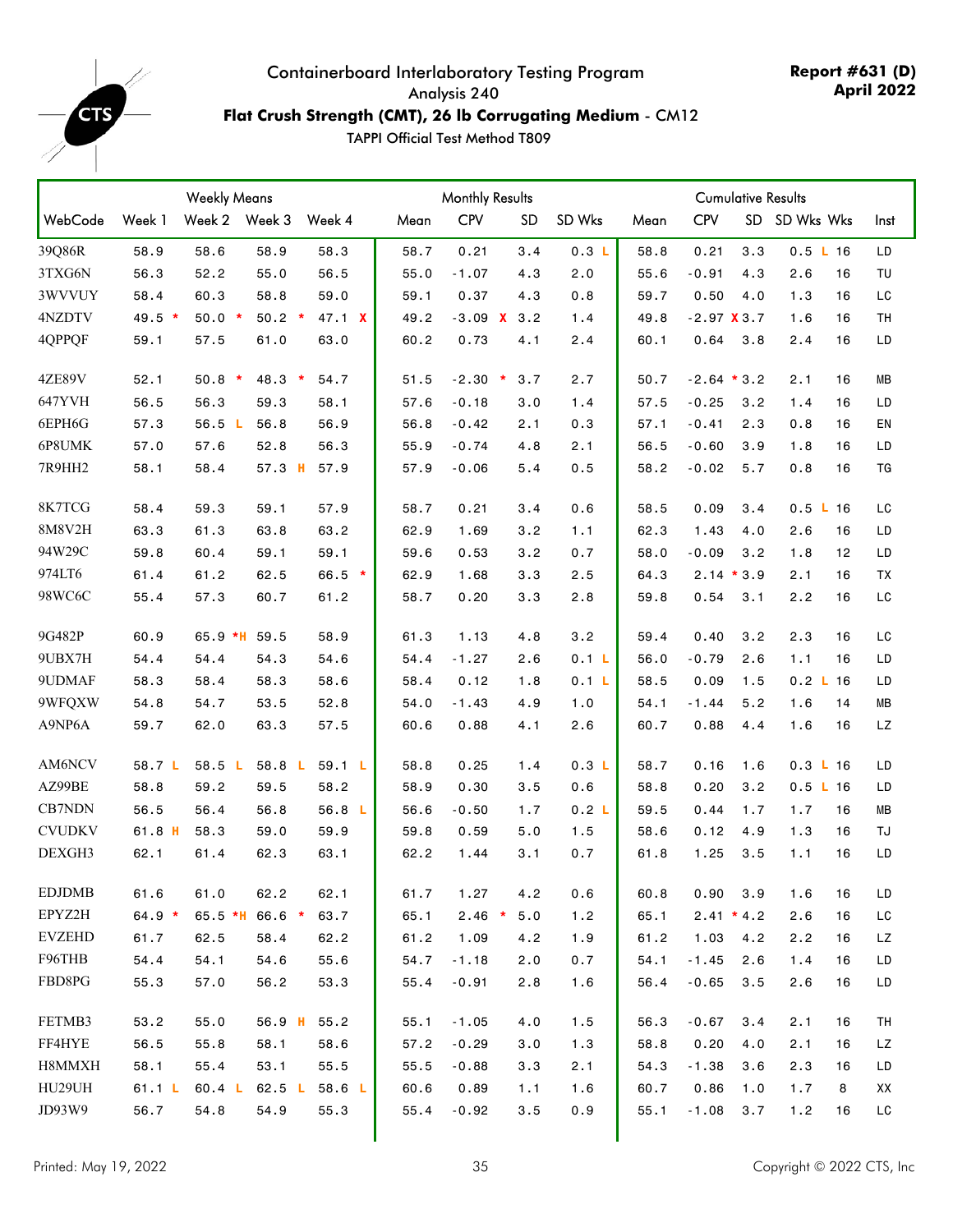

### **Flat Crush Strength (CMT), 26 lb Corrugating Medium** - CM12

|               |                | <b>Weekly Means</b> |                |              | <b>Monthly Results</b><br><b>Cumulative Results</b> |                              |     |                  |      |                   |           |            |                |                        |
|---------------|----------------|---------------------|----------------|--------------|-----------------------------------------------------|------------------------------|-----|------------------|------|-------------------|-----------|------------|----------------|------------------------|
| WebCode       | Week 1         | Week 2 Week 3       |                | Week 4       | Mean                                                | CPV                          | SD  | SD Wks           | Mean | <b>CPV</b>        | <b>SD</b> | SD Wks Wks |                | Inst                   |
| JN9QTC        | 63.5           | <b>NO DATA</b>      | 61.3 L         | 62.2         | 62.4                                                | 1.49                         | 3.4 | 1.1              | 62.6 | 1.53              | 2.8       | 1.2        | 10             | LZ.                    |
| <b>K8CT78</b> | 55.5           | 59.9                | 54.3           | 60.4         | 57.5                                                | $-0.19$                      | 2.9 | 3.0              | 58.5 | 0.09              | 3.9       | 2.0        | 16             | LD                     |
| K8WALA        | 62.2           | 53.3                | 55.6           | 56.9         | 57.0                                                | $-0.37$                      | 5.1 | 3.7 <sub>H</sub> | 60.3 | 0.72              | 4.6       | 3.5        | 16             | $\mathsf{L}\mathsf{D}$ |
| LU8UVF        | 55.5L          | 55.9 L              | 55.2 L         | 56.0         | 55.7                                                | $-0.84$                      | 1.3 | 0.4              | 56.8 | $-0.51$           | 1.2       | 3.0        | 16             | TU                     |
| <b>M47U3R</b> | 55.5           | 58.8                | 58.2           | 56.7         | 57.3                                                | $-0.27$                      | 3.8 | 1.5              | 57.5 | $-0.26$           | 4.1       | 2.0        | 16             | LD                     |
| PW3P8E        | 63.3           | 60.5                | 61.9           | 62.7         | 62.1                                                | 1.41                         | 3.1 | 1.2              | 61.6 | 1.17              | 3.8       | 1.3        | 16             | LD                     |
| Q8T2DN        | 59.2 L         | 59.2 L              | 59.2 L         | 59.3 L       | 59.2                                                | 0.39                         | 0.8 | 0.1 L            | 59.5 | 0.46              | 1.0       | $0.2$ L 16 |                | LD                     |
| QHFWVC        | 53.0           | 55.1                | 53.6           | 53.0         | 53.7                                                | $-1.53$                      | 3.5 | 1.0              | 53.7 | $-1.59$           | 3.5       | 1.0        | $\overline{4}$ | <b>RS</b>              |
| R3KWJ4        | 56.9           | 55.9                | 58.9           | 55.7         | 56.9                                                | $-0.42$                      | 2.6 | 1.5              | 57.4 | $-0.27$           | 3.2       | 1.9        | 16             | EM                     |
| <b>RYEBRW</b> | 58.3           | 58.6                | 58.9           | 60.1         | 59.0                                                | 0.31                         | 3.2 | 0.8              | 59.0 | 0.26              | 5.5       | 1.9        | 16             | EN                     |
| <b>RZCGCX</b> | <b>NO DATA</b> | <b>NO DATA</b>      | <b>NO DATA</b> | 61.5         | 61.5                                                | 1.18                         | 4.0 | 0.0              | 60.4 | 0.75              | 2.5       | 0.7        | 4              | LD                     |
| TQHVJ4        | 56.4           | 59.4                | 57.5           | 61.3         | 58.7                                                | 0.20                         | 3.5 | 2.2              | 60.4 | 0.76              | 3.5       | 4.7 H 15   |                | $\mathsf{L}\mathsf{C}$ |
| <b>UH497U</b> | 54.8           | 58.1                | 55.8           | 54.7         | 55.8                                                | $-0.78$                      | 3.4 | 1.6              | 57.0 | $-0.43$           | 3.9       | 1.8        | 16             | LD                     |
| VG8FLV        | 58.4 H         | 60.9                | 63.9 H         | 61.5         | 61.2                                                | 1.08                         | 6.3 | 2.2              | 60.5 | 0.79              | 4.4       | 2.5        | 16             | LD                     |
| VQWY8V        | 59.9           | $53.8$ H            | 53.6           | 52.9         | 55.1                                                | $-1.05$                      | 5.3 | 3.3              | 55.8 | $-0.86$           | 4.3       | 2.6        | 16             | LD                     |
| <b>VVRVUZ</b> | 55.4           | $51.2$ *            | 52.9           | 52.1         | 52.9                                                | $-1.80$                      | 2.8 | 1.8              | 52.1 | $-2.13 * 2.9$     |           | 1.9        | 8              | LD                     |
| <b>WCPGPR</b> | 56.0           | 56.4 <sub>L</sub>   | 55.3           | 58.0         | 56.4                                                | $-0.57$                      | 1.9 | 1.1              | 54.4 | $-1.32$           | 9.2       | $5.1$ H 16 |                | XX                     |
| X7YHVW        | 59.8           | 57.7                | 58.3           | 56.8         | 58.2                                                | 0.04                         | 3.2 | 1.2              | 59.1 | 0.31              | 3.3       | 1.6        | 16             | LD                     |
| X8RDH7        | 58.8           | 57.8                | 58.9           | 58.1 L       | 58.4                                                | 0.12                         | 3.6 | 0.5              | 58.7 | 0.17              | 3.7       | 2.1        | 16             | TH                     |
| <b>YBBRJK</b> | 57.7           | 59.6                | 57.1           | 56.7         | 57.8                                                | $-0.10$                      | 2.6 | 1.3              | 57.4 | $-0.28$           | 3.1       | 1.2        | 16             | <b>LZ</b>              |
| <b>YRTTAG</b> | 53.7           | 55.4                | 54.0           | 53.1         | 54.0                                                | $-1.40$                      | 2.6 | 1.0              | 54.9 | $-1.16$           | 3.4       | 1.3        | 16             | LD                     |
| YXZGMH        | 59.9           | 59.8                | 59.2           | 56.1         | 58.7                                                | 0.23                         | 3.2 | 1.8              | 58.0 | $-0.09$           | 3.3       | 1.3        | 16             | LZ                     |
|               |                |                     |                |              |                                                     | Consensus (All Labs) Results |     |                  |      |                   |           |            |                |                        |
| Wk Mean       | 57.93          | 57.74               | 57.78          | 58.11        |                                                     | Month Mean                   |     | 58.07            |      | <b>Grand Mean</b> |           | 58.23      |                |                        |
| Avg SDr       | 3.34           | 3.81                | 3.57           | 3.52         | Avg SD                                              |                              |     | 3.58             |      | Avg SD            |           | 3.75       |                |                        |
| SD btwn Labs  | 3.14           | 3.29                | 3.57           | 3.22         |                                                     | SD btwn Labs                 |     | 2.87             |      | SD btwn Labs      |           | 2.86       |                |                        |
| Labs Incld    | 56             | 55                  | 56             | 56           |                                                     | SD btwn Wks                  |     | 1.64             |      | SD btwn Wks       |           | 2.00       |                |                        |
| Labs Excld    | $\mathsf 0$    | 0                   | $\mathsf 0$    | $\mathbf{1}$ |                                                     | Labs Incld                   |     | 56               |      | Labs Incld        |           | 55         |                |                        |
| Labs not Rcvd | $\mathbf{1}$   | $\overline{c}$      | $\mathbf{1}$   | 0            |                                                     |                              |     |                  |      |                   |           |            |                |                        |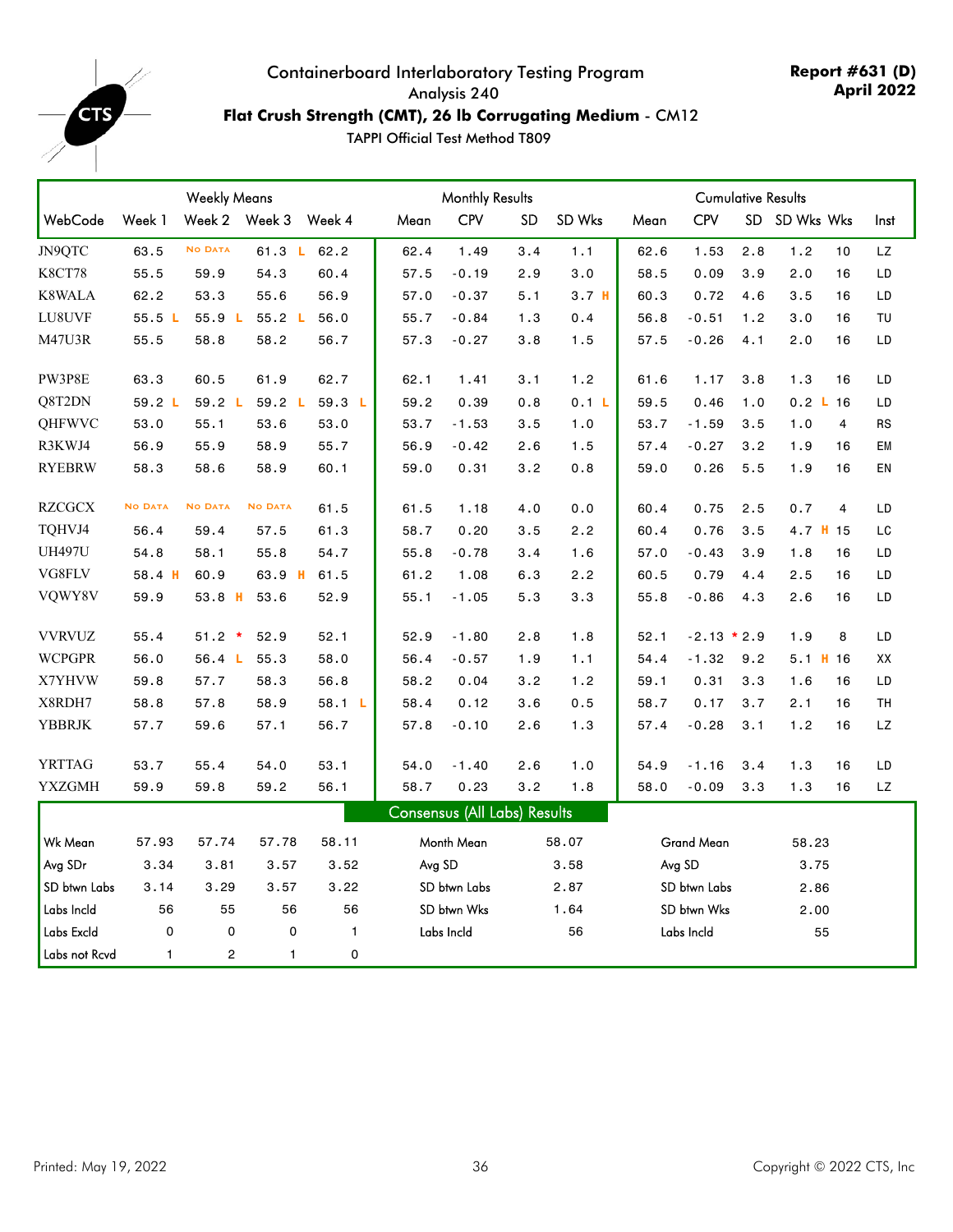

**Flat Crush Strength (CMT), 26 lb Corrugating Medium** - CM12

|                               | <b>Key to Instrument Codes Reported by Participants</b> |                               |
|-------------------------------|---------------------------------------------------------|-------------------------------|
| <b>EM</b> Emerson 1200 Series |                                                         | <b>EN</b> Emerson 2200 Series |
| <b>LC</b> L&W Crush Tester 48 | ID.                                                     | L&W Crush Tester 248          |

- 
- RS Regmed Digital Crush Tester CT-2000 TG TMI Compression Tester, Model 17-10
- TH TMI Compression Tester, Model 17-76 TJ TLS Compression Tester, Model CDM-5
- TU TMI Universal Crush Tester (TMI K440) TX TMI Crush Tester (model not specified)
- EM Emerson 1
- 
- LZ L&W Crush Tester (model not specified) MB Messmer Buchel K440
- 
- 
- 
- XX Instrument make/model not specified by lab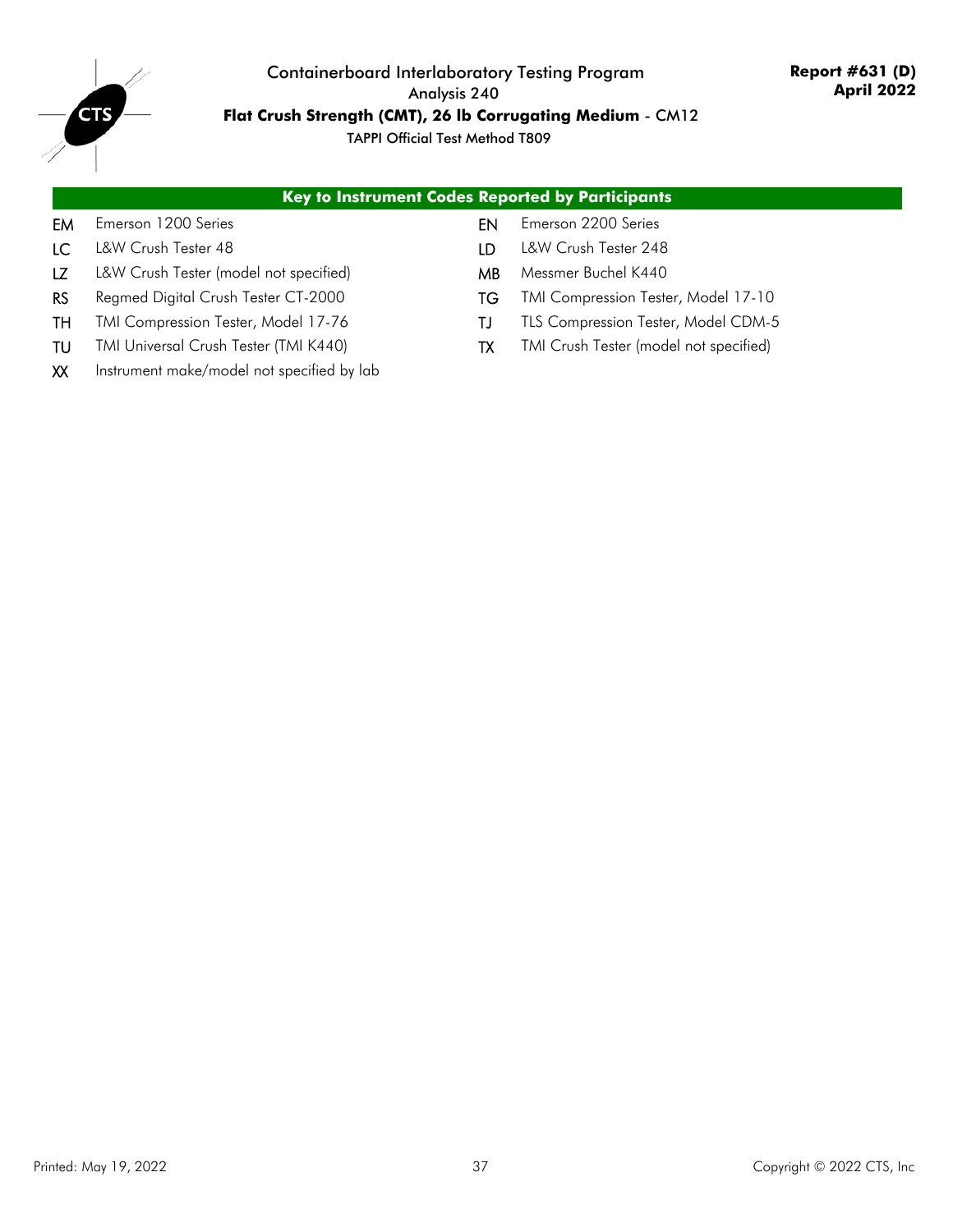<span id="page-37-0"></span>

**Report #631 (D) April 2022**

### **Fluted Edge Crush Strength (CFC), 26 lb Corrugating Medium** - CM12

|               |              |                | <b>Monthly Results</b> |                 |        |                                     | <b>Cumulative Results</b> |                  |      |                   |     |                    |      |
|---------------|--------------|----------------|------------------------|-----------------|--------|-------------------------------------|---------------------------|------------------|------|-------------------|-----|--------------------|------|
| WebCode       | Week 1       | Week 2 Week 3  |                        | Week 4          | Mean   | <b>CPV</b>                          | <b>SD</b>                 | SD Wks           | Mean | <b>CPV</b>        |     | SD SD Wks Wks      | Inst |
| 3WVVUY        | 69.2         | 70.6           | 70.9                   | 71.1            | 70.4   | 0.82                                | 3.4                       | 0.9              | 70.7 | 0.92              | 3.1 | 1.6<br>16          | LC   |
| 647YVH        | 70.5         | 72.3           | 72.7                   | 71.9            | 71.8   | 1.72                                | 3.0                       | 1.0              | 70.3 | 0.73              | 3.3 | 2.0<br>16          | LD   |
| 6P8UMK        | 72.1         | 70.3           | 70.8                   | $73.2 *$        | 71.6   | 1.56                                | 3.5                       | 1.3              | 72.6 | 1.80              | 3.7 | 1.6<br>16          | LD   |
| 8K7TCG        | 68.5         | 69.2           | 68.3                   | 68.0            | 68.5   | $-0.40$                             | 2.8                       | 0.5              | 69.1 | 0.16              | 3.2 | $0.6$ $L$ 16       | LD   |
| 94W29C        | 66.5         | 67.7           | 71.5                   | 71.2            | 69.2   | 0.06                                | 2.6                       | 2.5              | 68.3 | $-0.20$           | 3.0 | 2.0<br>12          | LD   |
| 9UDMAF        | 68.7 L       | 68.9           | 68.9 L                 | 68.9 L          | 68.9   | $-0.18$                             | 1.4                       | 0.1 L            | 69.4 | 0.30              | 1.6 | $0.4 \text{ L} 16$ | LD   |
| AM6NCV        | 69.2         | 68.6           | 68.9 L                 | 68.5 L          | 68.8   | $-0.21$                             | 1.4                       | 0.3              | 68.9 | 0.08              | 1.6 | 0.3 L 16           | LD   |
| CB7NDN        | 69.4         | 69.8           | 69.0                   | 69.9            | 69.6   | 0.27                                | 1.7                       | 0.4              | 69.0 | 0.13              | 1.7 | 1.2<br>16          | MВ   |
| <b>EDJDMB</b> | 64.9         | 69.0 H         | 66.0                   | 67.0            | 66.7   | $-1.53$                             | 4.3                       | 1.7              | 68.2 | $-0.24$           | 4.1 | 1.5<br>16          | LD   |
| <b>EVZEHD</b> | 66.0         | 67.5           | 66.1                   | 67.8            | 66.9   | $-1.44$                             | 4.3                       | 0.9              | 66.7 | $-0.92$           | 3.7 | 1.5<br>16          | LZ   |
| F96THB        | 69.9         | 70.6           | 69.0                   | 68.5            | 69.5   | 0.23                                | 3.6                       | 0.9              | 70.4 | 0.80              | 3.3 | 1.7<br>16          | LD   |
| H8MMXH        | 60.6 XH      | 58.5 XH        |                        | 60.7 *H 58.8 XH | 59.6   |                                     | $-5.99$ X 7.7             | 1.2              | 63.9 | $-2.23 * 6.2$     |     | 5.2<br>16          | LD   |
| HU29UH        | 67.9 L       | 66.8 L         |                        | 68.8 L 71.5 L   | 68.7   | $-0.25$                             | 1.2                       | 2.0              | 69.9 | 0.53              | 1.1 | 1.9<br>8           | XX   |
| <b>K8CT78</b> | 72.7         | 71.3           | 70.8                   | 71.7            | 71.6   | 1.57                                | 3.0                       | 0.8              | 70.2 | 0.70              | 3.6 | 1.8<br>16          | LD   |
| <b>M47U3R</b> | 68.2         | 68.8           | 68.3                   | 69.9            | 68.8   | $-0.21$                             | 3.8                       | 0.8              | 68.4 | $-0.17$           | 3.7 | 1.8<br>16          | LD   |
| TQHVJ4        | 70.2         | 71.9           | 72.7                   | 66.6            | 70.4   | 0.77                                | 3.0                       | 2.7 <sub>H</sub> | 70.0 | 0.57              | 3.8 | 4.0<br>15          | LC   |
| <b>VVRVUZ</b> | 66.2         | 66.3           | 66.9                   | 68.1            | 66.9   | $-1.43$                             | 3.4                       | 0.9              | 63.8 | $-2.29 * 3.3$     |     | $7.1$ H 16         | LD   |
| WEVZRU        | 68.5         | 67.8           | 67.3                   | 67.4            | 67.7   | $-0.88$                             | 2.9                       | 0.6              | 67.8 | $-0.45$           | 2.4 | 0.6 L 16           | LD   |
| X8RDH7        | $63.2 *$     | 61.9 $X$       | $62.3*$                | 66.2 H          | 63.4   |                                     | $-3.61$ X 5.3             | 1.9              | 62.9 | $-2.73$ $X3.5$    |     | 16<br>1.4          | TH   |
| <b>YBBRJK</b> | 66.7         | 71.0           | 68.2                   | 67.6            | 68.4   | $-0.49$                             | 4.0                       | 1.8              | 68.2 | $-0.25$           | 3.4 | 16<br>1.4          | LZ   |
|               |              |                |                        |                 |        | <b>Consensus (All Labs) Results</b> |                           |                  |      |                   |     |                    |      |
| Wk Mean       | 68.34        | 69.34          | 68.40                  | 69.21           |        | Month Mean                          |                           | 69.13            |      | <b>Grand Mean</b> |     | 68.72              |      |
| Avg SDr       | 3.34         | 2.72           | 3.52                   | 3.77            | Avg SD |                                     |                           | 3.10             |      | Avg SD            |     | 3.35               |      |
| SD btwn Labs  | 2.36         | 1.74           | 3.05                   | 2.05            |        | SD btwn Labs                        |                           | 1.59             |      | SD btwn Labs      |     | 2.14               |      |
| Labs Incld    | 19           | 18             | 20                     | 19              |        | SD btwn Wks                         |                           | 1.33             |      | SD btwn Wks       |     | 2.60               |      |
| Labs Excld    | $\mathbf{1}$ | $\overline{c}$ | 0                      | 1               |        | Labs Incld                          |                           | 18               |      | Labs Incld        |     | 19                 |      |
| Labs not Rcvd | 0            | 0              | 0                      | 0               |        |                                     |                           |                  |      |                   |     |                    |      |

|    | <b>Key to Instrument Codes Reported by Participants</b> |      |                               |
|----|---------------------------------------------------------|------|-------------------------------|
|    | <b>LC</b> L&W Crush Tester 48                           | – חו | L&W Crush Tester 248          |
| LZ | L&W Crush Tester (model not specified)                  |      | <b>MB</b> Messmer Buchel K440 |

- 
- TH TMI Compression Tester, Model 17-76 XX Instrument make/model not specified by lab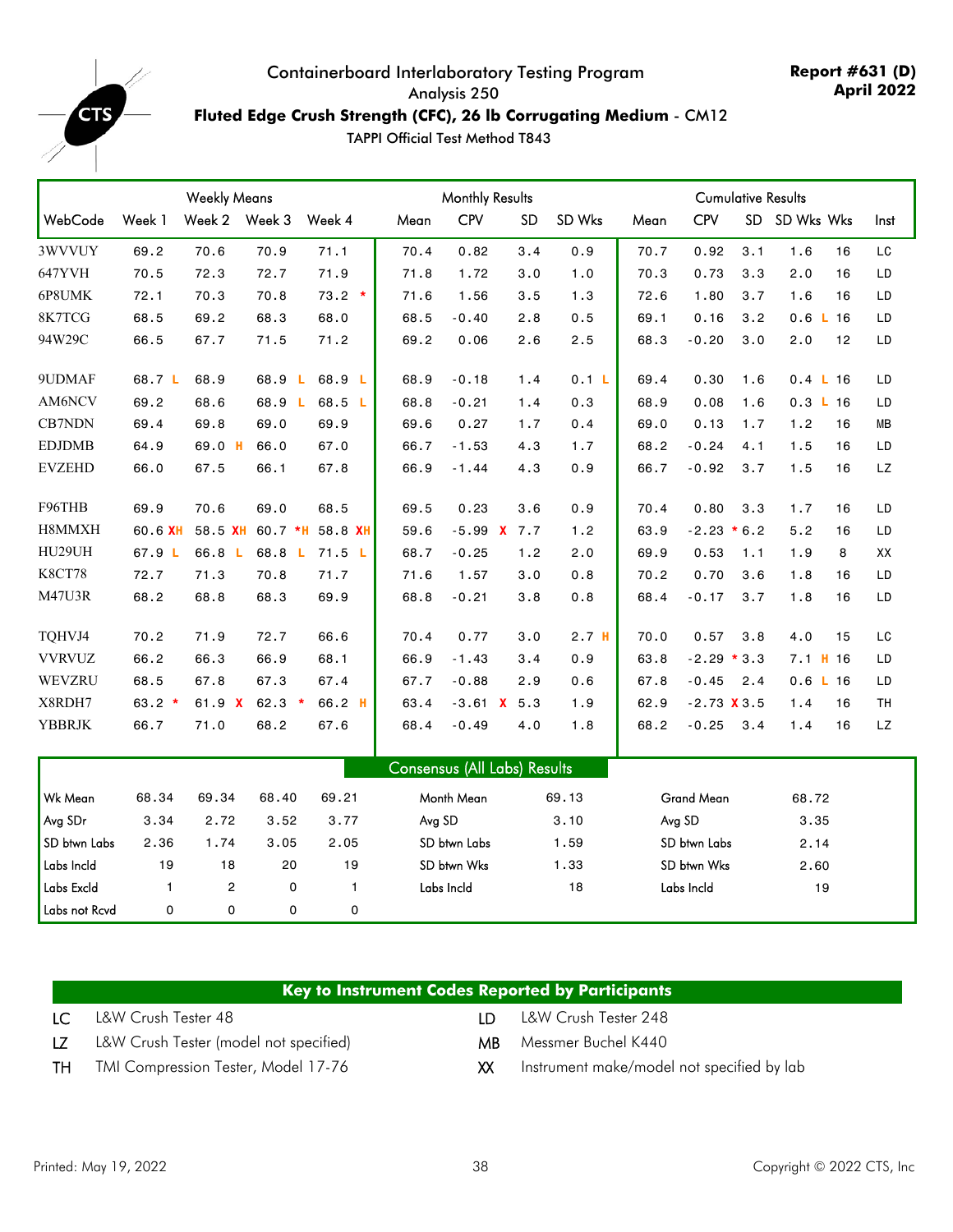<span id="page-38-0"></span>

#### Containerboard Interlaboratory Testing Program Analysis 255 **Ring Crush (RCT), 26 lb Corrugating Medium** - CM12

|               |         | <b>Weekly Means</b> |                   |          | <b>Monthly Results</b> |                              |           | <b>Cumulative Results</b> |      |                |     |                    |    |           |
|---------------|---------|---------------------|-------------------|----------|------------------------|------------------------------|-----------|---------------------------|------|----------------|-----|--------------------|----|-----------|
| WebCode       | Week 1  |                     | Week 2 Week 3     | Week 4   | Mean                   | <b>CPV</b>                   | <b>SD</b> | SD Wks                    | Mean | <b>CPV</b>     |     | SD SD Wks Wks      |    | Inst      |
| 39Q86R        | 43.7    | 44.1                | 43.7              | 43.8     | 43.8                   | $-0.35$                      | 2.4       | 0.2 L                     | 43.9 | $-0.47$        | 3.2 | $0.4 \text{ L} 16$ |    | LD        |
| 3WVVUY        | 42.1    | 43.5                | 47.6              | 44.6     | 44.5                   | 0.02                         | 3.4       | 2.4                       | 45.0 | 0.35           | 3.4 | 2.1                | 16 | LC        |
| 4QPPQF        | 42.8    | 46.1                | 43.0              | 43.4     | 43.8                   | $-0.35$                      | 3.7       | 1.5                       | 45.0 | 0.37           | 3.7 | 1.5                | 16 | LZ        |
| 647YVH        | 42.1    | 44.0                | 42.6              | $42.1$ H | 42.7                   | $-1.01$                      | 4.0       | 0.9                       | 42.6 | $-1.42$        | 3.6 | 1.1                | 16 | LD        |
| 6P8UMK        | 43.9    | 43.1                | 42.7              | 44.3     | 43.5                   | $-0.56$                      | 3.2       | 0.7                       | 44.2 | $-0.23$        | 3.3 | 1.2                | 16 | XX        |
| 8G8C4T        | 43.3    | 46.1                | 44.8              | 45.8     | 45.0                   | 0.36                         | 2.9       | 1.3                       | 44.4 | $-0.08$        | 3.0 | 1.3                | 16 | TH        |
| 974LT6        | $49.6*$ | 41.6                | 42.1              | 42.6 H   | 44.0                   | $-0.27$                      | 3.8       | $3.8$ H                   | 44.8 | 0.17           | 3.9 | 2.8                | 16 | LZ        |
| 9G482P        | 45.7    | 48.1                | 47.8              | 48.0     | 47.4                   | 1.76                         | 2.6       | 1.1                       | 48.0 | $2.56 * 2.2$   |     | 0.8                | 16 | LC        |
| 9UBX7H        | 46.2    | 46.3                | 44.7              | 45.8     | 45.7                   | 0.76                         | 2.5       | 0.7                       | 45.1 | 0.43           | 2.5 | 1.0                | 16 | LC        |
| 9WFQXW        | 46.8    | 44.0                | 43.4              | 42.3     | 44.1                   | $-0.17$                      | 3.6       | 1.9                       | 45.2 | 0.50           | 4.2 | 3.1                | 14 | MB        |
| AM6NCV        | 44.7    | 44.3                | 44.0              | 44.1     | 44.3                   | $-0.09$                      | 2.9       | 0.3                       | 44.3 | $-0.19$        | 2.9 | $0.3 \text{ L} 16$ |    | LD        |
| BRX62U        | 46.7    | 47.7                | 46.0              | 48.0     | 47.1                   | 1.57                         | 2.2       | 0.9                       | 45.1 | 0.42           | 3.1 | 2.0                | 12 | LD        |
| CB7NDN        | 42.9    | 42.8                | 42.6              | 42.4     | 42.7                   | $-1.01$                      | 1.6       | 0.2 L                     | 43.4 | $-0.85$        | 1.7 | 1.0                | 16 | MВ        |
| EPYZ2H        | 37.6 X  | 36.6 X              | $37.1*$           | $36.5*$  | 36.9                   | $-4.41$ X 3.3                |           | 0.5                       | 35.4 | $-6.69$ $X3.7$ |     | 1.7                | 16 | XX        |
| F96THB        | 44.9    | 43.7                | 45.1              | 44.8     | 44.6                   | 0.11                         | 1.9       | 0.6                       | 43.6 | $-0.69$        | 2.7 | 1.5                | 16 | LD        |
| FBD8PG        | 45.3    | 44.8 L              | 45.5              | 50.0     | 46.4                   | 1.15                         | 3.1       | 2.4                       | 44.5 | $-0.02$        | 3.8 | 2.7                | 16 | LD        |
| FETMB3        | 34.3 X  | 32.6 X              | $36.8*$           | $36.1 *$ | 34.9                   | $-5.59$ X 2.5                |           | 1.9                       | 36.4 | $-5.91$ X 2.5  |     | 1.9                | 16 | TH        |
| K8CT78        | 43.6    | 41.3                | 44.3 H            | 44.5     | 43.4                   | $-0.59$                      | 3.8       | 1.5                       | 43.6 | $-0.70$        | 3.4 | 1.8                | 16 | LD        |
| K8WALA        | 46.5    | 44.2                | 42.2              | 45.4     | 44.6                   | 0.09                         | 3.5       | 1.9                       | 43.8 | $-0.55$        | 3.8 | 3.4                | 16 | EM        |
| LU8UVF        | 41.2 L  | 41.3 <sub>L</sub>   | 42.0 L            | 42.2 L   | 41.7                   | $-1.61$                      | 0.9       | 0.5                       | 43.0 | $-1.10$        | 1.0 | 1.6                | 16 | TU        |
| Q8T2DN        | 45.7 L  | 45.8 L              | 45.8 <sub>L</sub> | $45.8$ L | 45.8                   | 0.80                         | 0.7       | 0.0 L                     | 45.7 | 0.87           | 0.7 | 0.1 L 16           |    | LD        |
| R3KWJ4        | 47.2    | 48.2                | 48.3              | 49.9     | 48.4                   | $2.34$ *                     | 2.8       | 1.1                       | 47.2 | $1.98 * 3.2$   |     | 1.4                | 16 | EM        |
| VG8FLV        | 43.8    | 45.0                | 43.4              | 43.2     | 43.9                   | $-0.34$                      | 3.1       | 0.8                       | 45.4 | 0.66           | 3.3 | 1.3                | 16 | LD        |
| X7YHVW        | 46.6    | 42.4                | 45.3              | 43.7     | 44.5                   | 0.04                         | 3.2       | 1.8                       | 44.5 | $-0.05$        | 3.1 | 1.4                | 16 | LD        |
| X8RDH7        | 41.6    | 41.3                | 41.1              | 44.7     | 42.2                   | $-1.33$                      | 2.5       | 1.7                       | 41.6 | $-2.15 * 2.8$  |     | 1.9                | 16 | <b>TH</b> |
| YXZGMH        | 41.9    | 42.4                | 44.0              | 40.5     | 42.2                   | $-1.32$                      | 2.6       | 1.5                       | 41.8 | $-1.98 * 2.9$  |     | 1.6                | 16 | LD        |
|               |         |                     |                   |          |                        | Consensus (All Labs) Results |           |                           |      |                |     |                    |    |           |
| Wk Mean       | 44.53   | 44.25               | 43.68             | 44.02    |                        | Month Mean                   |           | 44.42                     |      | Grand Mean     |     | 44.53              |    |           |
| Avg SDr       | 2.85    | 3.11                | 2.86              | 2.88     |                        | Avg SD                       |           | 2.92                      |      | Avg SD         |     | 3.10               |    |           |
| SD btwn Labs  | 2.14    | 2.10                | 2.72              | 3.23     |                        | SD btwn Labs                 |           | 1.70                      |      | SD btwn Labs   |     | 1.37               |    |           |
| Labs Incld    | 24      | 24                  | 26                | 26       |                        | SD btwn Wks                  |           | 1.50                      |      | SD btwn Wks    |     | 1.75               |    |           |
| Labs Excld    | 2       | 2                   | 0                 | 0        |                        | Labs Incld                   |           | 24                        |      | Labs Incld     |     | 23                 |    |           |
| Labs not Rcvd | 0       | 0                   | 0                 | 0        |                        |                              |           |                           |      |                |     |                    |    |           |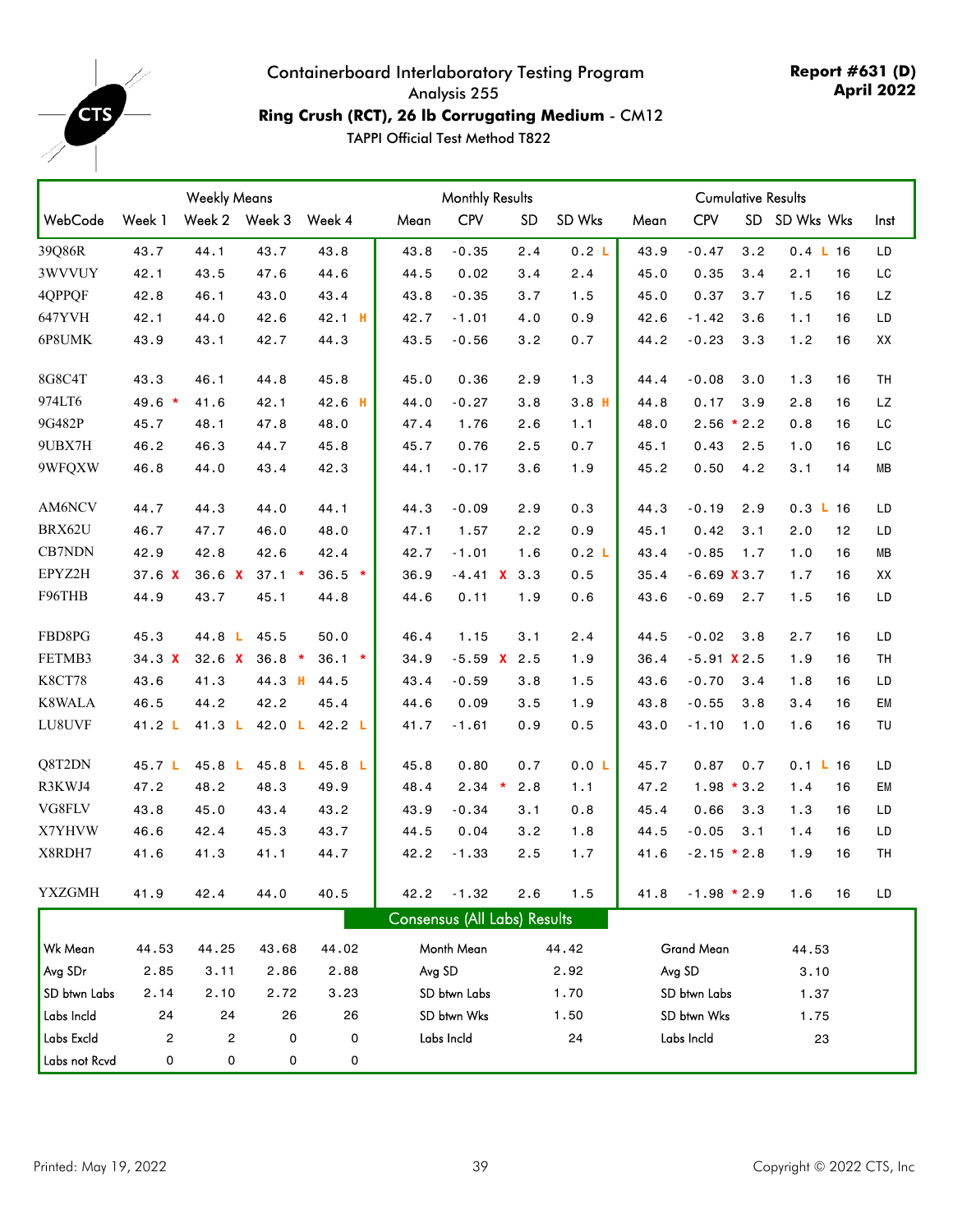

#### Containerboard Interlaboratory Testing Program Analysis 255 **Ring Crush (RCT), 26 lb Corrugating Medium** - CM12 TAPPI Official Test Method T822

## **Key to Instrument Codes Reported by Participants**

- EM Emerson 1200 Series **LC** L&W Crush Tester 48
- 
- 
- 
- 
- LD L&W Crush Tester 248 **LZ** L&W Crush Tester (model not specified)
- MB Messmer Buchel K440 TH TMI Compression Tester, Model 17-76
- TU TMI Universal Crush Tester (TMI K440) XX Instrument make/model not specified by lab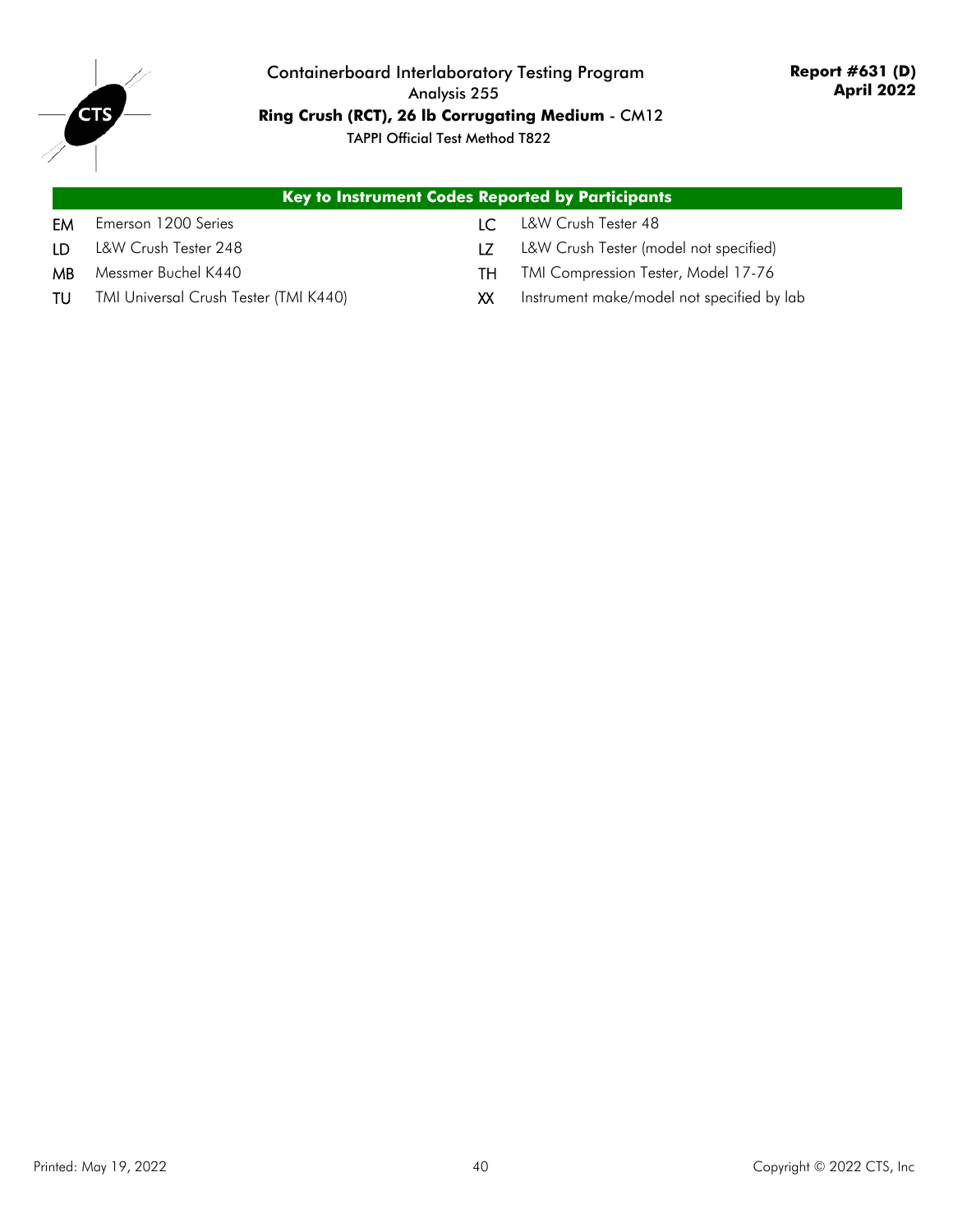<span id="page-40-0"></span>

**Report #631 (D) April 2022**

**STFI, 26 lb Corrugating Medium** - CM12

|               |          | <b>Weekly Means</b> |                   | <b>Monthly Results</b><br><b>Cumulative Results</b> |      |                              |           |        |      |               |     |               |      |
|---------------|----------|---------------------|-------------------|-----------------------------------------------------|------|------------------------------|-----------|--------|------|---------------|-----|---------------|------|
| WebCode       | Week 1   | Week 2 Week 3       |                   | Week 4                                              | Mean | <b>CPV</b>                   | <b>SD</b> | SD Wks | Mean | <b>CPV</b>    |     | SD SD Wks Wks | Inst |
| 3TXG6N        | 14.2     | 13.4                | 14.2              | 13.5                                                | 13.8 | 0.03                         | 0.9       | 0.4    | 13.7 | $-0.24$       | 1.1 | 0.6<br>16     | LA   |
| 3WVVUY        | 13.7     | 14.1                | 14.2              | 14.6                                                | 14.1 | 0.61                         | 1.1       | 0.4    | 14.0 | 0.26          | 1.0 | 0.3<br>16     | LU   |
| 4NZDTV        | 13.6     | 13.5                | 13.1              | 14.3                                                | 13.6 | $-0.35$                      | 1.0       | 0.5    | 13.5 | $-0.86$       | 1.2 | 0.5<br>14     | TS   |
| <b>4ZE89V</b> | 14.0     | $14.2$ H            |                   | $12.0$ *H $13.7$                                    | 13.5 | $-0.69$                      | 2.4       | 1.0    | 14.3 | 0.96          | 1.6 | 0.9<br>16     | LA   |
| 6EPH6G        | 13.2     | 13.4                | 13.2              | 13.0                                                | 13.2 | $-1.21$                      | 1.1       | 0.2    | 13.1 | $-1.57$       | 1.0 | 0.3<br>16     | LH   |
| 8K7TCG        | 13.6     | 13.3                | 13.0 L            | 14.1                                                | 13.5 | $-0.64$                      | 0.9       | 0.5    | 13.6 | $-0.57$       | 0.9 | 0.5<br>16     | LB   |
| 9UBX7H        | 14.2     | $14.6 *$            | 14.0              | 14.3                                                | 14.3 | 0.92                         | 1.2       | 0.2    | 13.9 | 0.01          | 1.1 | 0.5<br>16     | LH   |
| 9UDMAF        | 13.7 L   | 13.6 <sub>L</sub>   | 13.7 <sub>L</sub> | 13.6 <sub>L</sub>                                   | 13.7 | $-0.29$                      | 0.4       | 0.1 L  | 13.8 | $-0.12$       | 0.4 | 0.1 L 16      | LA   |
| 9WFQXW        | 14.5     | 13.2                | 14.7              | $14.8$ H                                            | 14.3 | 1.00                         | 1.3       | 0.8    | 15.0 | $2.42 * 1.2$  |     | 0.9<br>14     | LA   |
| AM6NCV        | 14.0     | 13.9                | 13.9              | 13.9                                                | 13.9 | 0.21                         | 1.0       | 0.0 L  | 13.9 | 0.10          | 1.1 | 0.1 L 16      | LB   |
| AZ99BE        | 13.2     | 13.1                | 14.2              | 12.9                                                | 13.3 | $-0.98$                      | 0.8       | 0.6    | 13.6 | $-0.50$       | 0.9 | 12<br>0.5     | LB   |
| BRX62U        | 14.3     | $13.9$ H            | 12.8              | 12.8                                                | 13.4 | $-0.72$                      | 1.5       | 0.8    | 13.4 | $-0.92$       | 1.3 | 0.8<br>16     | LA   |
| <b>CVUDKV</b> | 14.3     | 14.1                | 13.5              | 13.7                                                | 13.9 | 0.16                         | 1.2       | 0.4    | 14.0 | 0.29          | 1.1 | 0.3<br>16     | ΤT   |
| F96THB        | $12.5$ * | 13.4                | 13.7              | 14.5                                                | 13.5 | $-0.64$                      | 0.8       | 0.8    | 13.8 | $-0.06$       | 0.9 | 0.6<br>16     | LA   |
| G4PN28        | 13.8     | 13.6                | 14.2              | 13.9                                                | 13.9 | 0.19                         | 1.1       | 0.2    | 13.9 | 0.02          | 1.0 | 0.6<br>16     | LA   |
| H8MMXH        | $13.3$ H | 14.0                | 14.6              | 14.6                                                | 14.1 | 0.60                         | 1.9       | 0.6    | 13.8 | $-0.08$       | 1.3 | 0.4<br>16     | LA   |
| HU29UH        | 12.9     | 13.2                | 13.1              | $12.4 *L$                                           | 12.9 | $-1.83$                      | 1.2       | 0.4    | 13.9 | 0.08          | 1.3 | $1.2$ H $8$   | XX   |
| M47U3R        | 14.3     | 15.5 $X$            | 13.5              | 15.2                                                | 14.6 | 1.65                         | 1.3       | 0.9    | 14.7 | $1.95 * 1.3$  |     | 0.6<br>16     | LA   |
| MB84EC        | 13.1     | 13.7                | 13.4              | 12.9                                                | 13.3 | $-1.03$                      | 1.1       | 0.3    | 13.3 | $-1.22$       | 1.1 | 0.3<br>4      | LB   |
| PW3P8E        | 14.6L    | 14.4 L              | 14.9 $L$          | 14.9                                                | 14.7 | 1.77                         | 0.5       | 0.3    | 14.5 | 1.47          | 0.7 | 0.4<br>16     | LH   |
| QHFWVC        | 13.6     | 14.3                | 15.0              | 14.5 L                                              | 14.3 | 1.01                         | 1.1       | 0.6    | 14.3 | 1.02          | 1.1 | 0.6<br>4      | XX   |
| <b>T8M88M</b> | 13.6     | 13.5                | 14.3              | 13.7                                                | 13.8 | $-0.07$                      | 0.8       | 0.4    | 13.6 | $-0.51$       | 1.0 | 0.6<br>16     | LA   |
| <b>UH497U</b> | 14.2     | 13.3                | 13.1              | 13.9                                                | 13.6 | $-0.38$                      | 1.1       | 0.5    | 13.1 | $-1.56$       | 1.1 | 0.6<br>16     | LU   |
| VG8FLV        | $14.9 *$ | 14.3                | 14.8              | 14.5                                                | 14.6 | 1.64                         | 1.0       | 0.3    | 10.5 | $-7.29$ X 0.9 |     | $5.9$ H 12    | XX   |
| W98FMT        | 14.6     | 15.3 $X$            | 14.1              | $14.1$ H                                            | 14.5 | 1.39                         | 1.2       | 0.5    | 14.1 | 0.54          | 1.1 | 0.4<br>16     | LA   |
| X8RDH7        | 13.6     | 13.2                |                   | 12.8 L 13.6                                         | 13.3 | $-1.03$                      | 0.8       | 0.4    | 12.5 | $-2.92$ X 0.8 |     | 0.7<br>16     | LZ   |
| <b>YXZGMH</b> | 13.4     | 13.6                |                   | 13.0 L 12.6                                         | 13.2 | $-1.31$                      | 1.0       | 0.4    | 13.4 | $-0.92$ 1.0   |     | 16<br>0.4     | LZ   |
|               |          |                     |                   |                                                     |      | Consensus (All Labs) Results |           |        |      |               |     |               |      |
| Wk Mean       | 13.80    | 13.70               | 13.74             | 13.87                                               |      | Month Mean                   |           | 13.81  |      | Grand Mean    |     | 13.85         |      |
| Avg SDr       | 1.17     | 1.07                | 1.36              | 1.05                                                |      | Avg SD                       |           | 1.17   |      | Avg SD        |     | 1.10          |      |
| SD btwn Labs  | 0.57     | 0.44                | 0.76              | 0.75                                                |      | SD btwn Labs                 |           | 0.50   |      | SD btwn Labs  |     | 0.46          |      |
| Labs Incld    | 27       | 25                  | 27                | 27                                                  |      | SD btwn Wks                  |           | 0.52   |      | SD btwn Wks   |     | 0.57          |      |
| Labs Excld    | 0        | 2                   | 0                 | 0                                                   |      | Labs Incld                   |           | 27     |      | Labs Incld    |     | 25            |      |
| Labs not Rcvd | 0        | 0                   | 0                 | 0                                                   |      |                              |           |        |      |               |     |               |      |